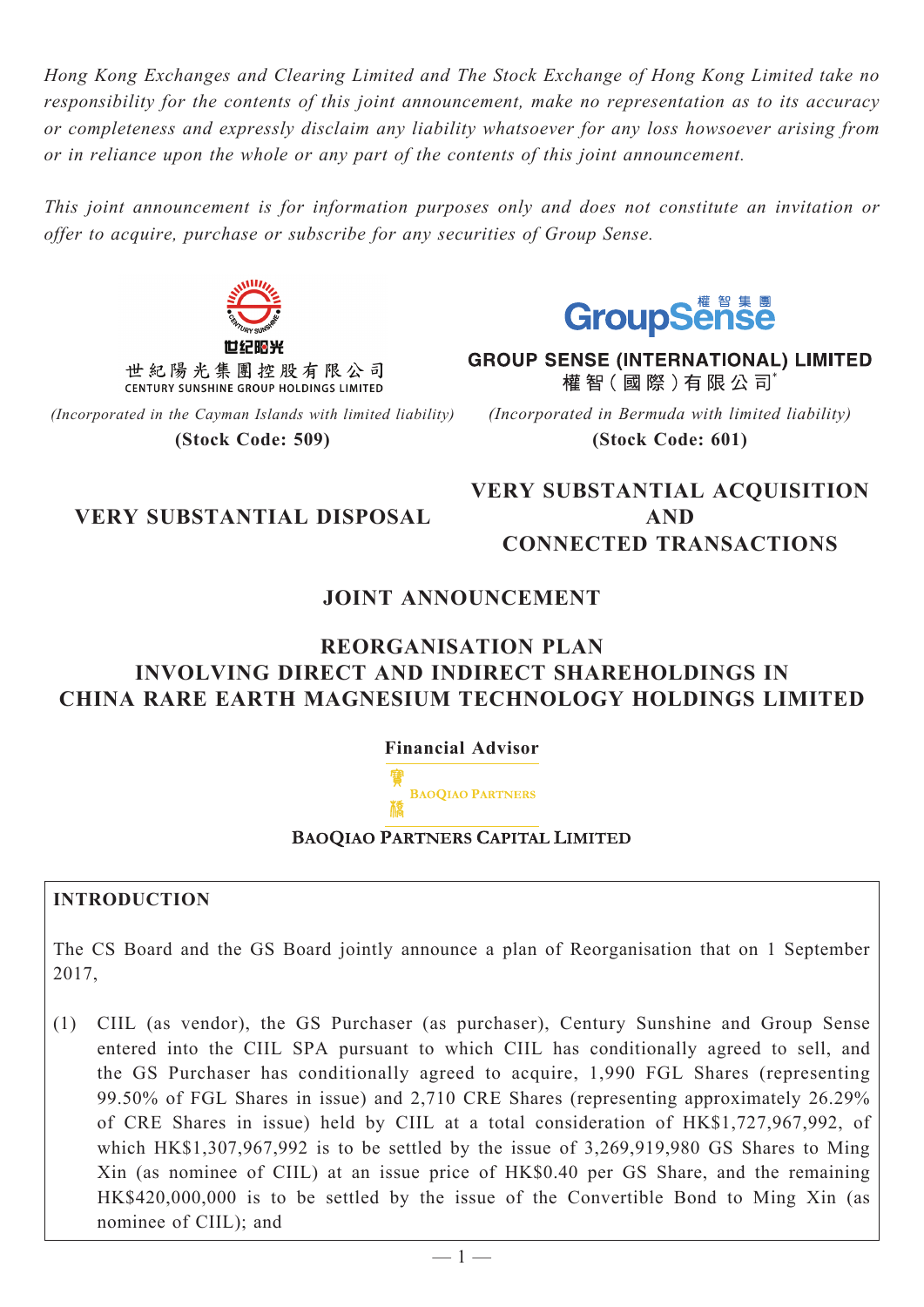(2) Win Union (as vendor), the GS Purchaser (as purchaser) and Group Sense entered into the WU SPA pursuant to which Win Union has conditionally agreed to sell, and the GS Purchaser has conditionally agreed to acquire, 10 FGL Shares (representing 0.50% of FGL's shares in issue) and 900 CRE Shares (representing approximately 8.72% of CRE Shares in issue) held by Win Union at a total consideration of HK\$172,032,008, which is to be settled by the issue of 430,080,020 GS Shares to Win Union at an issue price of HK\$0.40 per GS Share.

Upon completion of the Reorganisation, the magnesium business of Century Sunshine held by CRE is to be transferred to Group Sense so that all of Century Sunshine's interests in its magnesium business will be held through Group Sense to allow better delineation of the businesses of the CS Group and the GS Group.

## **LISTING RULES IMPLICATIONS**

### **Century Sunshine**

The CIIL Transaction constitutes a very substantial disposal for Century Sunshine under the Listing Rules on the basis that one or more of the relevant Percentage Ratios applicable to Century Sunshine is above 75%. Accordingly, the CIIL Transaction is subject to the reporting, announcement and approval requirements of the Listing Rules requiring approvals from the Independent Shareholders of Century Sunshine.

A circular containing, among other things, further information on the CIIL Transaction and notice of the EGM is expected to be despatched to the CS Shareholders in accordance with the Listing Rules. Since additional time will be required for preparation of the financial information, based on the information currently available, the CS Board expects that the circular of Century Sunshine will be despatched on or before 31 October 2017.

## **Group Sense**

The Transactions constitute very substantial acquisition and connected transactions for Group Sense under the Listing Rules on the basis that (i) one or more of the relevant Percentage Ratios applicable to Group Sense is above 100%; (ii) CIIL, being a wholly-owned subsidiary (and therefore an associate) of Century Sunshine, a substantial shareholder of Group Sense, is a connected person of Group Sense; and (iii) the BOC/Jiangsu Loan will become financial assistance by the GS Group to the CS Group (other than the GS Group) upon Completion. Accordingly, the Transactions are subject to the reporting, announcement and approval requirements of the Listing Rules requiring approvals from the Independent Shareholders of Group Sense.

A circular containing, among other things, further information on the Transactions, the respective advice of the independent board committee of Group Sense, letter from the independent financial advisor and notice of the SGM is expected to be despatched to the GS Shareholders in accordance with the Listing Rules. Since additional time will be required for preparation of the financial information, based on the information currently available, the GS Board expects that the circular of Group Sense will be despatched on or before 31 October 2017.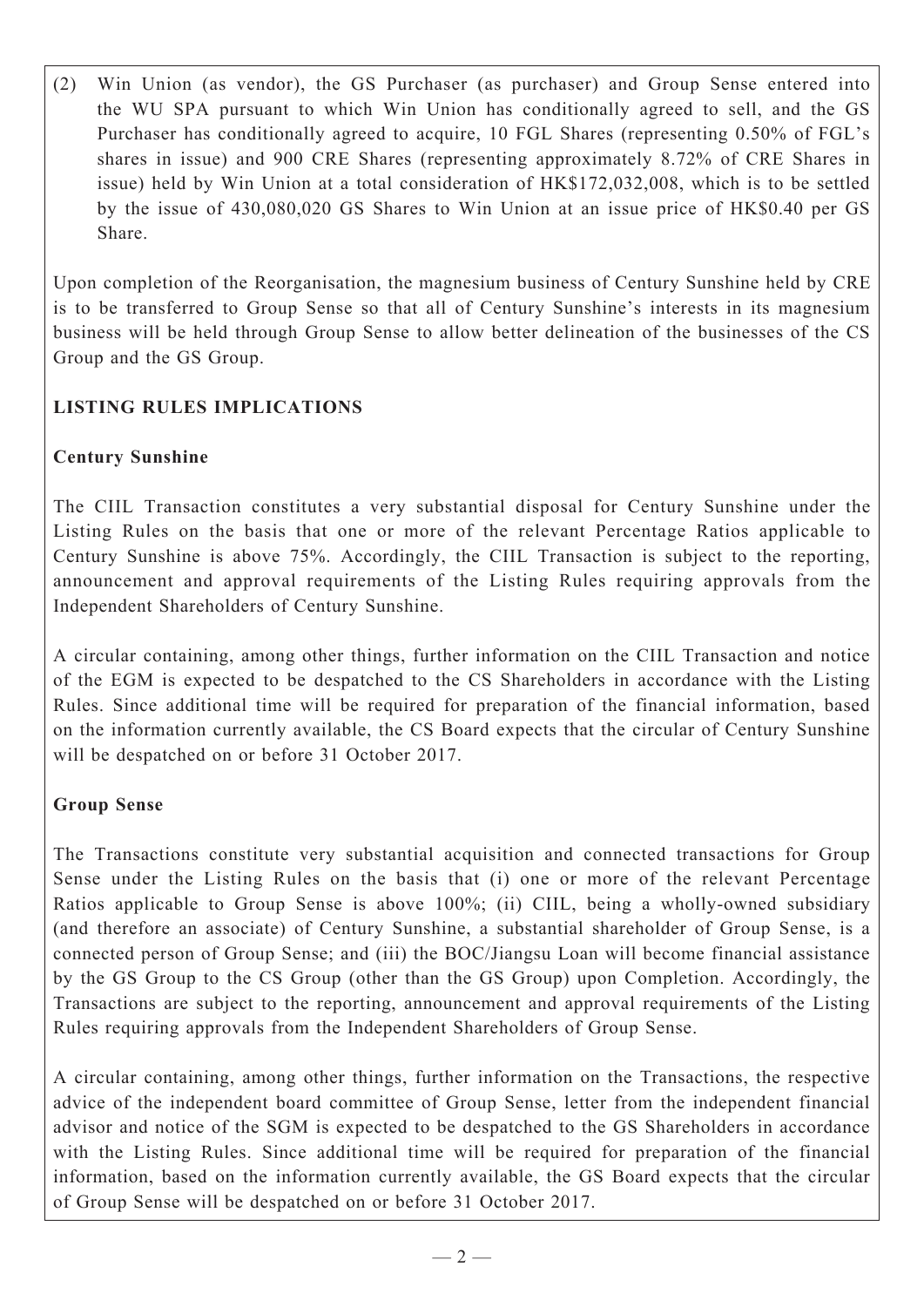**Completion of each of the CIIL SPA and the WU SPA is subject to the satisfaction and/ or waiver of the conditions precedent therein and therefore, may or may not proceed. Shareholders of Century Sunshine and Group Sense and their respective potential investors are advised to exercise caution when dealing in the shares of Century Sunshine and Group Sense.**

### **1. INTRODUCTION**

The respective board of directors of Century Sunshine and Group Sense jointly announce that Century Sunshine and Group Sense have approved, subject to the approval of the Independent Shareholders of Century Sunshine and Group Sense, a plan of Reorganisation, pursuant to which the magnesium business of Century Sunshine held by CRE is to be transferred to Group Sense so that all of Century Sunshine's interests in its magnesium business will be held through Group Sense to allow better delineation of the businesses of the CS Group and the GS Group.

Century Sunshine is an investment holding company and the CS Group, excluding the GS Group, is principally engaged in the fertiliser business, magnesium product business and metallurgical flux business. CIIL is the wholly-owned subsidiary through which Century Sunshine holds its interest in the magnesium product business of the CS Group which operates at Baishan City, Jilin Province, the PRC.

Group Sense is an investment holding company and the GS Group is principally engaged in the manufacture and sale of magnesium-related products and electronic products. Group Sense is an indirectly owned subsidiary of Century Sunshine which holds approximately 51.88% shareholding interests in Group Sense as at the date of this joint announcement.

In order to implement the Reorganisation plan, Group Sense and its wholly-owned subsidiary GS Purchaser entered into the CIIL SPA with CIIL, Century Sunshine and Ming Xin and the WU SPA with Win Union, upon completion of which GS Group will have acquired 100% interest in the Target Group while Century Sunshine will remain the holding company of GS Group (including the Target Group). The consideration for the acquisition is to be satisfied by the issue of Consideration Ordinary Shares and Convertible Bond by Group Sense.

For the purposes of illustration, a simplified ownership structure of the Target Group and the principal businesses conducted by Century Sunshine and Group Sense through their respective subsidiaries immediately before and after the Reorganisation are shown as below: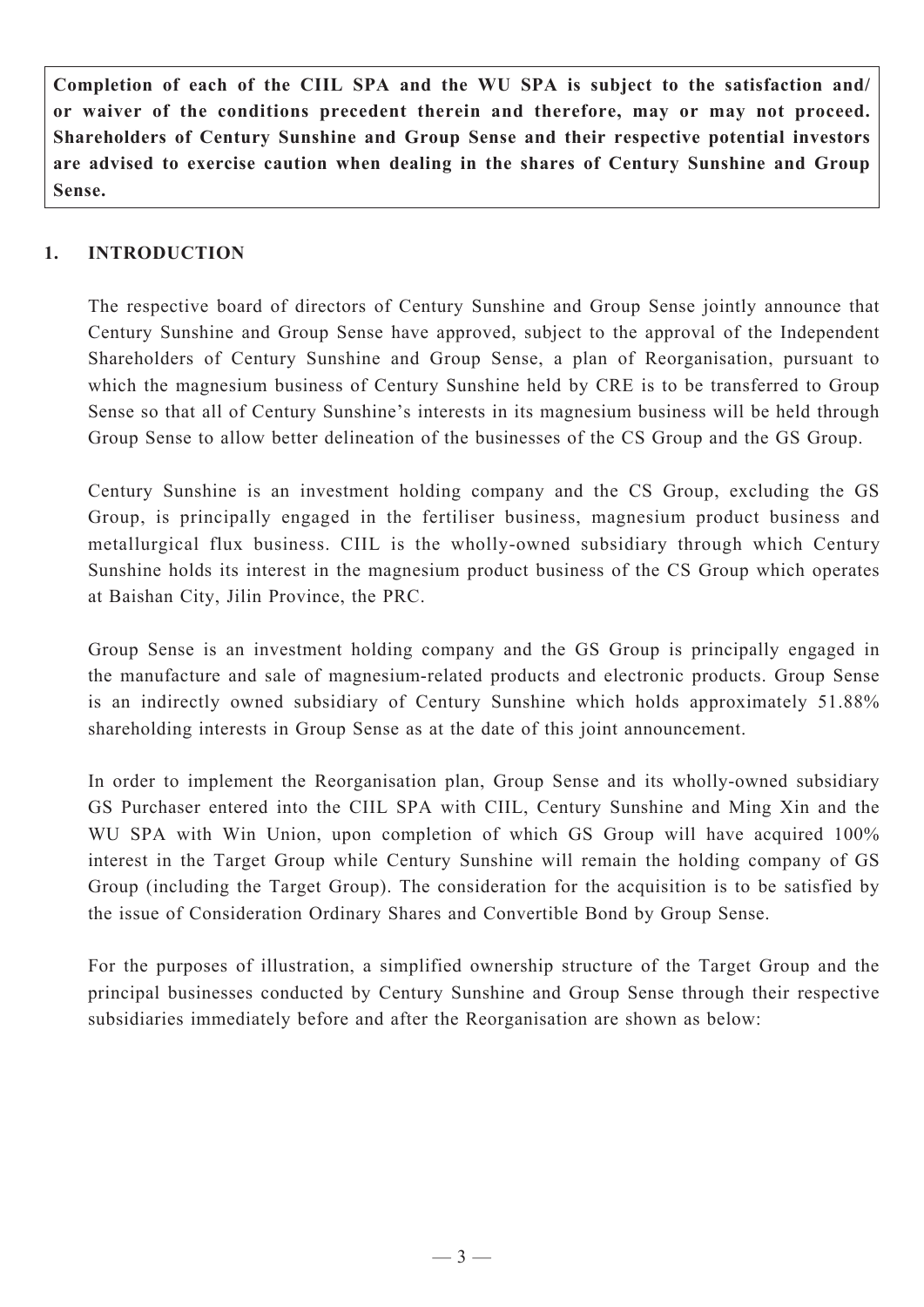#### Before the Reorganisation

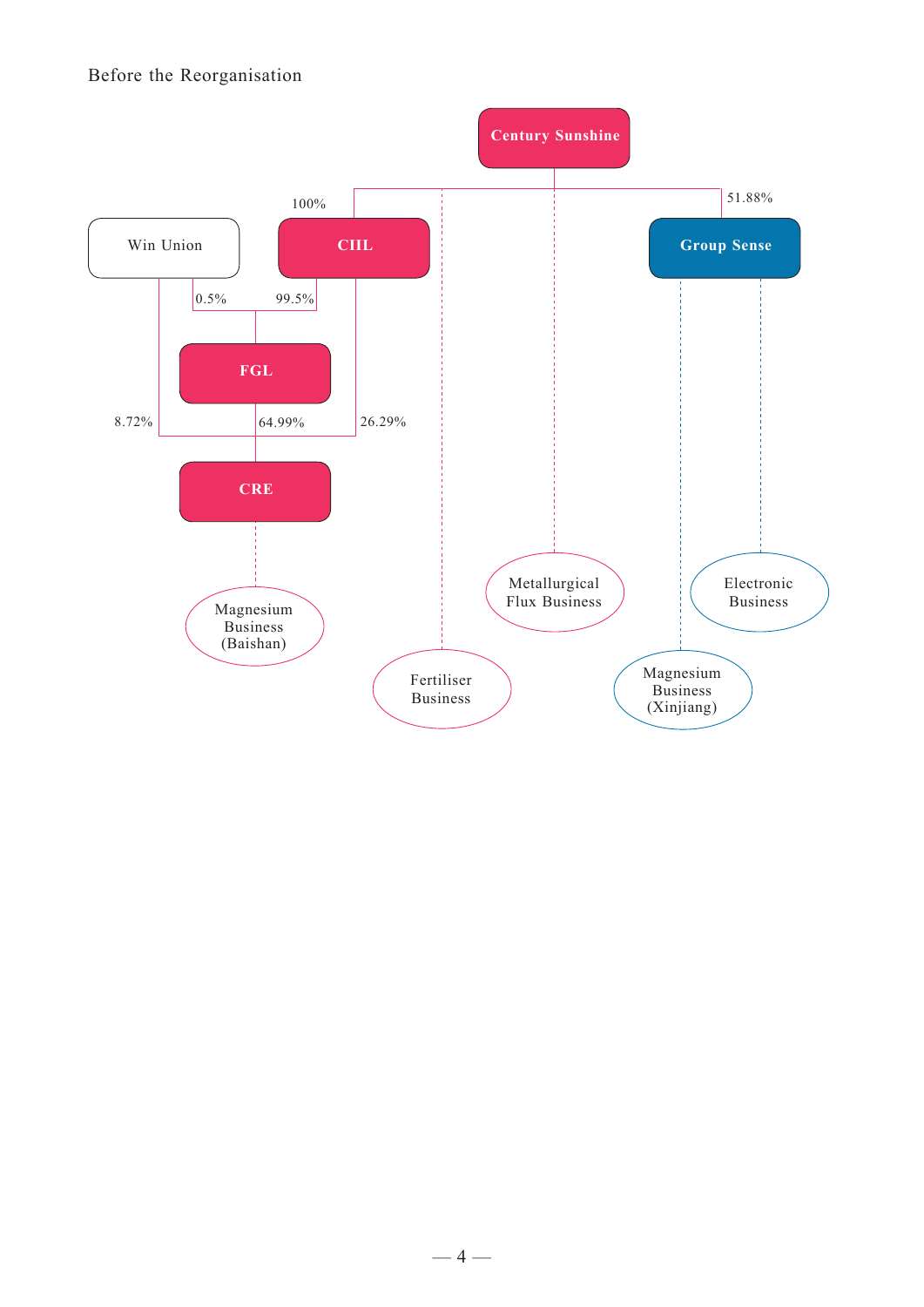#### After the Reorganisation

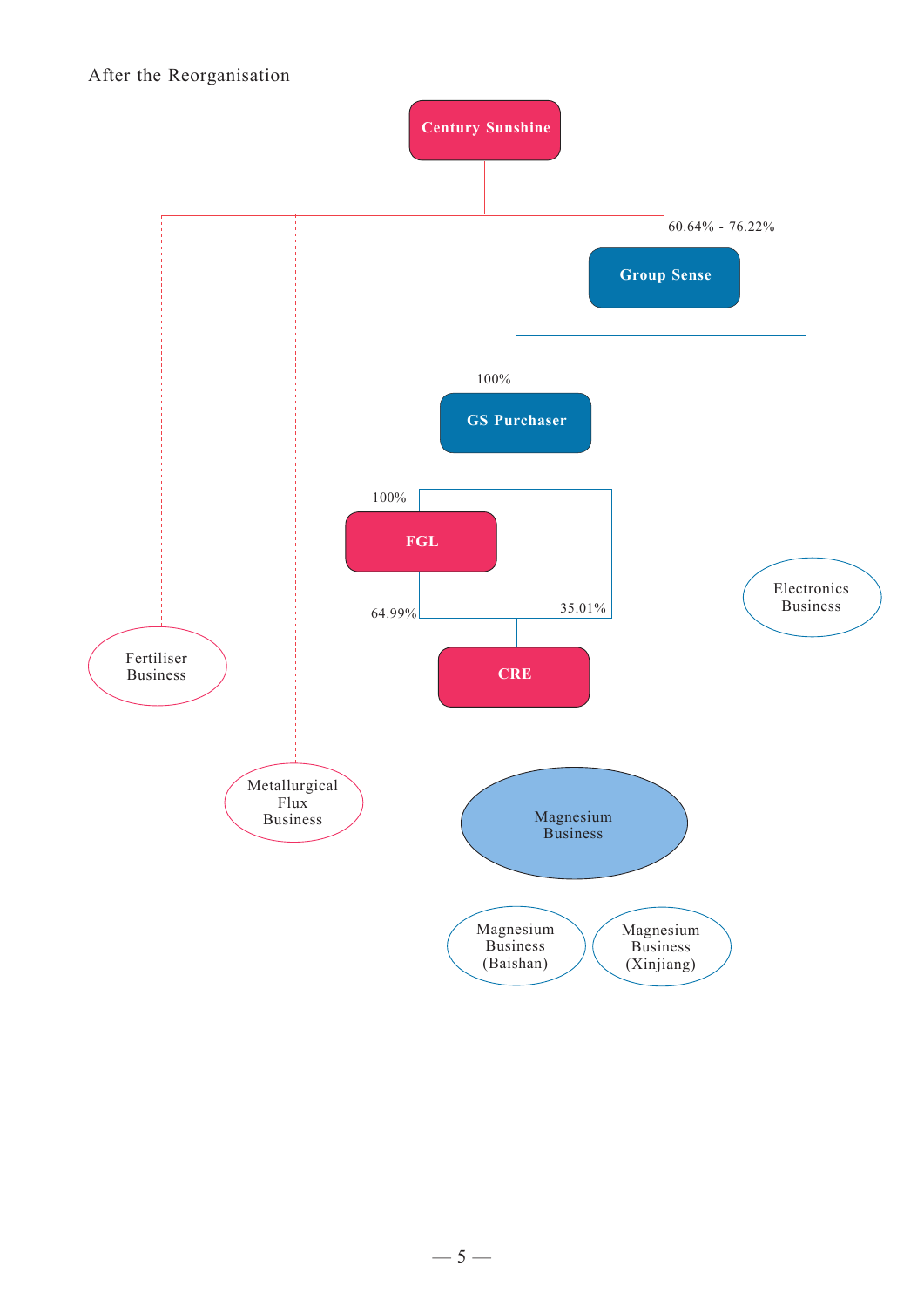#### **2. The CIIL SPA and the WU SPA**

On 1 September 2017, Group Sense and GS Purchaser entered into the following agreements:—

- (i) the CIIL SPA for the purchase from CIIL of 1,990 FGL Shares (representing 99.50% of FGL Shares in issue) and 2,710 CRE Shares (representing approximately 26.29% of CRE Shares in issue) held by CIIL; and
- (ii) the WU SPA for the purchase from Win Union of 10 FGL Shares (representing 0.50% of FGL's shares in issue) and 900 CRE Shares (representing approximately 8.72% of CRE Shares in issue) held by Win Union.

As at the date of the agreements, FGL held 6,700 CRE Shares (representing approximately 64.99% of CRE Shares in issue).

The principal terms of the CIIL SPA and the WU SPA are the same, save and except for following respects:—

- (i) the identity of the vendor and (where relevant the guarantors of the vendor) and the number of FGL Shares and CRE Shares being sold;
- (ii) the consideration payable under the WU SPA will not involve any issue of Convertible Bond;
- (iii) CIIL as majority shareholder of the Target Group is providing more substantive representations, warranties, undertakings and indemnities in respect of the Target Group; and
- (iv) as completion of the WU SPA is conditional upon and is to take place at the same time as the CIIL SPA, the full list of condition precedents disclosed in the section headed "Conditions Precedent of the Transactions" below appears only in the CIIL SPA.

#### **Date of the CIIL SPA and the WU SPA**

1 September 2017

#### **Parties**

The CIIL SPA

- 1. CIIL, as vendor;
- 2. GS Purchaser, as purchaser;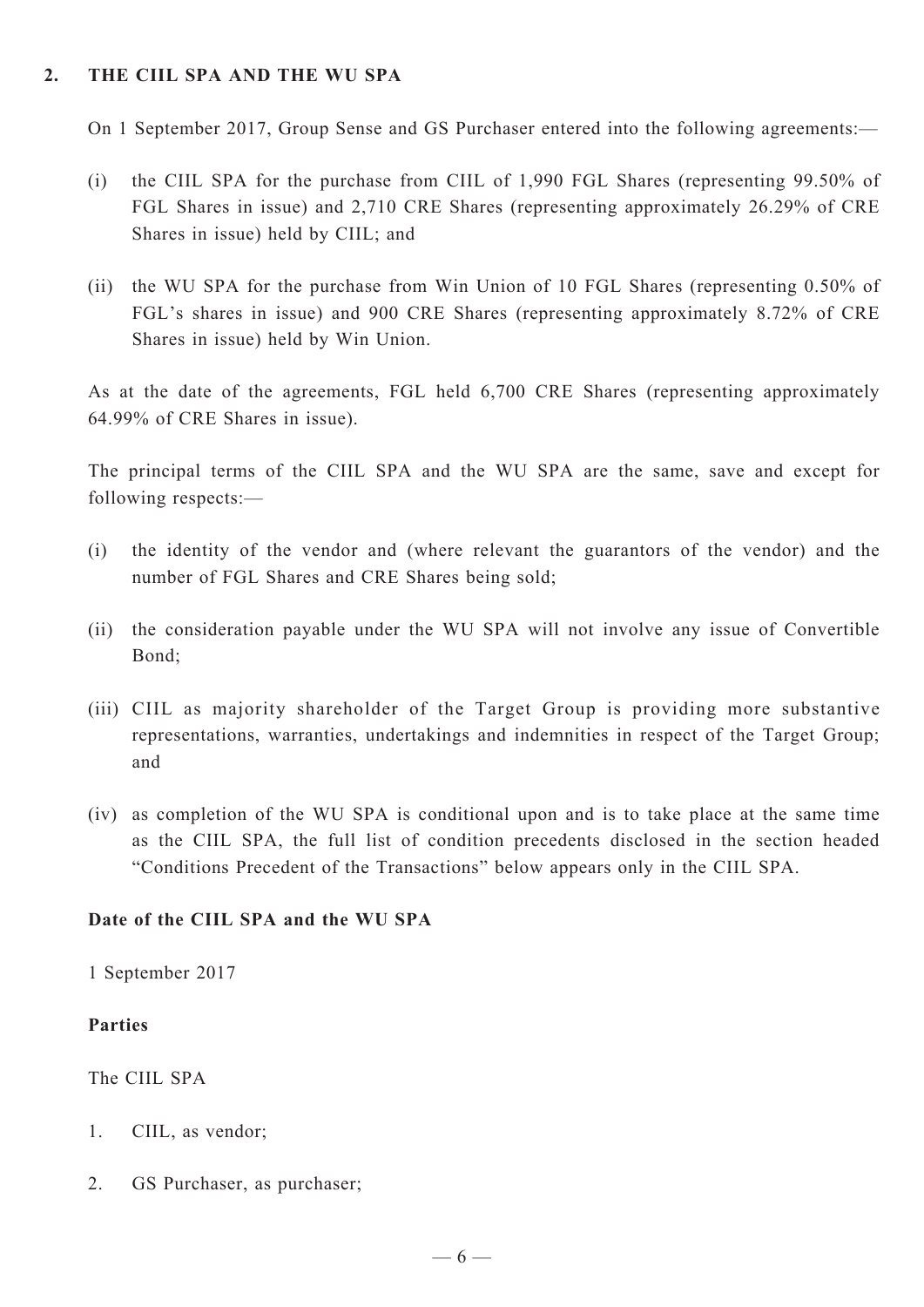- 3. Century Sunshine and Ming Xin, as the guarantor of the obligations of CIIL and the provider of certain warranties and undertakings; and
- 4. Group Sense, as the provider of certain warranties in respect of the CIIL Consideration Shares and the Convertible Bond.

The WU SPA

- 1. Win Union, as vendor;
- 2. GS Purchaser, as purchaser; and
- 3. Group Sense, as the provider of certain warranties in respect of the WU Consideration Shares.

Each of CIIL and Ming Xin is an investment holding company wholly-owned by Century Sunshine. Century Sunshine holds its interest in the Target Group through CIIL and the effective shareholding interest of CIIL in CRE is approximately 90.95% as at the date of this joint announcement. Century Sunshine holds all of its interest in the GS Shares through Ming Xin.

GS Purchaser, an investment holding company, is a wholly-owned subsidiary of Group Sense.

Win Union is an investment holding company which owns approximately 9.05% effective shareholding interest in CRE as at the date of this joint announcement. To the best of the knowledge, information and belief of the CS Directors and GS Directors, after having made all reasonable enquiries, Win Union and its ultimate beneficial owner are Independent Third Parties.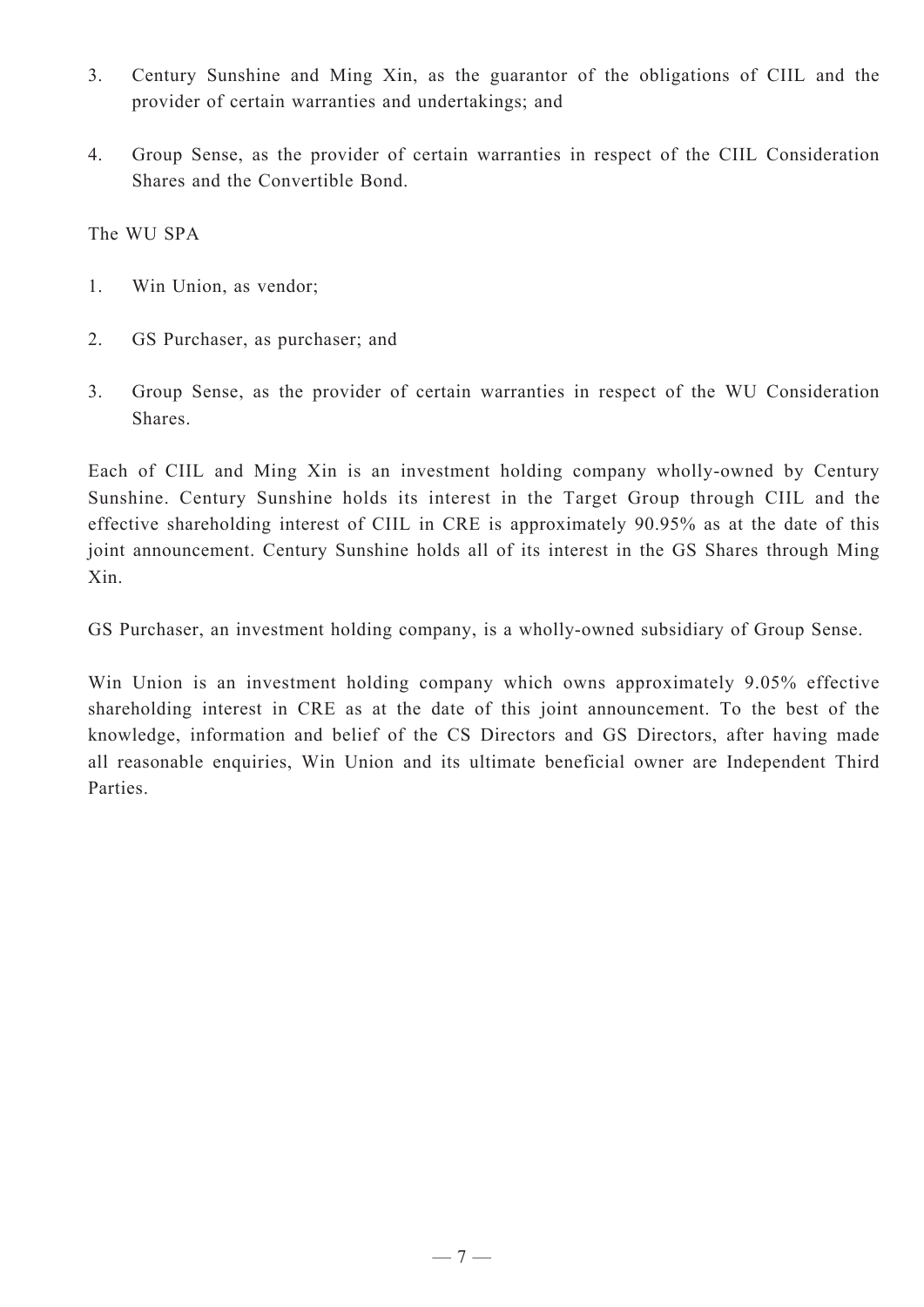### **Consideration**

Subject to the terms and conditions of the CIIL SPA and the WU SPA, each of CIIL and Win Union has respectively agreed to sell, and GS Purchaser has agreed to purchase FGL Shares and CRE Shares for the following consideration:

| Vendor       | Subject matter of sale and Consideration<br>purchase                                                                                                        | Method of settlement of<br>Consideration                                                                                                                                                        |
|--------------|-------------------------------------------------------------------------------------------------------------------------------------------------------------|-------------------------------------------------------------------------------------------------------------------------------------------------------------------------------------------------|
| <b>CIIL</b>  | 1,990 FGL Shares, HK\$1,727,967,992<br>(representing $99.50\%$ of<br>the FGL Shares in issue)<br>and<br>2,710 CRE Shares<br>(representing approximately     | as to HK\$1,307,967,992,<br>$\overline{\phantom{a}}$<br>by the issue of<br>3,269,919,980 GS Shares<br>to Ming Xin (as nominee<br>of CIIL) at an issue<br>price of HK\$0.40 per GS<br>Share; and |
|              | 26.29% of the CRE Shares<br>in issue)                                                                                                                       | as to the balance of<br>HK\$420,000,000, by the<br>issue of the Convertible<br>Bond in the principal<br>amount of HK\$420,000,000<br>to Ming Xin (as nominee of<br>CIIL).                       |
| Win<br>Union | 10 FGL Shares HK\$172,032,008<br>(representing $0.50\%$ of<br>the existing FGL Shares<br>in issue) and                                                      | To be settled by the issue of<br>430,080,020 GS Shares to<br>Win Union at an issue price of<br>HK\$0.40 per GS Share.                                                                           |
|              | 900 CRE Shares<br>(representing approximately<br>8.72% of the CRE Shares<br>in issue)                                                                       |                                                                                                                                                                                                 |
| Total:       | 100% of the FGL Shares HK\$1,900,000,000<br>in issue and $35.01\%$ of<br>CRE Shares in issue (as the<br>remaining 64.99% of CRE<br>Shares are held by FGL). | 3,700,000,000 GS Shares and<br>the Convertible Bond.                                                                                                                                            |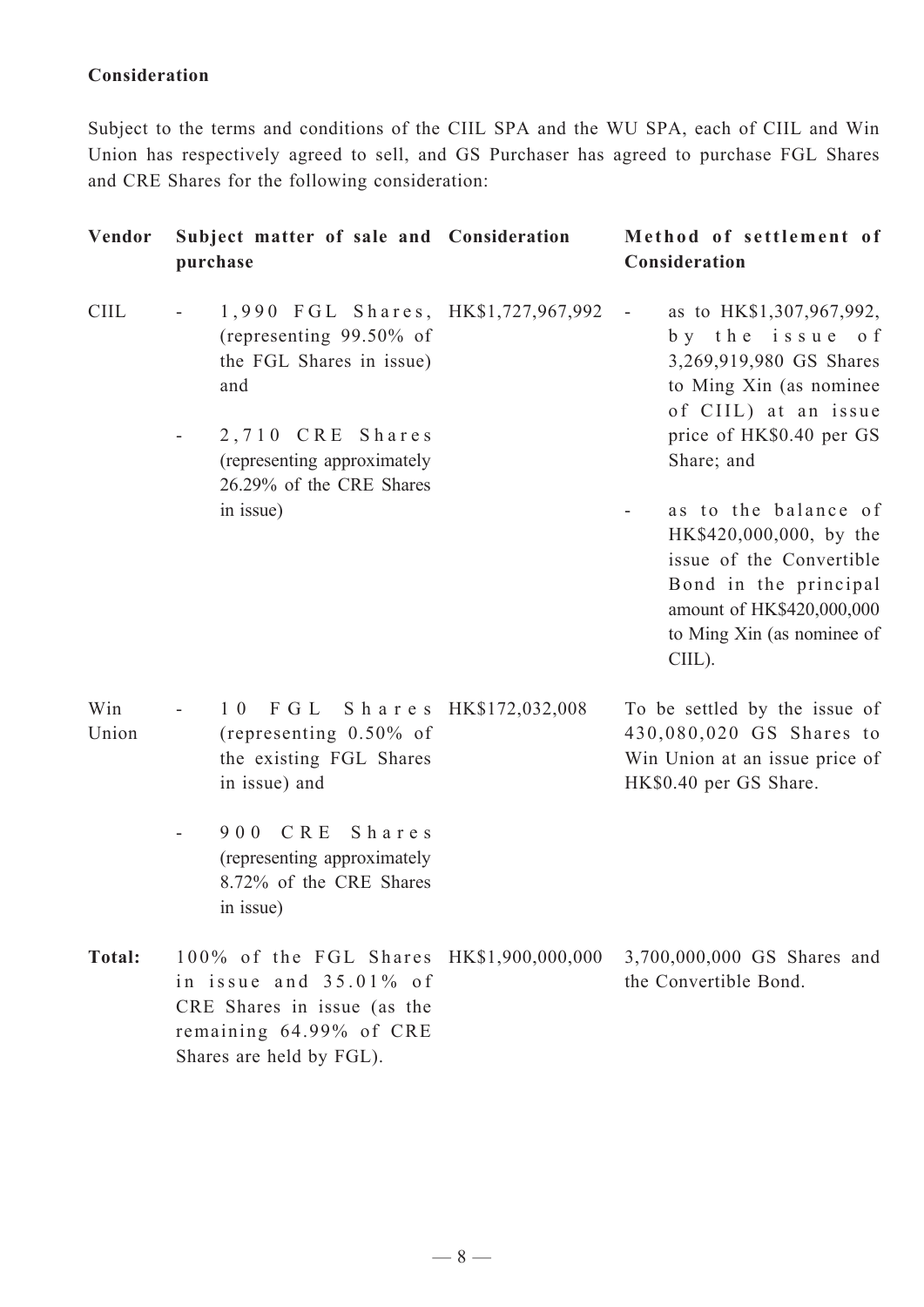The consideration for the CIIL Transaction and the WU Transaction was determined by reference to (i) the Appraisal Value of 100% interest in CRE, to be determined by reference to valuation date of 31 August 2017, which shall not be less than HK\$1,900,000,000 (representing a small discount to previous valuation on CRE Group carried out in 2016 as part of the usual audit process, agreed after arm's length negotiations among parties and based on the preliminary discussion with the independent valuer engaged by Group Sense); (ii) the financial performance and future prospects of the Target Group, and (iii) the synergies and benefits that are expected to be derived from the Reorganisation as discussed in the section headed "7. REASONS FOR AND BENEFITS OF THE REORGANISATION" in this joint announcement.

The original acquisition costs by CIIL in respect of (1) 99.50% of FGL was HK\$241,042,081 and (2) approximately 26.29% of CRE was HK\$64,214,560 respectively.

### *The issue price*

The issue price of HK\$0.40 per each Consideration Ordinary Share represents:

- (i) a premium of approximately 11.11% to the closing price of HK\$0.36 per GS Share as quoted on the Stock Exchange on 31 August 2017, being the last trading day before the date of the CIIL SPA and the WU SPA; and
- (ii) a premium of approximately 8.11% to the average closing price of HK\$0.37 per GS Share as quoted on the Stock Exchange for the last five consecutive trading days up to and including 31 August 2017, being the last trading day before the date of the CIIL SPA and the WU SPA.

The issue price was arrived at after arm's length negotiations between GS Purchaser with CIIL and Win Union with reference to the trading prices of GS Shares prior to the joint announcement of Century Sunshine and Group Sense dated 18 April 2017 in relation to the memorandum of understanding relating to the CIIL Transaction.

### *Effect on Group Sense's ordinary share capital*

Assuming there is no other change in the share capital of Group Sense from the date of this joint announcement to Completion, a total of 3,700,000,000 Consideration Ordinary Shares and the Convertible Bond are issued at Completion and all Convertible Bond is converted in full at its initial conversion price, the aggregate of the 3,700,000,000 Consideration Ordinary Shares and the 1,050,000,000 Conversion Shares thereby arising represent:

(i) approximately 165.25% of the existing GS Shares in issue as at the date of this joint announcement; and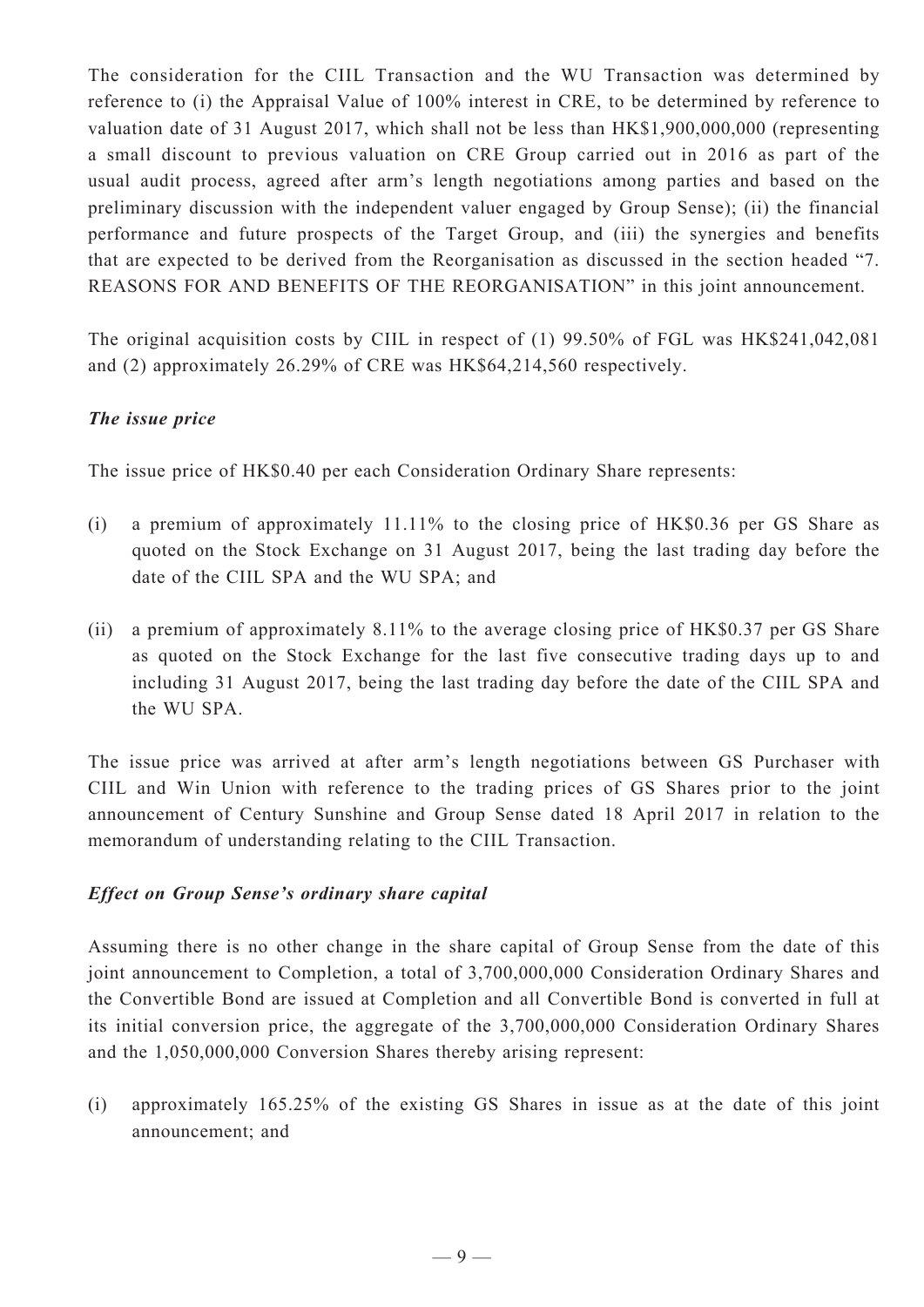(ii) approximately 62.30% of the total GS Shares in issue as enlarged by the issue and allotment of 3,700,000,000 Consideration Ordinary Shares and 1,050,000,000 Conversion Shares upon full conversion of the Convertible Bond.

The GS Directors (excluding the independent non-executive directors of Group Sense who will express their opinion after taking into consideration of the advice of the independent financial advisor to be appointed by Group Sense) consider that the consideration for the CIIL Transaction and the WU Transaction, the issue price of the Consideration Ordinary Shares and the conversion price of the Convertible Bond to be fair and reasonable and is in the interests of Group Sense and the GS Shareholders as a whole.

The CS Directors consider that the consideration for the CIIL Transaction, the issue price of the Consideration Ordinary Shares and the conversion price of the Convertible Bond to be fair and reasonable and is in the interests of Century Sunshine and the CS Shareholders as a whole.

#### **Principal terms of the Convertible Bond**

The principal terms of the Convertible Bond which are prepared to be created as a condition precedent to Completion are as follows:

| Issuer:                  | Group Sense                                                                                                                                                                                                                                                                                                                                                                                                                                                                                       |
|--------------------------|---------------------------------------------------------------------------------------------------------------------------------------------------------------------------------------------------------------------------------------------------------------------------------------------------------------------------------------------------------------------------------------------------------------------------------------------------------------------------------------------------|
| Total principal amount:  | HK\$420,000,000                                                                                                                                                                                                                                                                                                                                                                                                                                                                                   |
| Authorised denomination: | HK\$1,000,000 or integral multiples                                                                                                                                                                                                                                                                                                                                                                                                                                                               |
| Status:                  | The obligations of Group Sense arising under the<br>Convertible Bond constitute direct, unconditional, unsecured,<br>unsubordinated obligations of Group Sense, and rank pari passu<br>among themselves and at least pari passu in right of payment<br>with all other present and future unsecured obligations of Group<br>Sense except for obligations accorded preference by mandatory<br>provisions of applicable law.<br>The Convertible Bonds would be in registered and definitive<br>form. |
| Interest rate:           | 4% per annum on the outstanding principal amount.                                                                                                                                                                                                                                                                                                                                                                                                                                                 |
| Maturity date:           | The third anniversary of the date of issue of the Convertible<br>Bond (the "Maturity Date").                                                                                                                                                                                                                                                                                                                                                                                                      |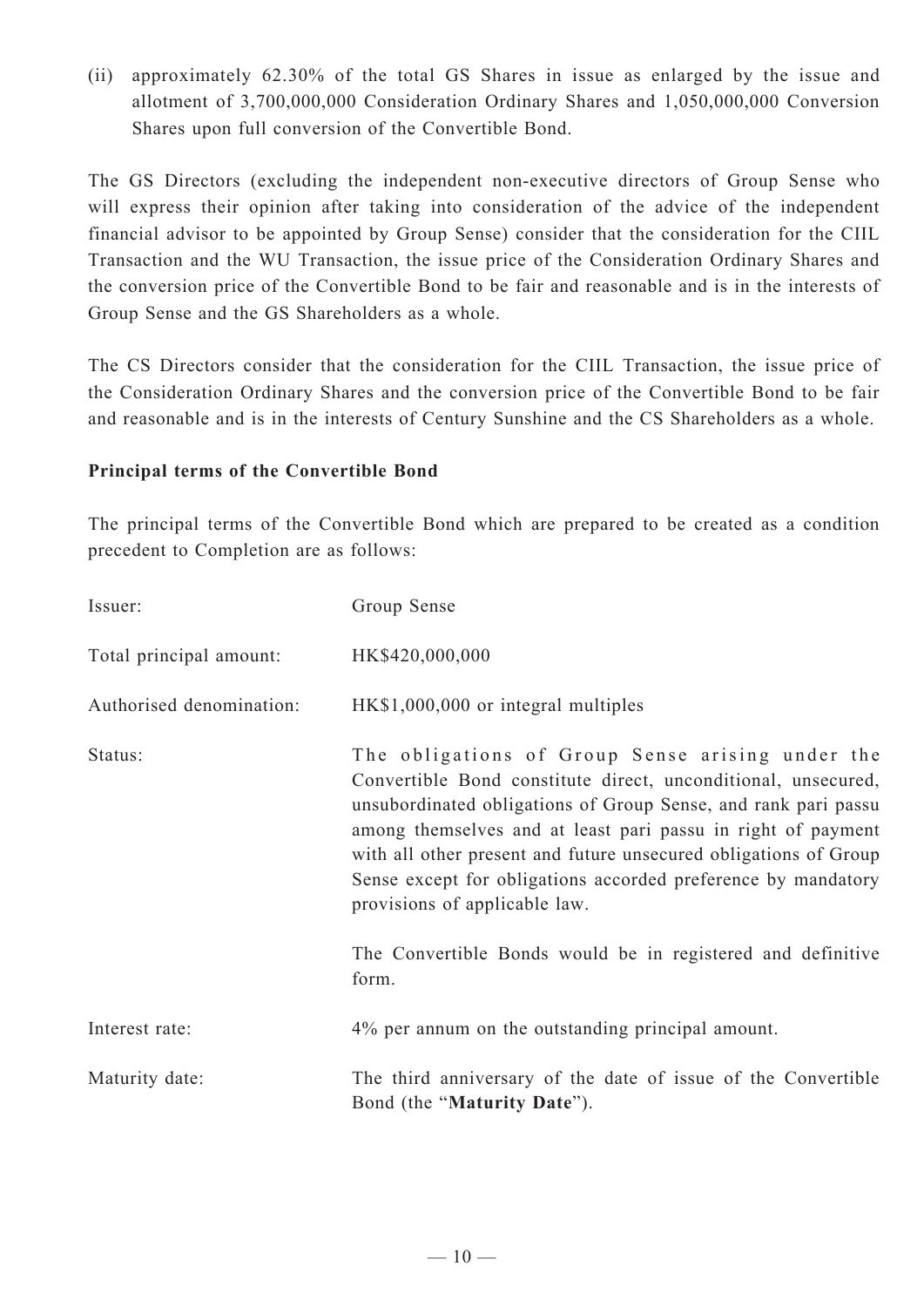Subject as provided in the conditions of the Convertible Bond, the outstanding principal amount of the Convertible Bond shall, unless previously converted for the Conversion Shares, be repaid by Group Sense to the holder(s) of the Convertible Bond (the "**Bondholder(s)**") on the Maturity Date.

The Convertible Bond which is redeemed or to the extent converted will be cancelled.

Conversion rights: Subject to public float and Takeovers Code related restrictions and the special restrictions as set out further below, the whole (or part in authorised denominations) of the principal amount of the Convertible Bond is convertible into GS Shares at the option of the holder at the initial conversion price of HK\$0.40 per Conversion Share (subject to adjustments).

> The Convertible Bond can be converted, at the option of the holders thereof, at any time and from time to time during the period commencing on the seventh date following the date of issue of the Convertible Bond and expiring up to and including the date which is seven days prior to the Maturity Date provided that any such conversion (i) would not result in the Conversion Shares being issued at a price below their nominal value as at the applicable date of conversion; (ii) would not result in the public float of the GS Shares falling below the minimum public float requirements under the Listing Rules or as required by the Stock Exchange immediately after such conversion; or (iii) does not trigger a mandatory general offer obligation under the Takeovers Code.

Conversion Shares: Conversion Shares shall be allotted and issued by Group Sense, credited as fully paid, with effect from the date on which conversion rights are validly exercised by the Bondholder, and the Bondholder shall be entitled to all dividends and other distributions, rights and entitlements on the record date which falls after the conversion date.

> Assuming the conversion rights attached to the Convertible Bond are exercised in full at the initial conversion price of HK\$0.40 per Conversion Share, 1,050,000,000 Conversion Shares will be allotted and issued by Group Sense.

Conversion price: HK\$0.40 per Conversion Share (subject to adjustments upon certain "Adjustment Events" as described below) (the "**Conversion Price**").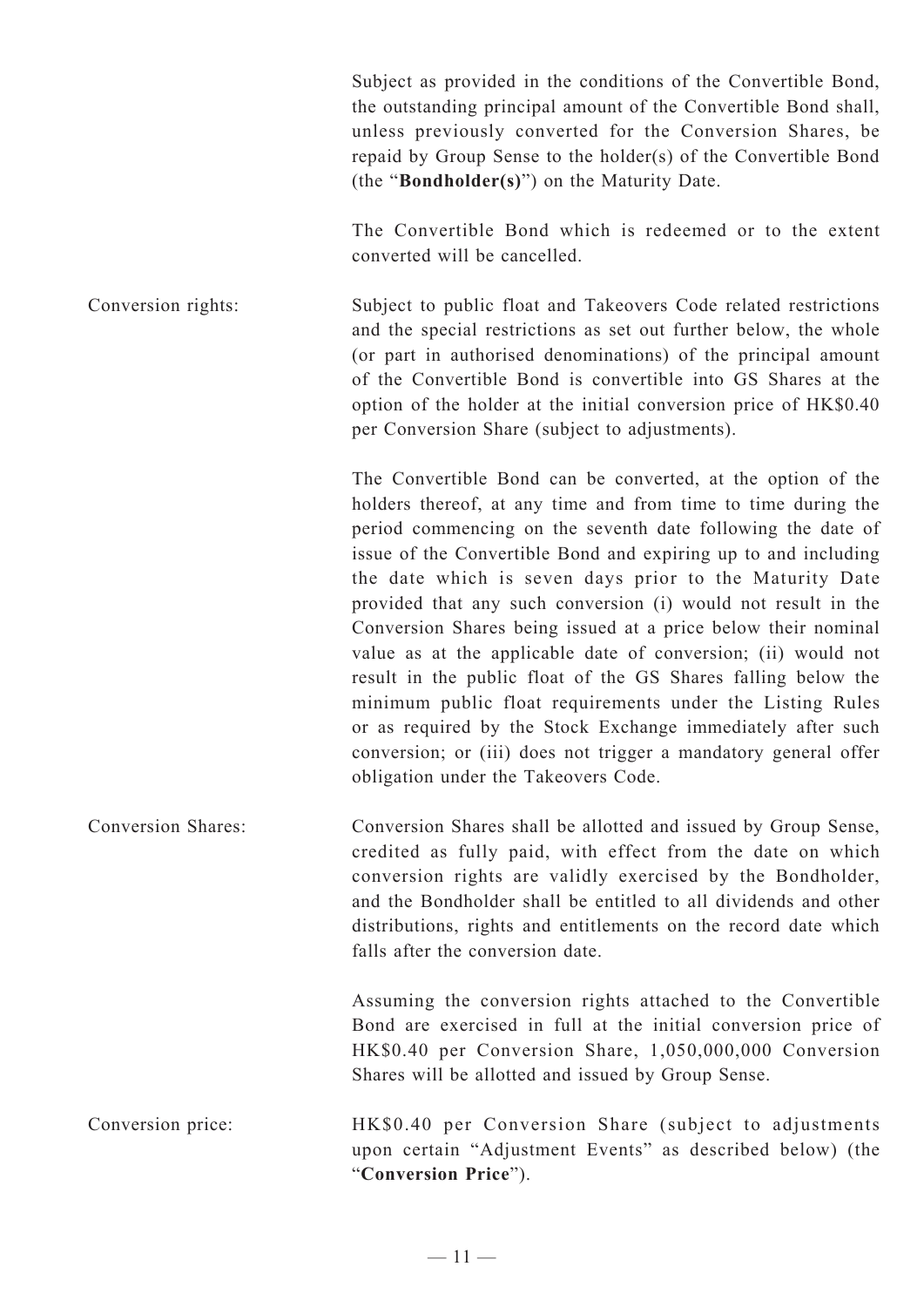Adjustment Events: The Conversion Price is subject to customary adjustment upon occurrence of, among other things, the following events: (i) consolidation, subdivision or reclassification of shares; (ii) capitalisation of profits or reserves; (iii) capital distribution; (iv) rights issue of shares or options over shares at a price which is less than 95% of the then market price of the shares; (v) issue of securities convertible into or exchangeable for or carry rights of subscription for shares at an total effective consideration per share less than 80% of the then market price of the shares; (vi) any modification of the rights of conversion or exchange or subscription attaching to securities in (iv) above resulting in total effective consideration per share less than 95% of the then market price of the shares; (vii) issue of share for cash at less than 95% of the then market price of the shares; and (viii) issue shares for the acquisition of any asset at total effective consideration per share less than 95% of the then market price of the shares. Transferability: The Convertible Bond may be transferred in whole (or in authorised denomination) to any person, subject to the special restrictions as further set out below, and the requirements under the Listing Rules and/or imposed by the Stock Exchange and/ or other requirements imposed by the Stock Exchange, and the approval of the GS Shareholders in a general meeting if so required under, and in compliance with, the Listing Rules if such assignment and/or transfer is proposed to be made to a connected person of Group Sense (other than to CIIL or its associates). Voting rights: The Convertible Bond do not confer on the holder(s) thereof the right to attend or vote at a general meeting of Group Sense.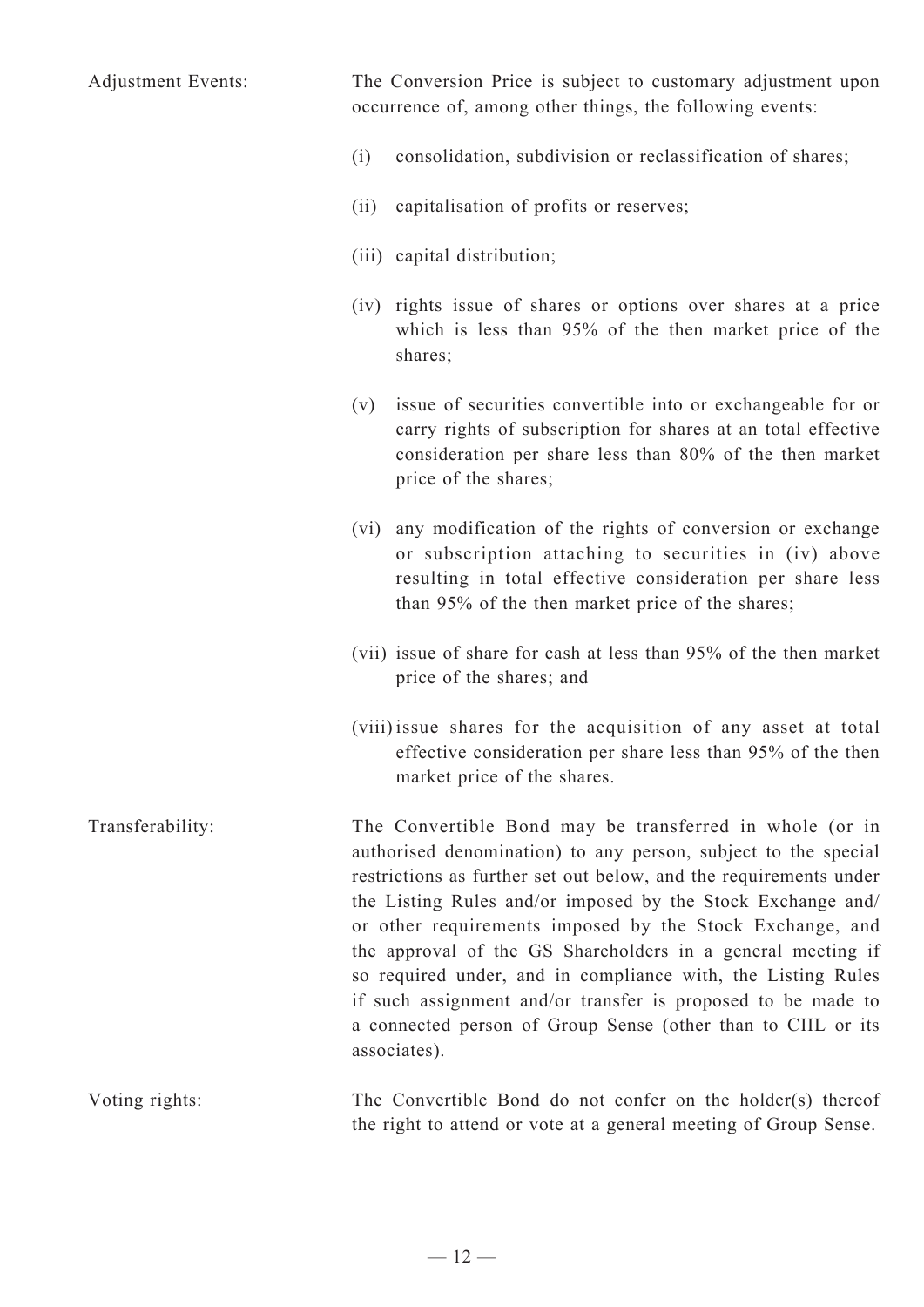Purchase/Redemption: Group Sense or any of its subsidiaries may repurchase the Convertible Bond in accordance with the Counter Indemnity and any Convertible Bond so purchased shall forthwith be cancelled by Group Sense.

> Under the Counter Indemnity, if neither CIIL, Century Sunshine or Ming Xin makes a payment in full when demand is made against Baishan Tianan for the performance of the BOC/Jiangsu Loan Guarantee, Group Sense may at its sole discretion redeem or purchase up to a maximum of the principal amount of the Convertible Bond then subject to the "Special restrictions" as described below, and set off its payment obligations in respect thereof against such unsatisfied payment obligation of CIIL, Century Sunshine or Ming Xin.

Listing and trading: The Convertible Bond is not and will not be listed on any stock exchange.

Special restrictions: Blocked Bond (as defined below) are not convertible or transferrable.

> In conjunction with the Counter Indemnity (see "Undertakings and Counter Indemnity from CIIL and the Vendor Guarantors in respect of BOC/Jiangsu Loan Guarantee and Financial Assistance from CS Group" below), initially a total of Convertible Bond in the aggregate amount of HK\$200,000,000 ("**Blocked Bond**") is not capable of transfer or conversion, so that it may be redeemed by Group Sense and the redemption price be set off against any payment obligations arising from the Counter Indemnity. Certificate(s) for the Blocked Bond will be held by Group Sense until the BOC/Jiangsu Loan Guarantee is released and discharged or replacement security provided or if Group Sense has redeemed those Convertible Bond as described below. The other rights attached to the Blocked Bond will remain unaffected.

> Blocked Bond will be released to Ming Xin (as nominee of CIIL) in the following circumstances:—

- (a) the release of the BOC/Jiangsu Loan Guarantee; or
- (b) any cash amount deposited with Group Sense to replace part or all of the Blocked Bond as collateral for payment obligations under the Counter Indemnity, on such terms as are acceptable to Group Sense at its sole discretion.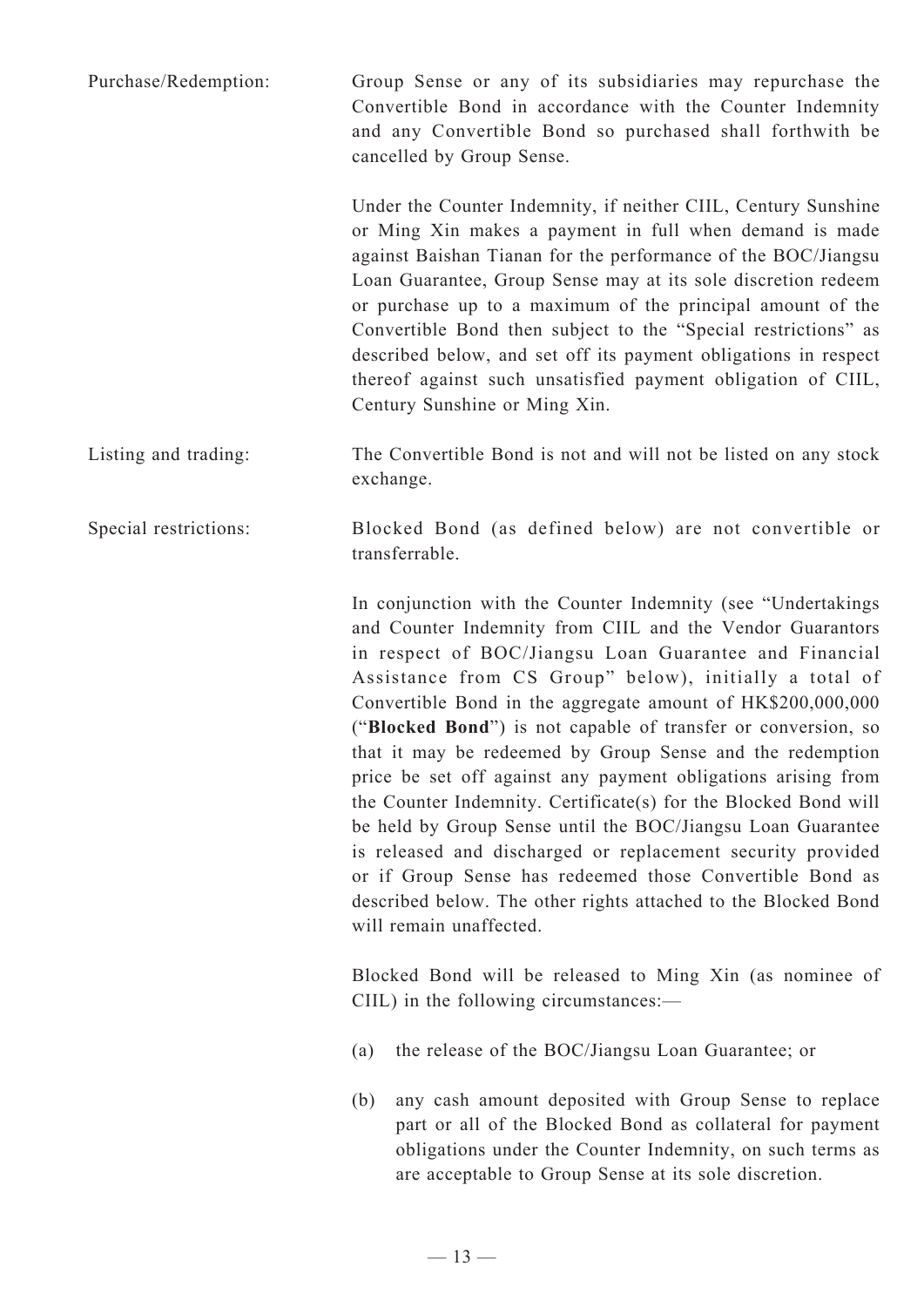#### **Conditions Precedent of the Transactions**

Completion of the WU Transaction is conditional upon the following conditions being satisfied or waived (as the case may be):

- (A) the passing of a resolution at a special general meeting of Group Sense by the shareholders of Group Sense to approve the WU SPA and the transactions contemplated thereunder;
- (B) the Listing Committee of the Stock Exchange granting listing of and permission to deal in the WU Consideration Shares; and
- (C) completion of CIIL Transaction taking place simultaneously.

Condition (C) above is capable of being waived by GS Purchaser.

Completion of the CIIL Transaction is conditional upon the following conditions being satisfied or waived (as the case may be):

- (a) the passing of a resolution at a special general meeting of Group Sense by the Independent Shareholders of Group Sense to approve the CIIL SPA and the transactions contemplated thereunder;
- (b) the passing of a resolution at an extraordinary general meeting of Century Sunshine by the Independent Shareholders of Century Sunshine to approve the CIIL SPA and the transactions contemplated thereunder;
- (c) the Listing Committee of the Stock Exchange granting listing of and permission to deal in the CIIL Consideration Shares and the Conversion Shares;
- (d) Group Sense having obtained a valuation report confirming the Appraisal Value at not less than HK\$1,900,000,000 as at 31 August 2017;
- (e) all necessary waiver(s) or consent(s) from IFC (if required) under the IFC Loan Documents and from 中國農業銀行股份有限公司白山分行 (Agriculture Bank of China Limited, Baishan Branch) (if required) under the ABC Loans having been obtained in respect of the transactions contemplated under, among other things, the CIIL SPA, or all monies payable according to repayment schedule by Baishan Tianan and/or Century Sunshine under the IFC Loan Documents having been fully paid;
- (f) legal and financial due diligence of the Target Group being completed to the reasonable satisfaction of GS Purchaser and there being no matter arising from the due diligence review which shall adversely affect the value of the FGL Shares and CRE Shares to be transferred under the CIIL SPA; and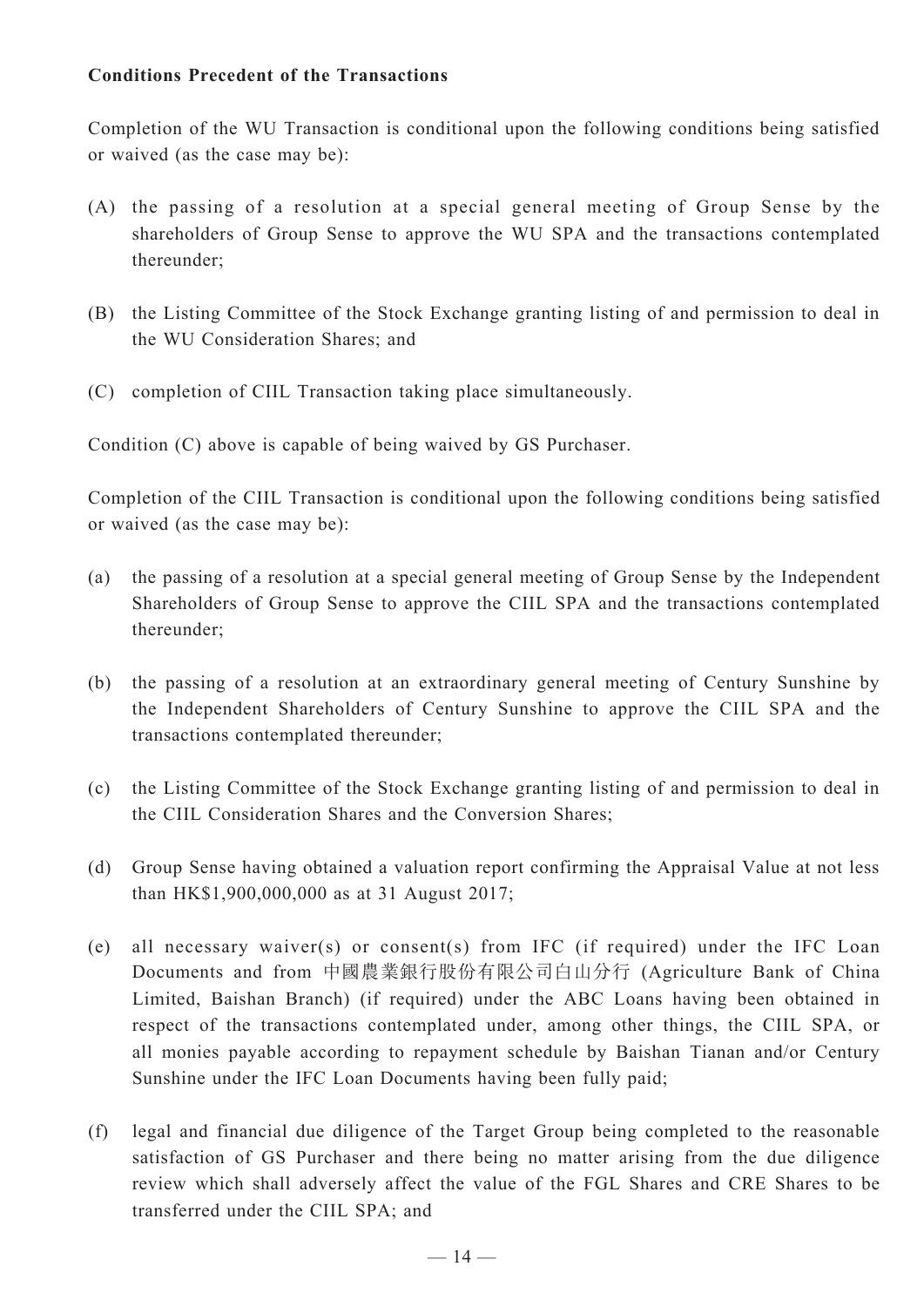(g) save and except for those required under the BOC/Jiangsu Loan Guarantee and ABC Loan Guarantees, all filings, registrations, consents, waivers, approvals, authorisations and clearances (if any) of any relevant authority or any other relevant third party necessary for the parties to proceed to completion having been obtained and, if obtained, not revoked.

Conditions (e) and (f) above are capable of being waived by GS Purchaser, and condition (g) is capable of being waived mutually by GS Purchaser and CIIL.

In the event that not all the conditions have been fulfilled or waived (as the case may be) on the Long Stop Date, each of the CIIL SPA and the WU SPA shall lapse and be of no further effect and no party shall have any claim against or liability or obligation to the other party save in respect of any antecedent breach.

### **Completion**

Subject to all the conditions precedent set out above being fulfilled or waived (as the case may be) on or before the Long Stop Date, completion of the CIIL Transaction and the WU Transaction shall take place on such Business Day notified by GS Purchaser to CIIL and Win Union (being not more than 15 Business Days after the fulfillment or waiver (as the case may be) of the conditions precedent, or such other date as the parties may otherwise agree in writing).

#### **Rescission**

If, at any time before or at Completion, the GS Purchaser becomes aware that:

- (i) any of the representations, warranties and undertakings made by CIIL, the Vendor Guarantors or Win Union is untrue or misleading; or
- (ii) any of CIIL, the Vendor Guarantors or Win Union is in breach in any material aspect of any obligation on its part under the CIIL SPA or the WU SPA; or
- (iii) a liquidator or receiver is appointed over any part of assets or undertakings of CIIL, the Vendor Warrantors, Win Union or any member of the Target Group or any member of the Target Group is a subject of, or under application for, liquidation or receivership or winding up; or
- (iv) in the opinion of the GS Purchaser acting reasonably, there occurs any material adverse change to the financial or trading position or prospectus of the Target Group; or
- (v) to the extent applicable to CIIL or the Vendor Guarantors or Win Union, any third party consents or authorisations and/or waivers referred to in the conditions precedent of the CIIL SPA or the WU SPA that has been granted is subsequently withdrawn or revoked;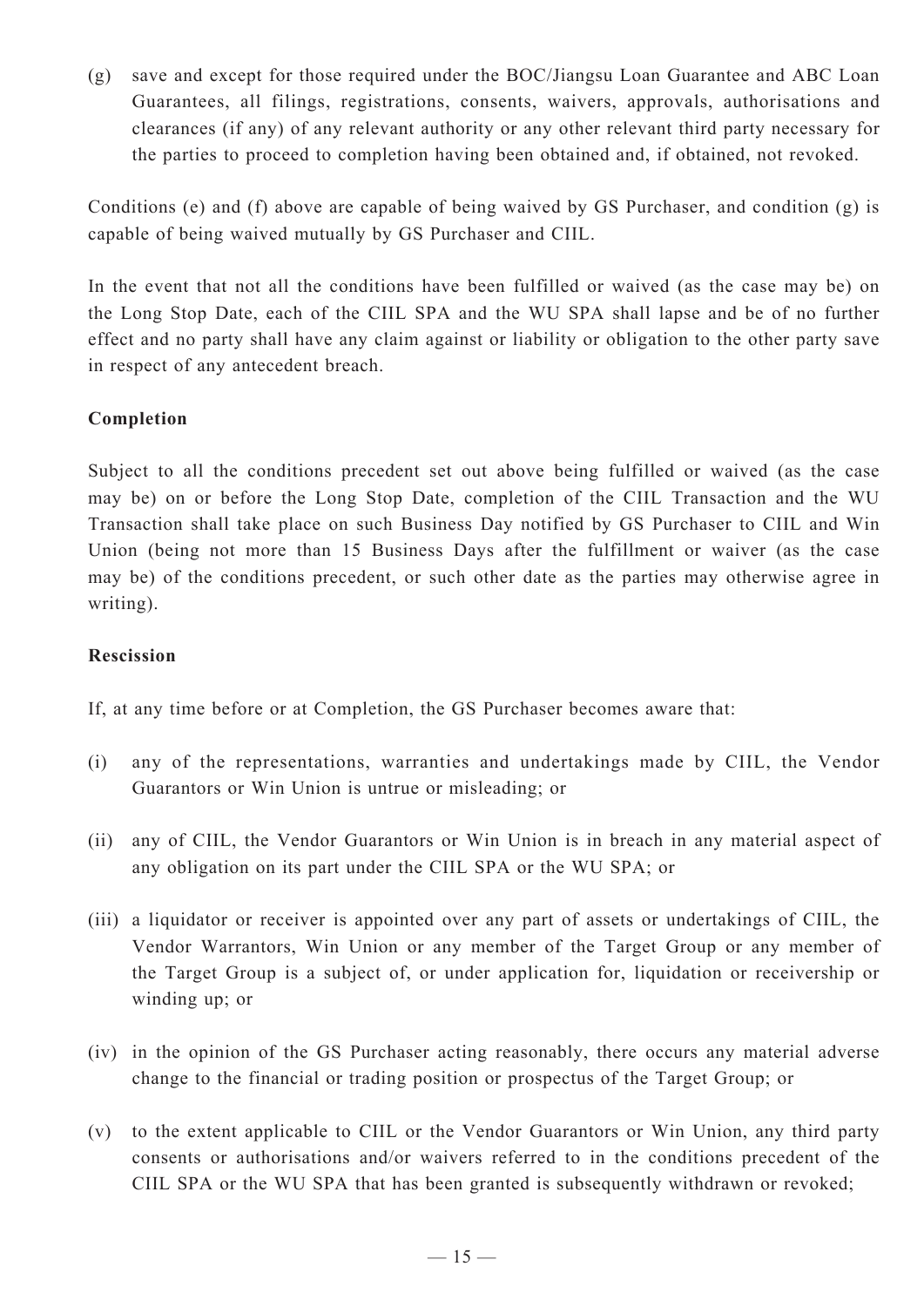the GS Purchaser is entitled and may without any liability to CIIL, the Vendor Guarantors or Win Union (as the case may be) and without prejudice to any other rights it may have in relation to any breach, elect not to complete the CIIL Transaction or the WU Transaction (as the case may be) by way of written notice to CIIL or Win Union (as the case may be).

If, at any time before or at Completion, CIIL or Win Union (as the case may be) becomes aware that:

- (i) any of the representations, warranties and undertakings made by the GS Purchaser or Group Sense is untrue or misleading; or
- (ii) the GS Purchaser and/or Group Sense (as the case may be) is in breach in any material aspect of any obligation on its part under the CIIL SPA or the WU SPA; or
- (iii) a liquidator or receive is appointed over any part of assets or undertakings of the GS Purchaser or Group Sense is a subject of, or under application for, liquidation or receivership or winding up; or
- (iv) to the extent applicable to the GS Purchaser or Group Sense, any third party consents or authorisations and/or waivers referred to in the conditions precedent of the CIIL SPA or the WU SPA that has been granted is subsequently withdrawn or revoked;

CIIL or Win Union (as the case may be) is entitled and may without any liability to the GS Purchaser and/or Group Sense and without prejudice to any other rights it may have in relation to any breach, elect not to complete the CIIL Transaction or the WU Transaction (as the case may be) by way of written notice to the GS Purchaser.

## **Undertakings and Counter Indemnity from CIIL and the Vendor Guarantors in respect of BOC/Jiangsu Loan Guarantee and Financial Assistance from CS Group**

### *BOC/Jiangsu Loan Guarantee*

As at the date of this joint announcement, Baishan Tianan, a member of the Target Group, is a guarantor under the BOC/Jiangsu Loan Guarantee for the BOC/Jiangsu Loan granted by two PRC banks (which are Independent Third Parties), namely 中國銀行股份有限公司東海支 行 (Bank of China Limited Donghai Sub-branch\*) and 江蘇銀行股份有限公司東海支行 (Bank of Jiangsu Co., Ltd. Donghai Branch\*), to a PRC subsidiary of Century Sunshine (not being a member of the GS Group) in the aggregate principal amount of RMB170,000,000 (equivalent to approximately HK\$190,400,000). As at the date of this joint announcement, the aggregate outstanding amount of the BOC/Jiangsu Loan amounts to RMB121,000,000 (equivalent to approximately HK\$135,520,000) and no further drawdown will be made under the BOC/Jiangsu Loan. The BOC/Jiangsu Loan is repayable through semi-annual installment between the period from 10 August 2016 to 10 January 2019.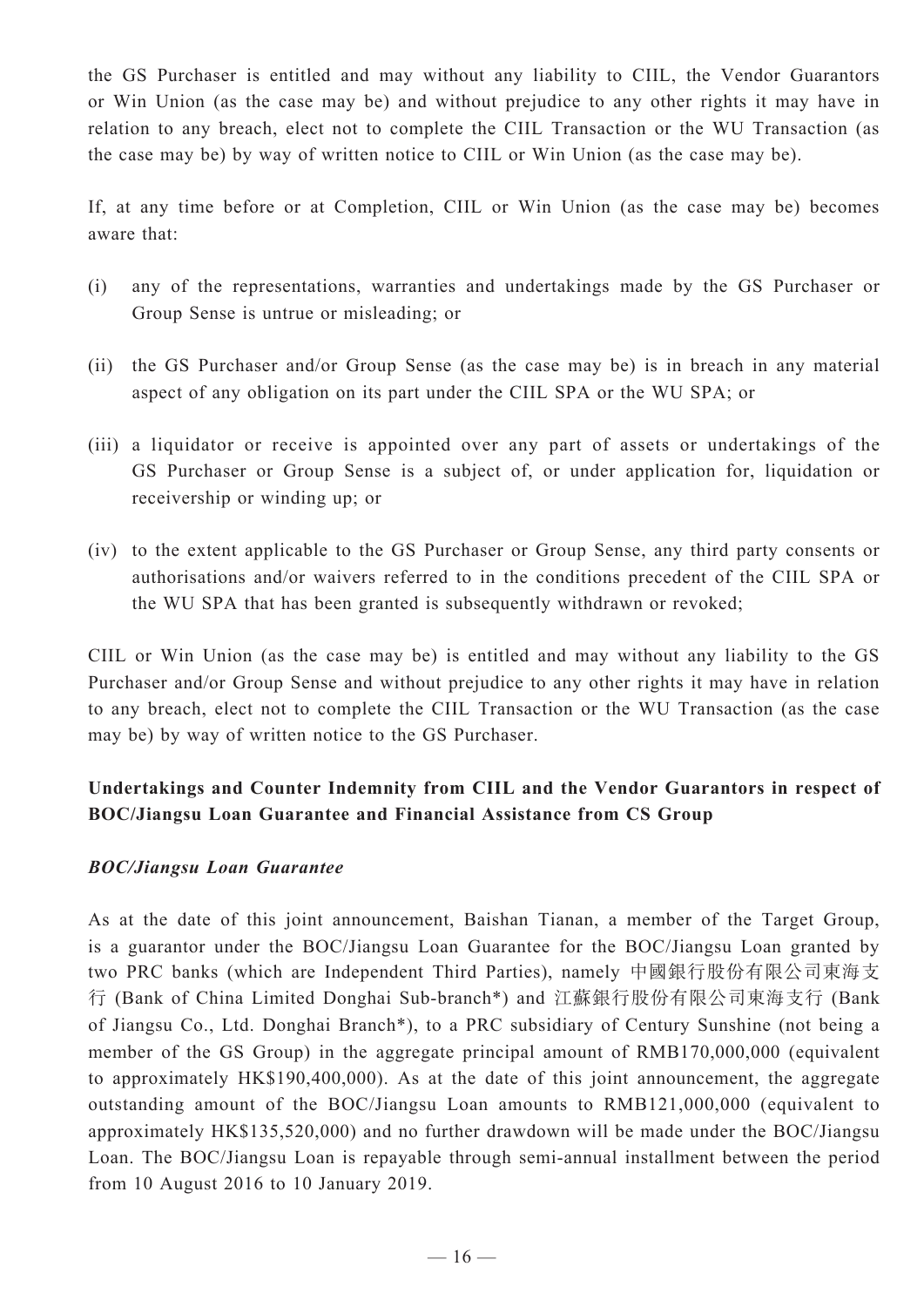### *Financial Assistance from CS Group*

As at the date of this joint announcement, the following financial assistance is being provided to the Target Group by members of the CS Group, excluding the GS Group, as follows:—

- (a) an interest free Shareholder's Loan with no fixed repayment terms of approximately HK\$175,000,000 due from CRE to Century Sunshine representing the outstanding advances to finance the daily operations of the Target Group;
- (b) the IFC Loan granted by IFC to Baishan Tianan for a principal amount of US\$27 million (of which US\$21,778,000 (equivalent to approximately HK\$169,868,000) is outstanding as at the date of this joint announcement) which is repayable through semiannual instalments between the period from 15 October 2016 to 15 April 2021, which is guaranteed by Century Sunshine; and
- (c) a PRC subsidiary of Century Sunshine (not being a member of the GS Group or the Target Group) is a guarantor under the ABC Loan Guarantees for the ABC Loans granted by 中國 農業銀行股份有限公司白山分行 (Agricultural Bank of China Limited, Baishan Branch\*), to Baishan Tianan in the aggregate principal amount of RMB140,000,000 (equivalent to approximately HK\$156,800,000). As at the date of this joint announcement, the aggregate outstanding amount of the ABC Loans amounts to RMB122,300,000 (equivalent to approximately HK\$136,976,000) and no further drawdown will be made under the ABC Loans. The ABC Loans are repayable through semi-annual installment based on drawn date between the period from 25 March 2016 to 25 March 2023.

### *Undertakings by CIIL and Vendor Guarantors*

CIIL and Vendor Guarantors have given the following undertakings under the CIIL SPA:—

- (a) after the publication of this joint announcement to seek necessary consents and/or waivers for full and unconditional release and discharge of the BOC/Jiangsu Loan Guarantee as soon as practicable;
- (b) should such release and discharge not be secured at or before Completion:—
	- (1) they will use their best endeavours to seek such release and discharge as soon as practicable after Completion; and
	- (2) they will execute and deliver at Completion the Counter Indemnity in favour of Group Sense, the GS Purchaser and Baishan Tianan;
- (c) the relevant members of the CS Group will not require the payment of any guarantee fees in respect of the guarantees of the IFC Loan Guarantee and ABC Loan Guarantees.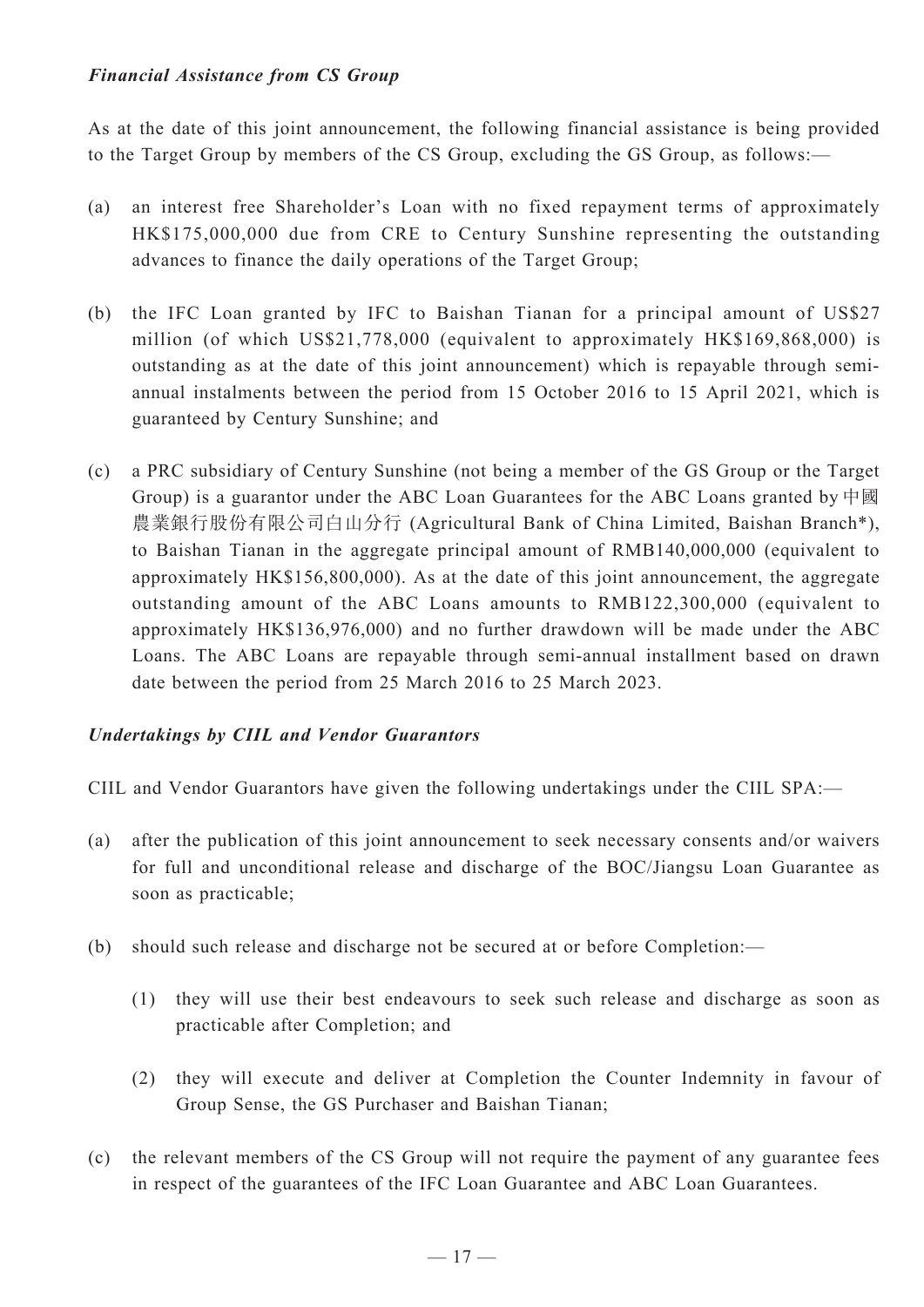The Counter Indemnity will provide for Vendor Guarantors and CIIL to indemnify Group Sense, the GS Purchaser and Baishan Tianan (the "**Indemnified Persons**") from and against all demands, claims, liabilities, losses, proceedings, actions, damages, costs and expenses whatsoever that the Indemnified Persons incur or suffer as a result of a demand being made in respect of the BOC/Jiangsu Loan Guarantee. Group Sense has the right (but not the obligation) to repurchase the Blocked Bond to offset payment obligations under the Counter Indemnity.

## **3. INFORMATION ON THE MAGNESIUM BUSINESS OF THE CS GROUP AND THE GS GROUP**

CS Group operates its magnesium business principally through Baishan Tianan (the principal operating subsidiary of the CRE Group) and Xinjiang Tengxiang (a member of the GS Group). CS Group first acquired an indirect majority interest in Baishan Tianan in December 2008, and currently holds approximately 90.95% effective interest in Baishan Tianan. The GS Group owns 100% interest in Xinjiang Tengxiang which the GS Group acquired in December 2015.

#### **Production Facilities**

### *(i) Baishan Tianan (the principal operating subsidiary of the CRE Group)*

Baishan Tianan operates magnesium production facilities in Jilin Province, the PRC, which is supplied by its own dolomite mine located in the vicinity of (approximately 12) kilometers distance from) the production facilities. Dolomite is an anhydrous carbonate mineral composed of calcium magnesium carbonate, which is a principal raw material used in the production of magnesium products. Baishan Tianan therefore operates an integrated platform that carries out smelting, ingot manufacturing, alloy processing and distribution of the magnesium alloys.

Baishan Tianan's production base is located in China Magnesium Industrial Park in the Hunjiang District of Baishan City, Jilin Province, the PRC with a gross site area of 200,000m<sup>2</sup>. The plant was constructed in 2009 and commenced operations in 2011. It has a total planned production capacity of 75,000 tonnes. In 2016, after completion of its phase I technical update during the year, Baishan Tianan achieved actual output of 25,413 tonnes of magnesium products with a planned annual capacity of 25,000 tonnes for 2016. It has also recently completed its phase II expansion project with a production capacity of 50,000 tonnes and is expected to commence trial operations in phases in early 2018.

Baishan Tianan holds exploration rights to a dolomite mine in Baishan City, Jilin Province in the PRC which it acquired in December 2009 with a mining licence issued by 吉林省 國土資源廳(Department of Land and Resources Jilin Province) in November 2010 and expiring in November 2030.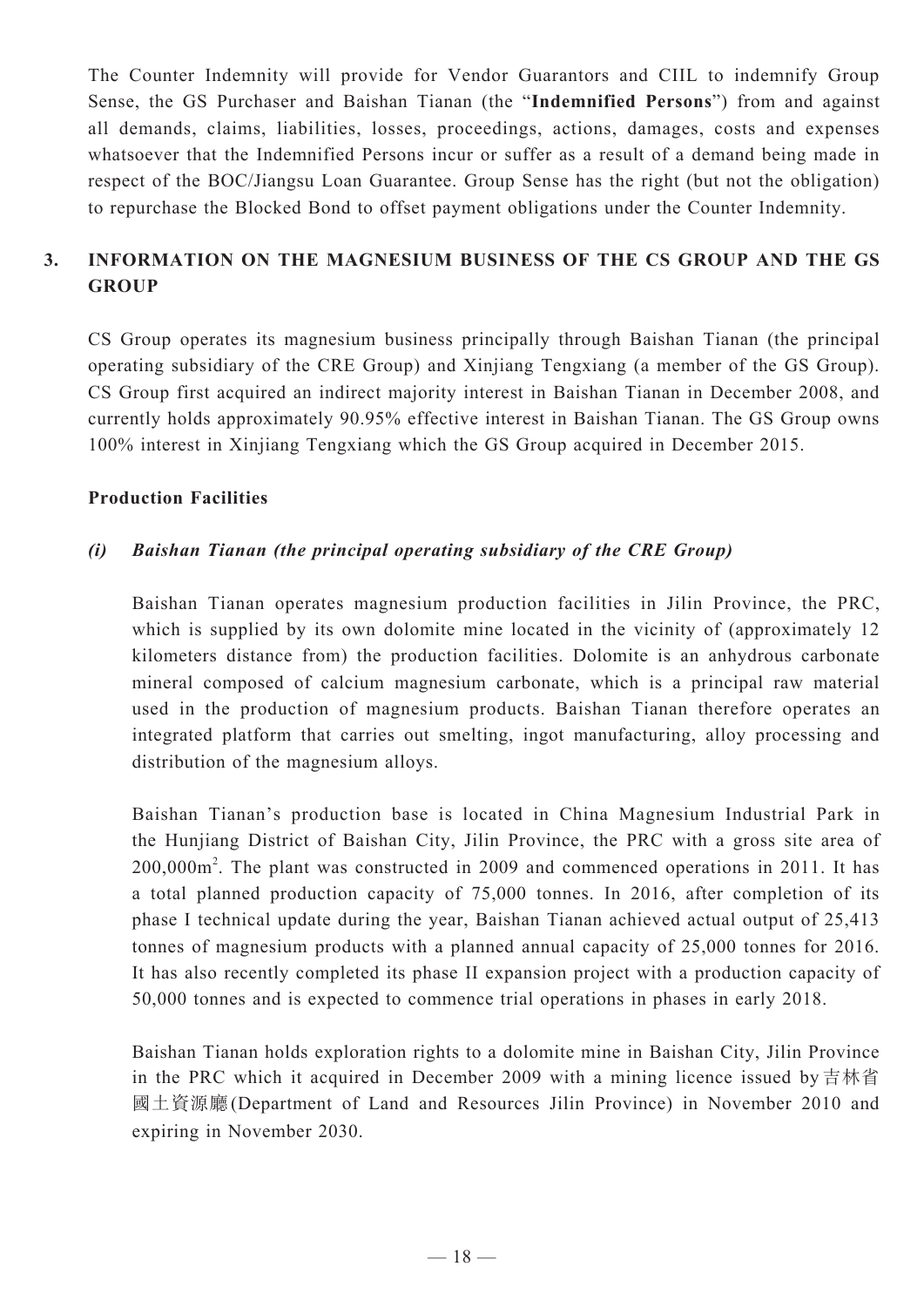The dolomite mine has a registered dolomite reserve of 23.027 million tonnes as at 31 December 2009 according to the Mining Resources Registration Certificate issued by 吉 林省國土資源廳 (Department of Land and Resources Jilin Province) on 2 August 2010. It is an open pit dolomite mine that supplies the raw materials for the Baishan Tianan's production activities. For the years ended 31 December 2016 and 31 December 2015, the CS Group completed dolomite output of 448,449 tonnes and 380,227 tonnes respectively as disclosed in the 2016 annual report of Century Sunshine.

### *(ii) Xinjiang Tengxiang (a member of the GS Group)*

Xinjiang Tengxiang's production base is located at Hami Heary Industrial Park, Hami City, Xinjiang Uygur Autonomous Region, the PRC with total area of approximately  $679,121 \text{ m}^2$ . The authorised production capacity of Xinjiang Tengxiang comprises 1,200,000 tonnes of semi-coke, 100,000 tonnes of magnesium alloy and 100,000 tonnes of ferroalloy per annum. As at the date of this joint announcement, Xinjiang Tengxiang has installed two major production lines, being the processing and production of magnesium ingot and semi-coke with existing production capacity of 15,000 tonnes and 600,000 tonnes respectively.

As disclosed in the circular of Group Sense regarding the acquisition of Xinjiang Tengxiang dated 25 September 2015, Xinjiang Tengxiang temporarily suspended its production in May 2015. After GS Group took charge of Xinjiang Tengxiang in December 2015, technical enhancement projects have been carried out in order to enable resumption of production and optimisation of the existing production facilities and processes. Production has resumed in phases since the first quarter of 2016 and the average production has reached over 65% of the planned production capacity of 15,000 tonnes since November 2016. While 2016 saw the production of magnesium ingots only, the technical enhancements effected give existing production lines alloying capabilities.

Xinjiang Tengxiang has commenced its first phase expansion of an additional 30,000-tonne magnesium production line (with alloying capabilities), which is expected to gradually commence production in 2018. Upon completion of the first phase expansion, the annual magnesium production capacity of Xinjiang Tengxiang will reach 45,000 tonnes.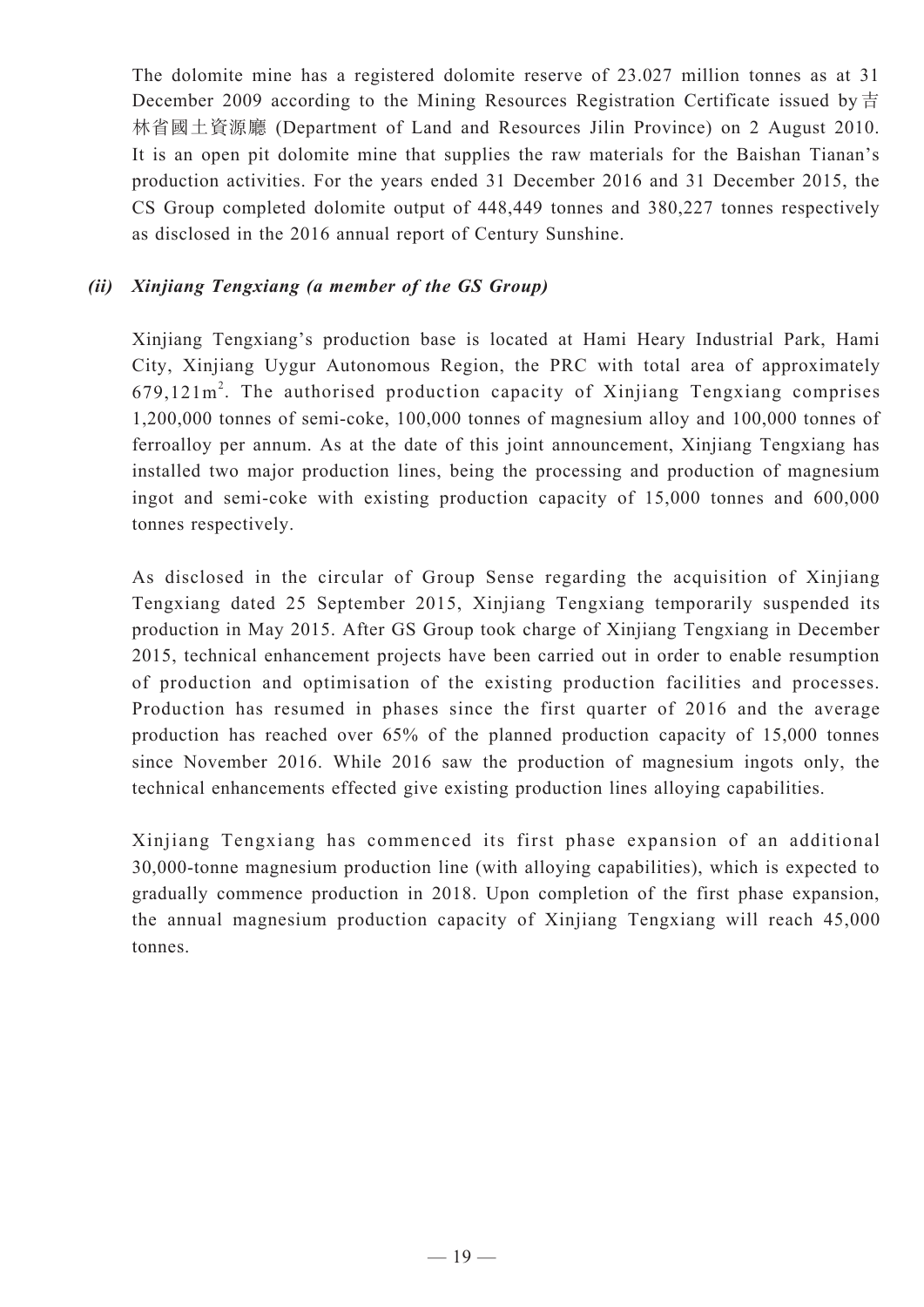The annual production capacity and volume of each of Baishan Tianan and Xinjiang Tengxiang as well as the average utilisation rate for its facilities for the period indicated are set out below:

|                                                                    | <b>Baishan</b><br>Tianan | Xinjiang<br>Tengxiang<br>$Note\;I$ | <b>CS Group</b><br><b>Total</b> |
|--------------------------------------------------------------------|--------------------------|------------------------------------|---------------------------------|
| Planned/Authorised production capacity<br><i>(thousand tonnes)</i> | 75.0                     | 100.0                              | 175.0                           |
| Existing production capacity <i>(thousand tonnes)</i>              |                          |                                    |                                 |
| Year 2016                                                          | 25.0                     | 15.0                               | 40.0                            |
| Year 2015                                                          | 25.0                     | 15.0                               | 25.0                            |
| Production volume <i>(thousand tonnes)</i>                         |                          |                                    |                                 |
| Year 2016                                                          | 25.4                     | 3.2                                | 28.6                            |
| Year 2015                                                          | 24.5                     | 2.0                                | 24.5                            |
| Utilisation rate $(%)^{Note 2}$                                    |                          |                                    |                                 |
| Year 2016                                                          | 101.6                    | 21.3                               |                                 |
| Year 2015                                                          | 98.0                     | 13.3                               |                                 |

*Notes:*

- 1. Xinjiang Tengxiang was acquired by the GS Group in December 2015 and resumed production in the first quarter of 2016. The 2015 figures of Xinjiang Tengxiang which relate to production prior to the acquisition of Xinjiang Tengxiang by the GS Group are disclosed for reference only.
- 2. Utilisation rate is the ratio of actual production volume to the planned production capacity.

The production volumes of Baishan Tianan and Xinjiang Tengxiang are approximately 12,696 tonnes and 4,839 tonnes respectively for the first half of 2017.

### **Magnesium Products**

The magnesium products produced by CS Group include (i) rare earth magnesium alloys; and (ii) basic magnesium products, including magnesium ingots and general magnesium alloys.

Magnesium has valuable properties that have increasing applications in today's technology driven economy, with its core advantage of being a kind of light metal, only 2/3 of weight of aluminium and 1/4 of weight of steel being its strength to weight ratio. Magnesium alloys are mixtures of magnesium with other metals, such as rare earth, aluminium, zinc, manganese, silicon, copper and zirconium. Not only are they lighter structural metals, being a third lighter than aluminium and only a quarter of the weight of steel, they also have anti-radiation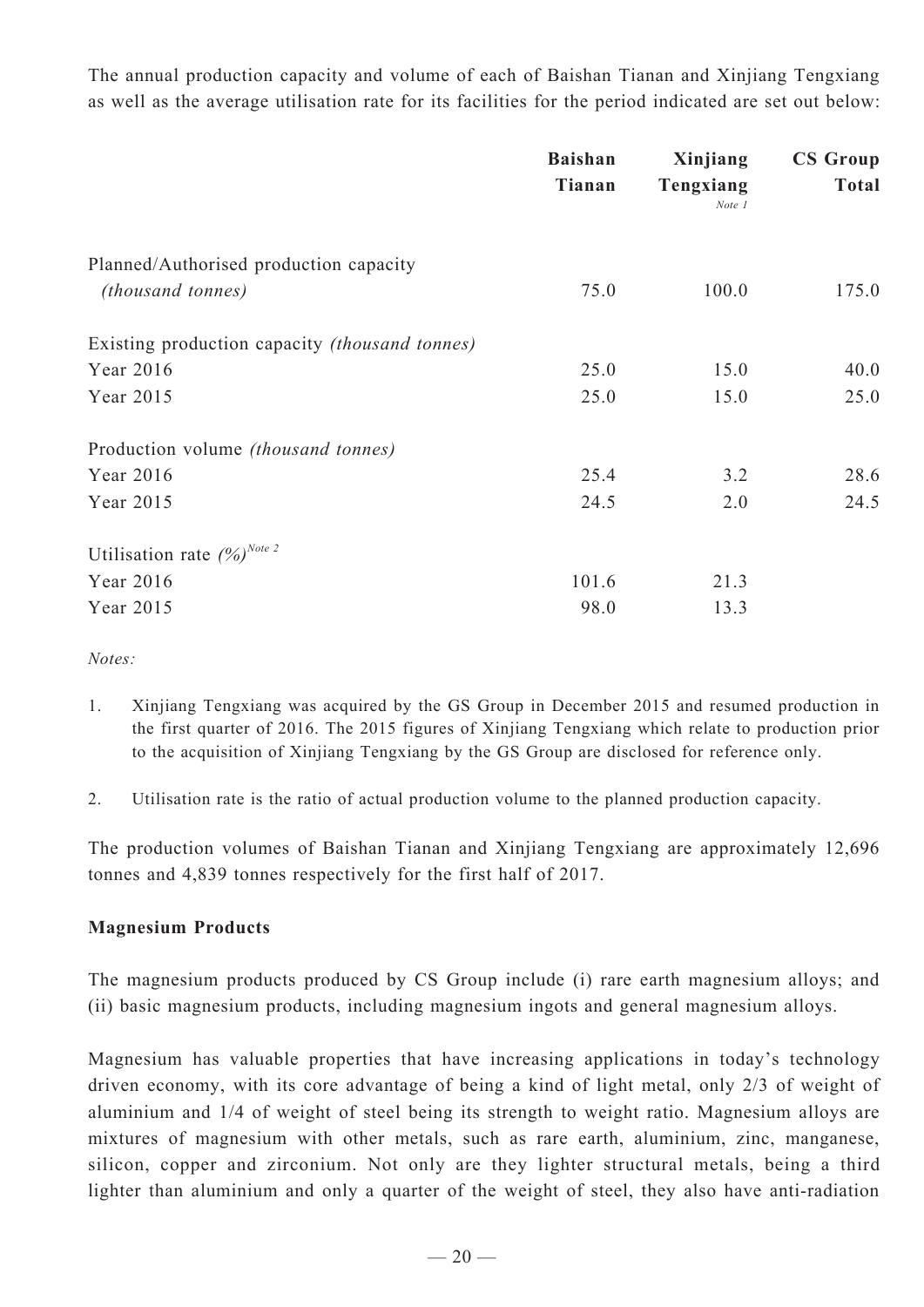properties, resistance to creep, ability to be recycled, high strength to weight ratios, high thermal stability, excellent machinability, and high resistance to corrosion. In view of these attributes, magnesium alloys are widely used in different industries such as the automotive, aerospace, aviation, defense, computers, consumer electronics, communications, biomedical chemical and packaging industries.

As discussed in the paragraph headed "Research and Development" below, Baishan Tianan owns certain patents, including the production technologies of rare earth magnesium alloys, and is one of the few magnesium manufacturers of rare earth magnesium alloys in the PRC. Rare earth magnesium alloys are mixtures of certain rare earth metals such as cerium, lanthanum and ytterbium to magnesium. Rare earth magnesium alloys are even stronger material than general magnesium alloys.

Rare earth magnesium alloys are thus important structural materials and are employed particularly where low weight of construction is critical such as the making of aircraft and space apparatus.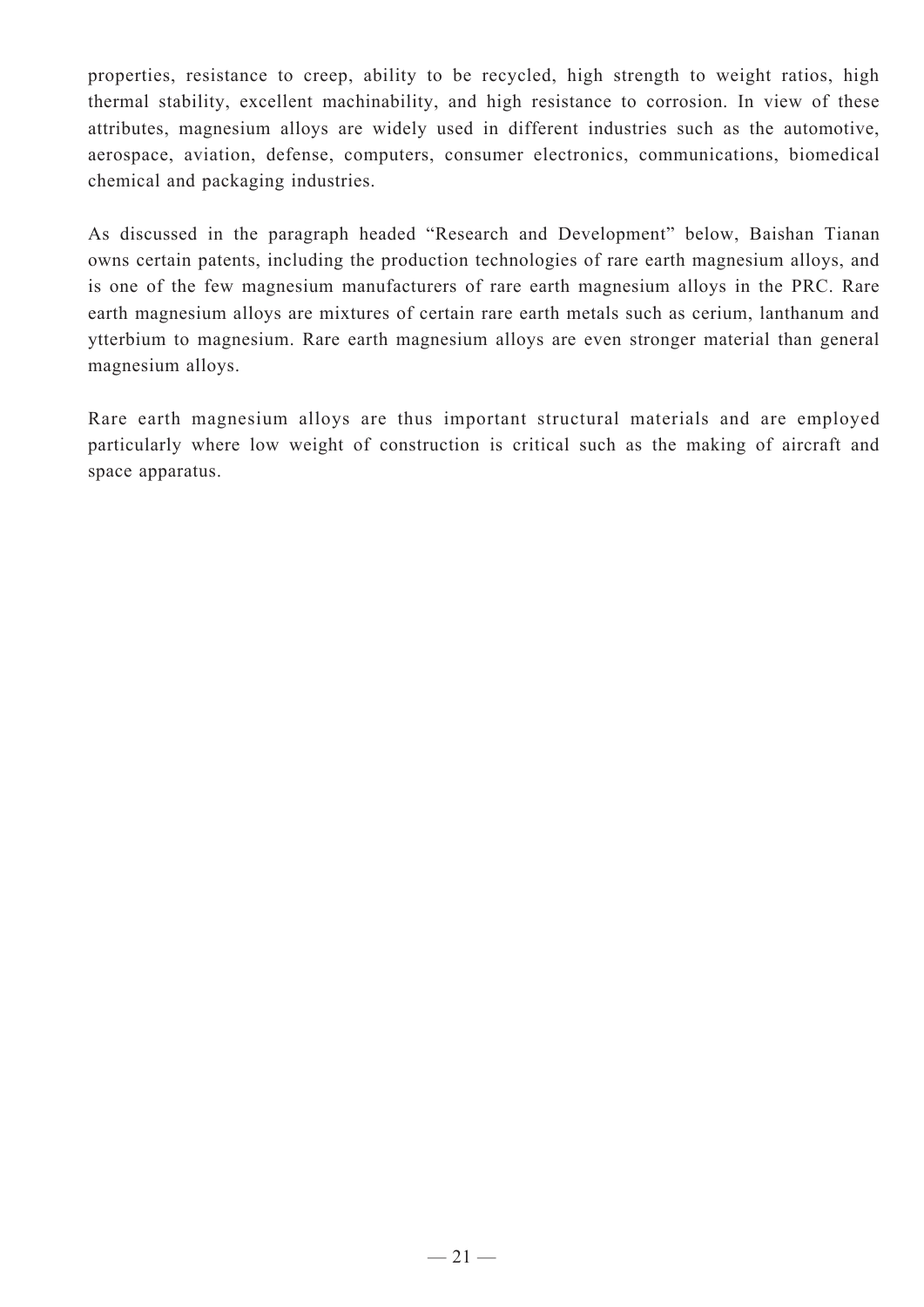The table below shows the sales volumes, sales amounts as well as the gross profit margins of the magnesium products produced by Baishan Tianan and Xinjiang Tengxiang respectively for the periods indicated:

|                                | <b>Baishan</b><br>Tianan | Xinjiang<br>Tengxiang | <b>CS Group</b><br><b>Total</b> |
|--------------------------------|--------------------------|-----------------------|---------------------------------|
| Sales volume (thousand tonnes) | Note 3                   | Notes 1 and 2         |                                 |
| Year 2015                      |                          |                       |                                 |
| Rare earth magnesium alloys    | 12.4                     |                       | 12.4                            |
| Basic magnesium products       | 11.6                     | 2.7                   | 11.6                            |
| Year 2016                      |                          |                       |                                 |
| Rare earth magnesium alloys    | 13.2                     |                       | 13.2                            |
| Basic magnesium products       | 14.1                     | 8.9                   | 23.0                            |
| Sales amount (HK\$'000)        |                          |                       |                                 |
| Year 2015                      |                          |                       |                                 |
| Rare earth magnesium alloys    | 525,083                  |                       | 525,083                         |
| Basic magnesium products       | 215,313                  | 36,866                | 215,313                         |
| Year 2016                      |                          |                       |                                 |
| Rare earth magnesium alloys    | 507,866                  |                       | 507,866                         |
| Basic magnesium products       | 242,996                  | 132,021               | 375,017                         |
| Gross profit margin $(%)$      |                          |                       |                                 |
| Year 2015                      |                          |                       |                                 |
| Rare earth magnesium alloys    | 41.8                     |                       | 41.8                            |
| Basic magnesium products       | 15.8                     | (24.0)                | 15.8                            |
| Year 2016                      |                          |                       |                                 |
| Rare earth magnesium alloys    | 41.7                     |                       | 41.7                            |
| Basic magnesium products       | 15.5                     | 5.0                   | 11.7                            |

*Notes:*

- 1. Xinjiang Tengxiang was acquired by the GS Group in December 2015 and resumed production in the first quarter of 2016. The 2015 figures of Xinjiang Tengxiang which relate to production prior to the acquisition of Xinjiang Tengxiang by the GS Group are disclosed for reference only.
- 2. Xinjiang Tengxiang produced magnesium ingots only in 2016 and will expand its product portfolio with magnesium alloys in order to increase profit margin for its existing 15,000-tonne production capacity as well as the expected expanding capacity.
- 3. The development of rare earth magnesium alloys allows Baishan Tianan to enjoy higher profit margins compared to the production and sale of basic magnesium products, because of the advanced technological requirements and applications.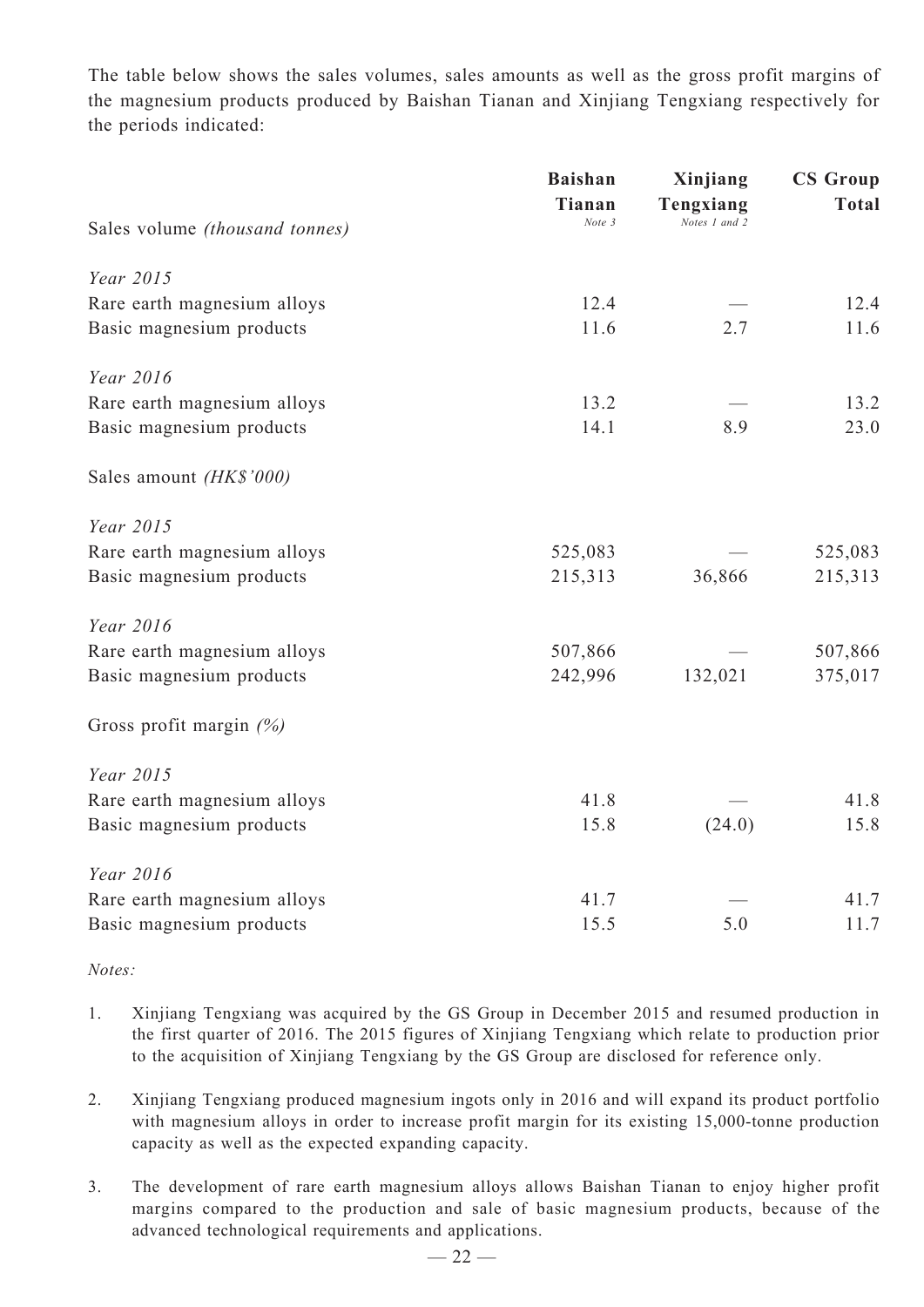#### **Research and Development**

CS Group has invested heavily in research and development and has been recognised by the PRC government for its deployment of leading technological methods in production.

In 2010, Baishan Tianan's production base in China Magnesium Industrial Park in Baishan was designated as a "Demonstration Base for China Magnesium Production" by the China Mining Association. It was the first to receive such an honour in the magnesium industry. In October 2011, Baishan Tianan was accredited as one of the 40 comprehensive demonstration bases for applications of mining resources by the PRC Ministry of Land and Resources and Ministry of Finance.

CS Group has fostered strategic partnership with CIAC since 2013, one of the leading national research institutes dealing with magnesium alloys, in the course of expanding its magnesium business. As at the date of this joint announcement, Baishan Tianan owns 12 patents developed by CIAC, of which 10 patents are registered in the PRC and 2 patents are registered in the United States of America, in respect of the production and development technologies of magnesium alloys, especially rare earth magnesium alloys.

GS Group undertook certain technical enhancement projects for Xinjiang Tengxiang following completion of the acquisition in December 2015. The major enhancement works were completed in November 2016 and Xinjiang Tengxiang's production capacity for basic magnesium alloys has reached over 65% of its planned capacity of 15,000 tonnes since then.

Each of Baishan Tianan and Xinjiang Tengxiang has a team of 8 and 3 personnel in the research and development on new/or improved magnesium products as well as processing strategies, respectively.

### **Source of Raw Materials and Competitive Cost Structure**

Dolomite is the principal raw material and coal is the major consumable energy materials used in the production of magnesium products.

Baishan Tianan has mining rights over the high quality reserve of dolomite and it has established long term relationship with its existing coal suppliers in Baishan, the PRC to continue to benefit from lower transportation costs, stable supply and quality of materials.

Xinjiang Tengxiang enjoys the proximity to an abundant supply of dolomite and lower-cost coal in Xinjiang region, which gives it an inherent advantage in terms of production costs over manufacturers located in many other parts of China.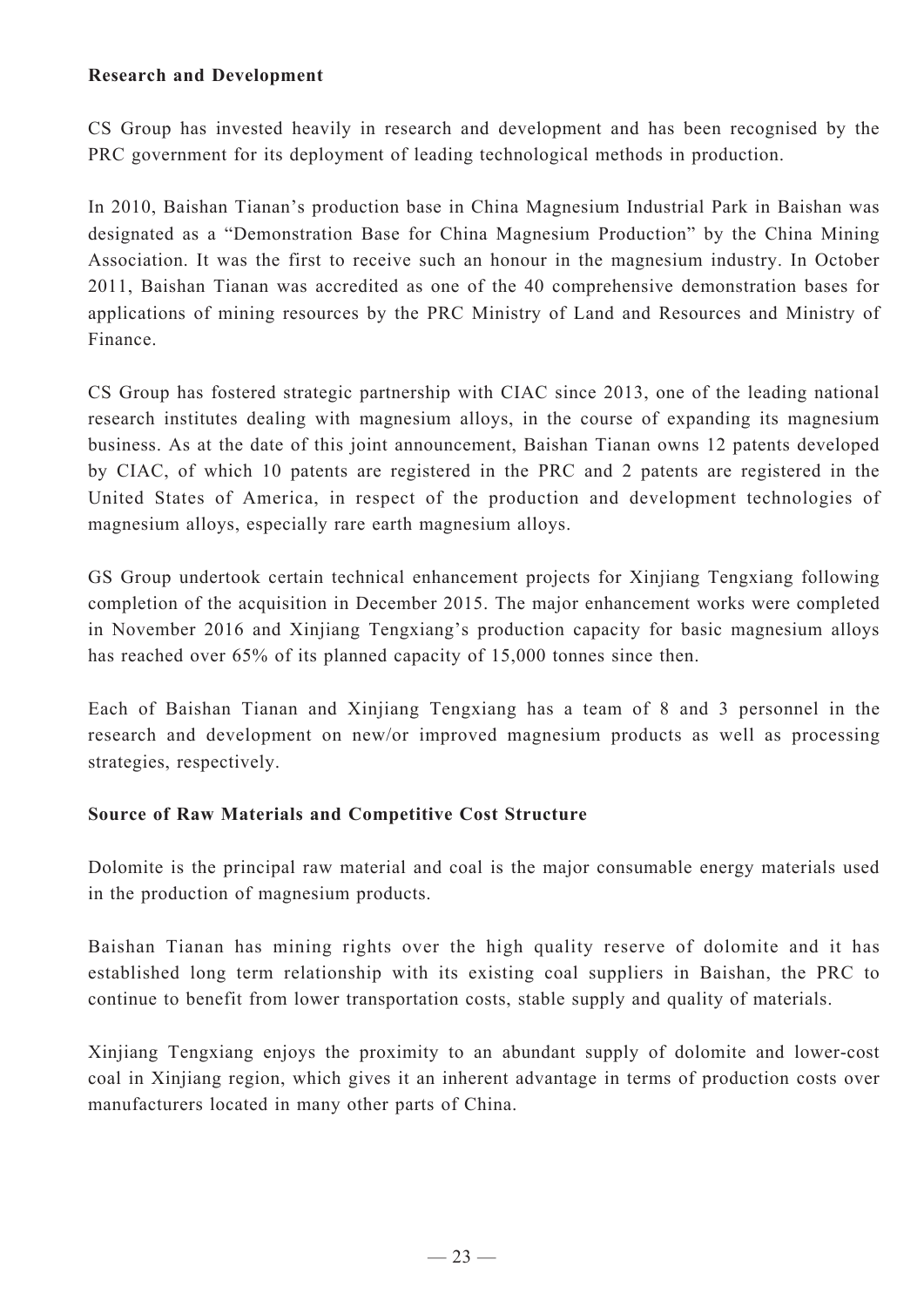#### **Sales and Marketing**

Both Baishan Tianan and Xinjiang Tengxiang sell their respective products through distributors and to end users directly. The end users of the magnesium products are in the automobile industry, the 3C (Computer, Communication and Consumer Electronic) industry as well as aviation, military, medical and other industries. Products of Baishan Tianan and Xinjiang Tengxiang are sold to the end users or other intermediaries depending on the application requirements of the end products. The distribution network of Baishan Tianan principally covers three north-eastern provinces in the PRC, including Liaoning, Jilin and Heilongjiang whereas Xinjiang Tengxiang is focused on north-western region in the PRC. In addition, Xinjiang is a core intermediate point to deepen the communication and cooperation with European countries and Central, South and Western Asian countries under the "One Belt One Road" initiatives put forward by the PRC government and Xinjiang Tengxiang is positioned to take advantage of its strategic geographical position in exploring its distribution network overseas.

The sales and marketing teams of Baishan Tianan and Xinjiang Tengxiang comprise 21 and 8 personnel respectively as at the date of this joint announcement who are responsible for the sales activities, selection of distributors and participating in marketing events, conferences and seminars for promoting their products across China.

### **Trading Business**

The Target Group also has a small operation (engaged through HK Mg-Tech, an indirect wholly owned subsidiary of CRE) in trading of magnesium products in Hong Kong to Europe and US markets which commenced in 2016. It can also serve as a platform through which the GS Group may explore the overseas business opportunities that may arise under the "One Belt One Road" initiatives upon Completion.

### **Growth Opportunities of the Magnesium Business**

According to the有 色 金 屬 工 業 發 展 規 劃(2016-2020年) ("Non-ferrous Metal Industry Development Plan (2016-2020)\*", the "**Plan**") published by the Ministry of Industry and Information Technology of the PRC on 29 September 2016, the non-ferrous metal industry is one of the essential fundamental industries in manufacturing sector and the Thirteenth Five Year Period (i.e. from 2016 to 2020) is the key period for the non-ferrous metal industry of the PRC to grow to a leading position in the world.

Under the Plan, magnesium is regarded as the only non-ferrous metal among ten common non-ferrous metals which will continue to grow at a high rate during the Thirteenth Five Year Period due to the industry transformation and the flourish development in the emerging industries including new materials, energy saving and environmental protection, high-end equipment manufacturing, new energy vehicles and etc., despite of the slowing down of the national economy growth from the Twelfth Five Year Period to the Thirteenth Five Year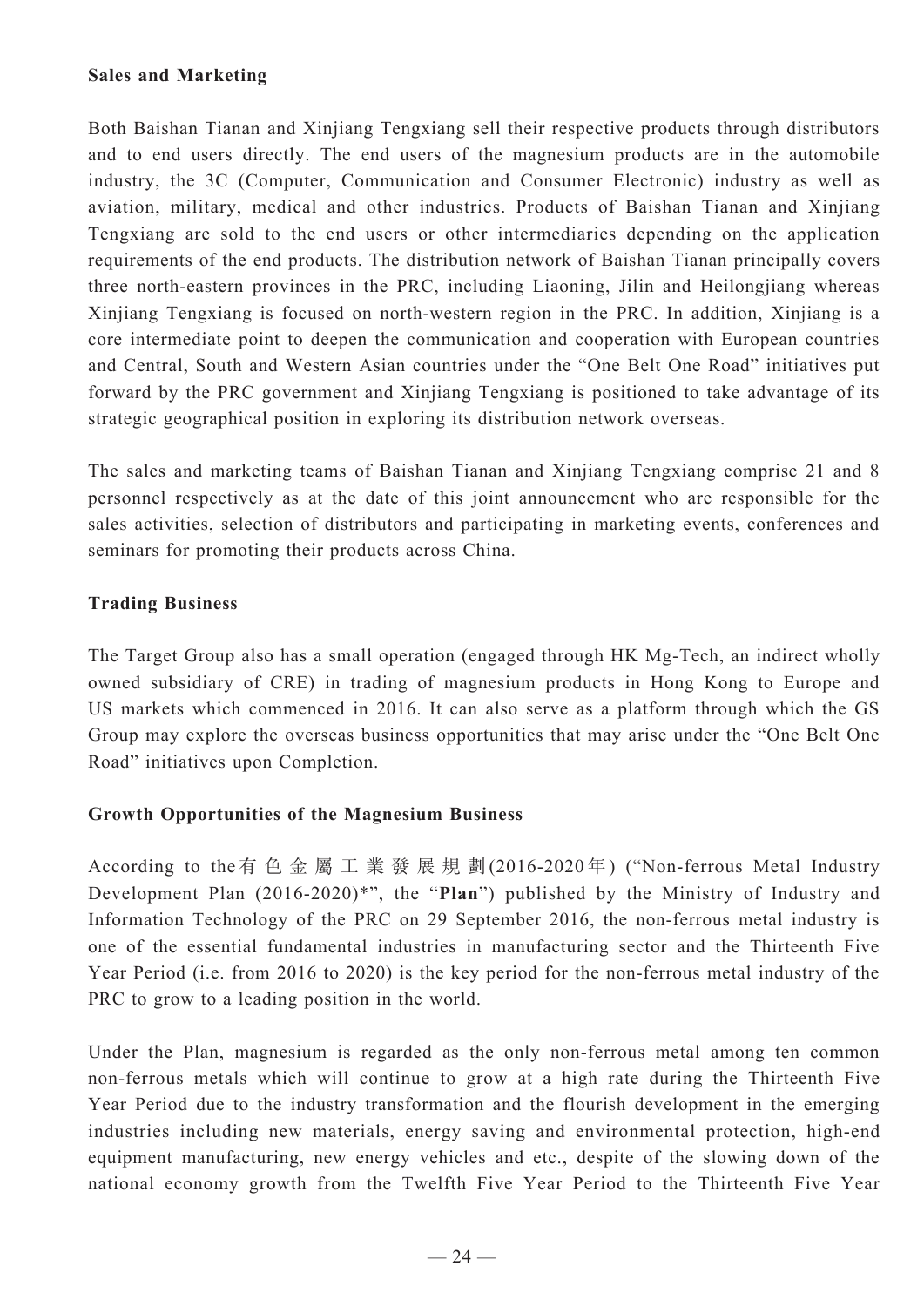Period. The Plan forecasted the industry consumption for magnesium by 2020 is expected to reach 750,000 tonnes, representing a compound annual growth rate ("**CAGR**") of 7.1% as compared to 2015. The industry output of magnesium is expected to reach 1,300,000 tonnes by 2020.

According to the General Administration of Customs of the PRC and U.S. Geological Survey, Mineral Commodity Summaries 2017 from US Department of Interior, China's magnesium production in 2016 was estimated to reach 880,000 tonnes (with domestic and export sales accounting for 59.5 % and 40.5 % respectively) with the CAGR being 6.1% between 2011 and 2016 (with domestic and export sales accounting for 15.6% and -2.3% respectively between 2011 and 2016).

In addition, based on the Mineral Commodity Summaries 2017, global magnesium output (excluding data from the United States as the information regarding US magnesium metal production was withheld to avoid disclosing company proprietary data as stated in Mineral Commodity Summaries 2017) for the same period was estimated to be 1,010,000 tonnes, with a CAGR of 5.5 % from 2011 to 2016 and the PRC contributed the majority of the world's magnesium production, accounting for over 87% of global output in 2015.

Based on the above statistics, the rising local consumption and the dominant position of China in the global magnesium production market provide strong support on the continuing growth of the magnesium business in the PRC.

### **4. INFORMATION ON THE TARGET GROUP**

The Target Group comprises (i) FGL, an investment holding company incorporated in the British Virgin Islands with limited liability on 2 April 2008, which holds 6,700 CRE Shares representing approximately 64.99% of the CRE Shares in issue; (ii) CRE, a private company incorporated in Hong Kong with limited liability on 5 May 2008 and (iii) Baishan Tianan and other subsidiaries which are wholly-owned by CRE. CRE and its subsidiaries together principally engaged in magnesium product business, including manufacturing, trading and sale of magnesium products. In addition to Baishan Tianan which is principally engaged in manufacturing and sale of magnesium products, other subsidiaries of CRE include (i) Century Bravo, an investment holding company incorporated in the British Virgin Islands and its subsidiaries, namely HK Mg-Tech, a company incorporated in the British Virgin Islands principally engaged in trading of magnesium products and Mg-Tech (International) Investments Limited, a management service company incorporated in Hong Kong and is dormant; and (ii) 吉林省稀鎂科技有限公司, a PRC subsidiary which is dormant.

Other than Baishan Tianan, other subsidiaries of CRE have no material operation, assets and liabilities as at the date of this joint announcement.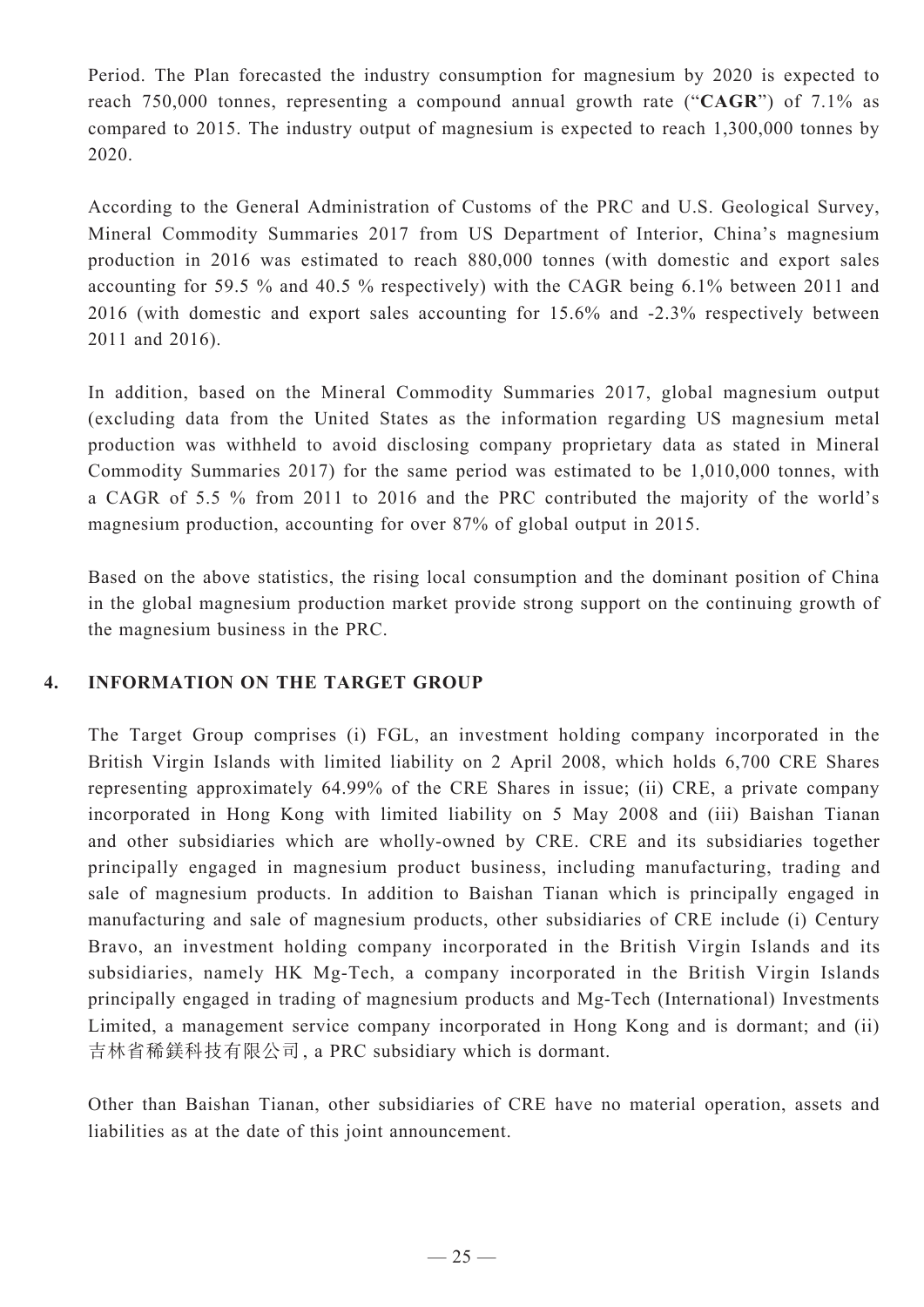Further details on the background information and operations of Baishan Tianan has been disclosed in the section headed "3. INFORMATION ON THE MAGNESIUM BUSINESS OF THE CS GROUP AND THE GS GROUP" in this joint announcement.

#### **Financial Information**

FGL is an investment holding company with no material operation, assets and liabilities.

Set out below is the financial information of CRE Group as extracted from its unaudited financial information for the two years ended 31 December 2015 and 2016, respectively:

|                                                     | For the financial year<br>ended 31 December |                      |
|-----------------------------------------------------|---------------------------------------------|----------------------|
|                                                     | 2016<br>HK\$'million                        | 2015<br>HK\$'million |
|                                                     | (unaudited)                                 | (unaudited)          |
| Consolidated net profit/(loss) (before taxation and |                                             |                      |
| extraordinary items)                                | 246                                         | 240                  |
| Consolidated net profit/(loss) (after taxation and  |                                             |                      |
| extraordinary items)                                | 190                                         | 183                  |

The unaudited consolidated net asset of CRE Group as at 31 December 2016 was approximately HK\$721 million.

#### **5. FINANCIAL EFFECTS IN RELATION TO THE REORGANISATION**

Upon Completion, assuming no Convertible Bond has been converted and full exercise of exchange rights attaching to the Exchangeable Bond, 60.64% of Target Group's share capital will be indirectly held by Century Sunshine as a result of the Reorganisation. Therefore, each company of the Target Group will remain as a subsidiary of Century Sunshine and the Target Group's results will continue to be consolidated into the financial statements of Century Sunshine. Since Group Sense is a subsidiary of Century Sunshine, the Transactions are treated as transactions with non-controlling interest and the difference between the proceeds from the disposal of interest and the decrease of the shared net assets of the subsidiaries is adjusted to reserves. Accordingly, it is expected that there will be no material gain or loss arising on the Transactions for Century Sunshine.

Nevertheless, as a result of the Reorganisation, there may be a possible exercise of the exchange rights under the Exchangeable Bond by WTIL up to an aggregate outstanding principal of HK\$232,000,000 and therefore an effective repayment of the corresponding principal amount by Century Sunshine upon exercise of the exchange rights by WTIL. Accordingly, the gearing level of Century Sunshine will be affected.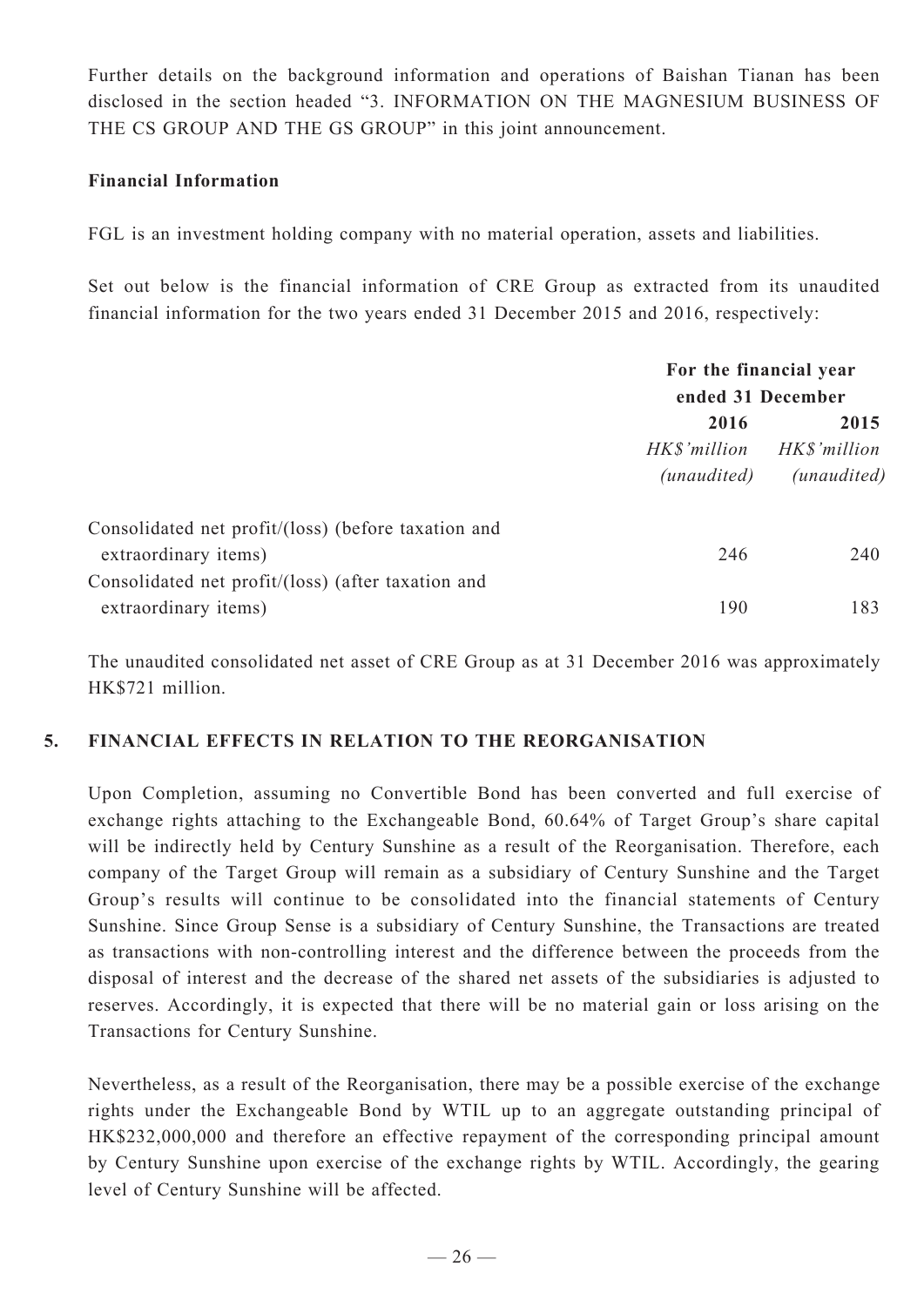Members of the Target Group will become wholly-owned subsidiaries of Group Sense upon Completion and their financial position and results will be fully consolidated into consolidated financial statements of Group Sense.

## **6. IMPACT OF THE REORGANISATION ON THE SHAREHOLDING STRUCTURE OF GROUP SENSE**

Illustrations of the effect of the issue of the Consideration Ordinary Shares and the Convertible Bond (which are convertible into the Conversion Shares) under the CIIL SPA and WU SPA are set out below.

As at the date of this joint announcement, there is outstanding an Exchangeable Bond in the principal amount of HK\$232,000,000 issued by Century Sunshine to WTIL. Details of the terms of the Exchangeable Bond were set out in the announcement of Century Sunshine dated 26 April 2016. Assuming the exchange rights attaching to the Exchangeable Bond are exercised in full pursuant to the terms of the Exchangeable Bond, WTIL will acquire an aggregate of 774,466,537 GS Shares as procured by Century Sunshine.

#### **Scenario 1: Assuming no exercise of the exchange rights under the Exchangeable Bond**

For illustration purposes only, set out below is the shareholding structure of Group Sense in respect of the GS Shares (i) as at the date of this joint announcement; (ii) following issue and allotment of the Consideration Ordinary Shares (that is, assuming no exercise of exchange rights under the Exchangeable Bond, no conversion of the Convertible Bond and without taking into account the public float and Takeovers Code related restrictions and the special restrictions as referred to in "2. The CIIL SPA and the WU SPA – Principal terms of the Convertible Bond" above), (iii) following issue and allotment of the Consideration Ordinary Shares and the Conversion Shares assuming conversion of the Convertible Bond up to the extent that the public float of GS Shares become 25% (that is, assuming no exercise of exchange rights under the Exchangeable Bond and without taking into account the Takeovers Code related restrictions and the special restrictions as referred to in "2. The CIIL SPA and the WU SPA – Principal terms of the Convertible Bond" above), and (iv) following issue and allotment of the Consideration Ordinary Shares and Conversion Shares assuming full conversion of the Convertible Bond (that is, assuming no exercise of exchange rights under the Exchangeable Bond and without taking into account the public float and Takeovers Code related restrictions and the special restrictions as referred to in "2. The CIIL SPA and the WU SPA – Principal terms of the Convertible Bond" above):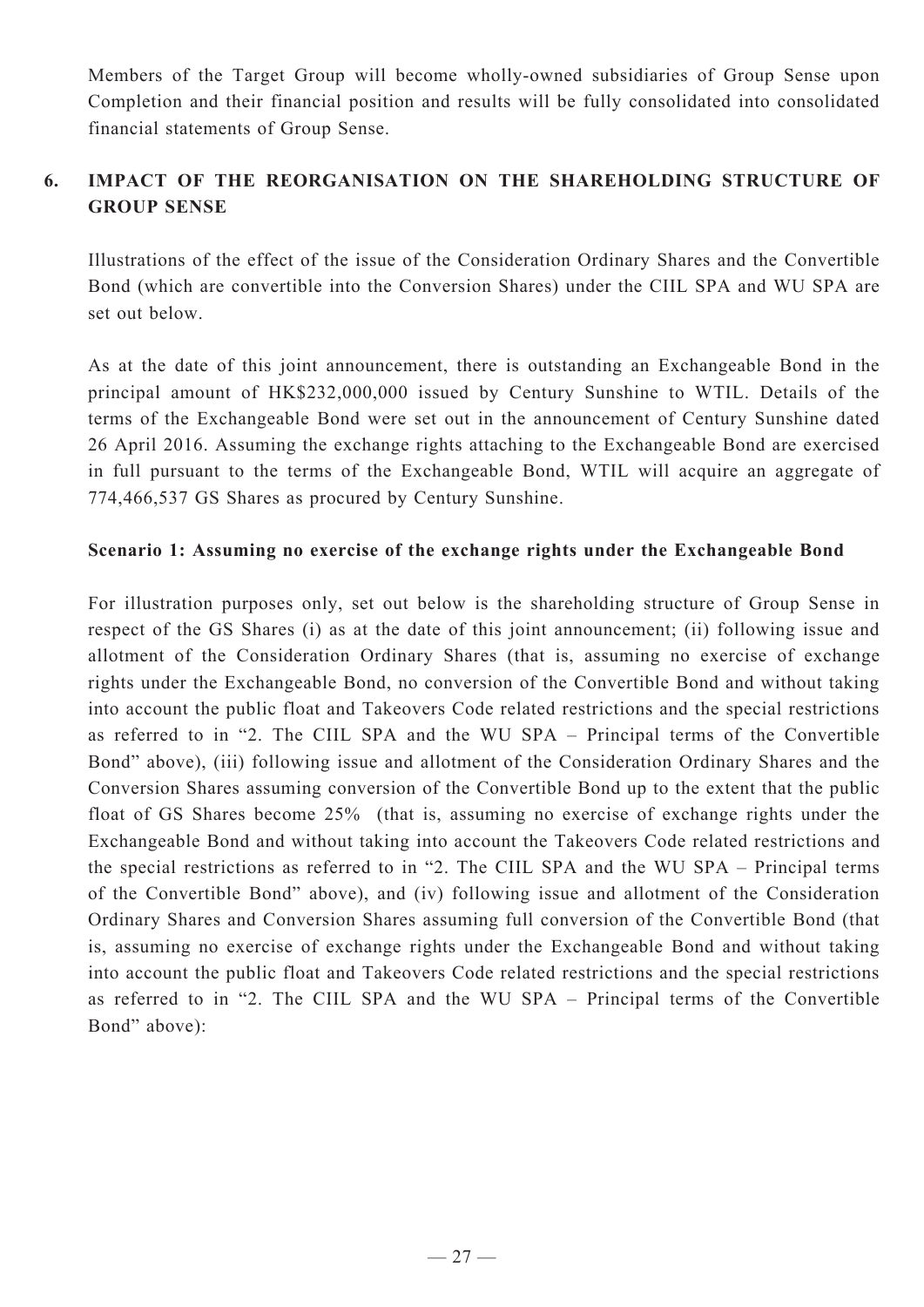| <b>Shareholders</b>                |               | As at the date of this<br>joint announcement |               | Immediately after issue of<br>the Consideration Ordinary<br>Shares <sup>Note 3</sup> |               | Immediately after issue of<br>the Consideration Ordinary Shares<br>and Conversion Shares (up to the<br>extent the public float<br>becomes 25%) <sup>Notes 3 and 4</sup> |               | Immediately after issue of<br>the Consideration Ordinary Shares<br>and the Conversion Shares Note 3 |
|------------------------------------|---------------|----------------------------------------------|---------------|--------------------------------------------------------------------------------------|---------------|-------------------------------------------------------------------------------------------------------------------------------------------------------------------------|---------------|-----------------------------------------------------------------------------------------------------|
|                                    | Number of     | Approximate %                                | Number of     | Approximate %                                                                        | Number of     | Approximate %                                                                                                                                                           | Number of     | Approximate %                                                                                       |
|                                    | GS Shares     | of shareholdings                             | GS Shares     | of shareholdings                                                                     | GS Shares     | of share-holdings                                                                                                                                                       | GS Shares     | of shareholdings                                                                                    |
| Ming Xin <sup>Note 1</sup><br>WTIL | 1,491,197,454 | 51.88                                        | 4,761,117,434 | 72.42                                                                                | 4,791,117,434 | 72.54                                                                                                                                                                   | 5,811,117,434 | 76.22                                                                                               |
| Tam's family <sup>Note 2</sup>     | 161,818,236   | 5.63                                         | 161,818,236   | 2.46                                                                                 | 161,818,236   | 2.45                                                                                                                                                                    | 161,818,236   | 2.12                                                                                                |
| Win Union                          |               |                                              | 430,080,020   | 6.54                                                                                 | 430,080,020   | 6.51                                                                                                                                                                    | 430,080,020   | 5.64                                                                                                |
| Other public shareholders          | 1,221,374,368 | 42.49                                        | 1,221,374,368 | 18.58                                                                                | 1,221,374,368 | 18.49                                                                                                                                                                   | 1,221,374,368 | 16.02                                                                                               |
| Public float                       | 1,221,374,368 | 42.49                                        | 1,651,454,388 | 25.12                                                                                | 1,651,454,388 | 25.00                                                                                                                                                                   | 1,651,454,388 | 21.66                                                                                               |
| Total                              | 2,874,390,058 | 100.00                                       | 6,574,390,058 | 100.00                                                                               | 6,604,390,058 | 100.00                                                                                                                                                                  | 7,624,390,058 | 100.00                                                                                              |

#### *Notes:*

- 1. As at the date of this joint announcement, Ming Xin is a wholly-owned subsidiary of Century Sunshine.
- 2. Such GS Shares included:—
	- (a) 18,000,000 GS Shares directly held by Mr. Tam Wai Tong, a director of certain subsidiaries of Group Sense;
	- (b) 51,464,000 GS Shares jointly owned by Mr. Tam Wai Tong and Dr. Tam Wai Ho, a nonexecutive director of Group Sense;
	- (c) 75,754,236 GS Shares held by Earnmill Holdings Limited, a company which is ultimately wholly owned by Mr. Tam Wai Tong and Dr. Tam Wai Ho, in equal shares;
	- (d) 12,000,000 GS Shares directly held by Dr. Tam Wai Ho; and
	- (e) 4,600,000 GS Shares directly held by Mrs. Tam Mui Ka Wai, the spouse of Dr. Tam Wai Ho.
- 3. The Convertible Bond is freely transferable and convertible into GS Shares except that holders of the Convertible Bond shall not convert the Convertible Bond if by doing so: (i) the minimum public float requirements stipulated by the Listing Rules will not be met; or (ii) they will trigger a mandatory offer under the Takeovers Code when aggregated with the GS Shares held by it or parties acting or presumed to be acting in concert with it under the Takeovers Code. In addition, initially, the Blocked Bond is not capable of transfer or conversion (for details, please refer to "2. The CIIL SPA and the WU SPA – Principal terms of the Convertible Bond" above).
- 4. Such Conversion Shares issued to Ming Xin is based on the assumption that the Convertible Bond in the principal amount of HK\$12,000,000 is converted into 30,000,000 Conversion Shares at the initial conversion price of HK\$0.40 per Conversion Share.
- 5. The percentages of the above table may not add up to 100.00% due to rounding off of numbers.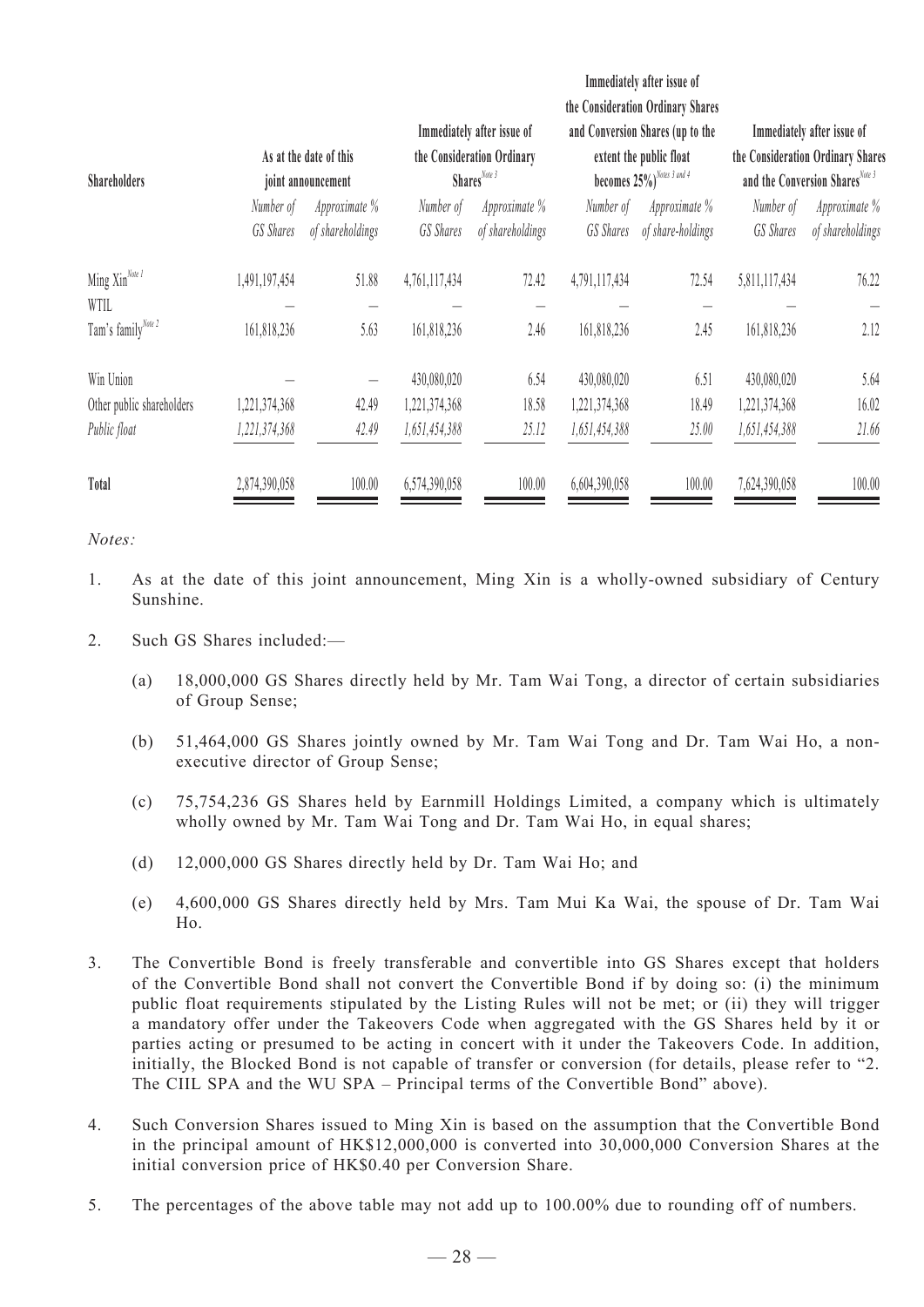#### **Scenario 2: Assuming full exercise of the exchange rights under the Exchangeable Bond**

For illustration purposes only, set out below is the shareholding structure of Group Sense in respect of the GS Shares (i) as at the date of this joint announcement; (ii) following issue and allotment of the Consideration Ordinary Shares and full exercise of the exchange rights under the Exchangeable Bond (that is, assuming no conversion of the Convertible Bond and without taking into account the public float and Takeovers Code related restrictions and the special restrictions as referred to in "2. The CIIL SPA and the WU SPA – Principal terms of the Convertible Bond" above, (iii) following issue and allotment of the Consideration Ordinary Shares and the Conversion Shares assuming conversion of the Convertible Bond up to the extent that public float of GS Shares becomes 25% and full exercise of the exchange rights under the Exchangeable Bond (without taking into account the Takeovers Code related restrictions and the special restrictions as referred to in "2. The CIIL SPA and the WU SPA – Principal terms of the Convertible Bond" above), and (iv) following issue and allotment of the Consideration Ordinary Shares and Conversion Shares assuming full conversion of the Convertible Bond and full exercise of the exchange rights under the Exchangeable Bond (without taking into account the public float and Takeovers Code related restrictions and the special restrictions as referred to in "2. The CIIL SPA and the WU SPA – Principal terms of the Convertible Bond" above):

|                                |               |                                                                         |               | Immediately after issue of<br>the Consideration Ordinary<br>Shares and full exercise of         | the Consideration Ordinary | Immediately after issue of<br><b>Shares and the Conversion</b><br>Shares (up to the extent<br>public float becomes 25%)<br>and full exercise of the | the Consideration Ordinary<br><b>Shares and the Conversion</b> | Immediately after issue of<br>Shares and full exercise of |
|--------------------------------|---------------|-------------------------------------------------------------------------|---------------|-------------------------------------------------------------------------------------------------|----------------------------|-----------------------------------------------------------------------------------------------------------------------------------------------------|----------------------------------------------------------------|-----------------------------------------------------------|
| <b>Shareholders</b>            |               | As at the date of this joint<br>announcement<br>Number of Approximate % |               | the exchange rights under the<br>Exchangeable Bond <sup>Note 3</sup><br>Number of Approximate % |                            | exchange rights under the<br>Exchangeable BondNotes 3 and 4<br>Number of Approximate %                                                              | Exchangeable BondNote 3                                        | the exchange rights under the<br>Number of Approximate %  |
|                                |               | GS Shares of shareholdings                                              |               | GS Shares of shareholdings                                                                      |                            | GS Shares of shareholdings                                                                                                                          |                                                                | GS Shares of shareholdings                                |
| Ming Xin <sup>Note 1</sup>     | 1,491,197,454 | 51.88                                                                   | 3,986,650,897 | 60.64                                                                                           | 4,016,650,897              | 60.82                                                                                                                                               | 5,036,650,897                                                  | 66.06                                                     |
| WTIL                           |               |                                                                         | 774,466,537   | 11.78                                                                                           | 774,466,537                | 11.73                                                                                                                                               | 774,466,537                                                    | 10.16                                                     |
| Tam's family <sup>Note 2</sup> | 161,818,236   | 5.63                                                                    | 161,818,236   | 2.46                                                                                            | 161,818,236                | 2.45                                                                                                                                                | 161,818,236                                                    | 2.12                                                      |
| Win Union                      |               |                                                                         | 430,080,020   | 6.54                                                                                            | 430,080,020                | 6.51                                                                                                                                                | 430,080,020                                                    | 5.64                                                      |
| Other public shareholders      | 1,221,374,368 | 42.49                                                                   | 1,221,374,368 | 18.58                                                                                           | ,221,374,368               | 18.49                                                                                                                                               | 1,221,374,368                                                  | 16.02                                                     |
| Public float                   | 1,221,374,368 | 42.49                                                                   | 1,651,454,388 | 25.12                                                                                           | 1,651,454,388              | 25.00                                                                                                                                               | 1,651,454,388                                                  | 21.66                                                     |
| Total                          | 2,874,390,058 | 100.00                                                                  | 6,574,390,058 | 100.00                                                                                          | 6,604,390,058              | 100.00                                                                                                                                              | 7,624,390,058                                                  | 100.00                                                    |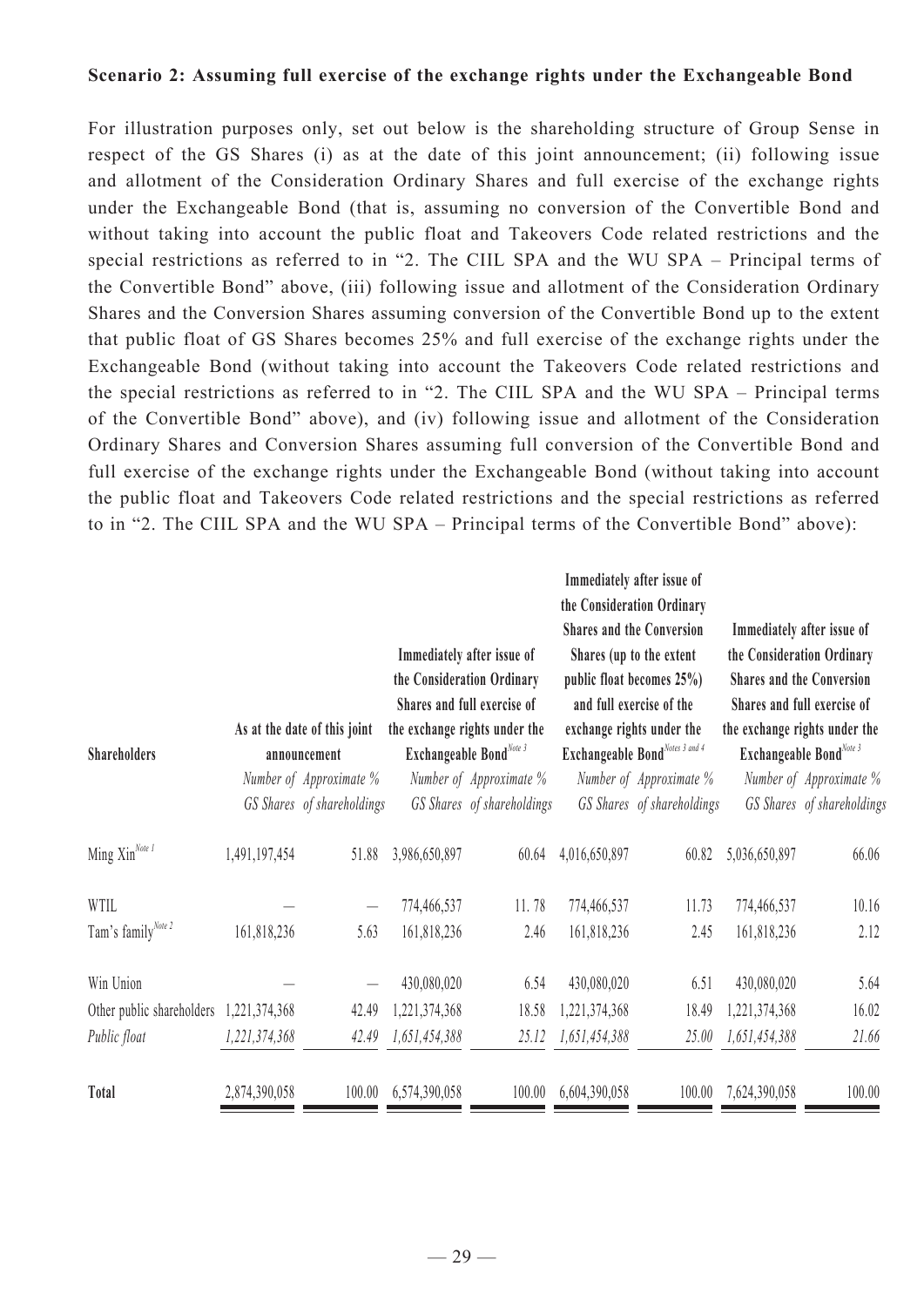#### *Notes:*

- 1. As at the date of this joint announcement, Ming Xin is a wholly-owned subsidiary of Century Sunshine.
- 2. Such GS Shares included:—
	- (a) 18,000,000 GS Shares directly held by Mr. Tam Wai Tong, a director of certain subsidiaries of Group Sense;
	- (b) 51,464,000 GS Shares jointly owned by Mr. Tam Wai Tong and Dr. Tam Wai Ho, a nonexecutive director of Group Sense;
	- (c) 75,754,236 GS Shares held by Earnmill Holdings Limited, a company which is ultimately wholly owned by Mr. Tam Wai Tong and Dr. Tam Wai Ho, in equal shares;
	- (d) 12,000,000 GS Shares directly held by Dr. Tam Wai Ho;
	- (e) 4,600,000 GS Shares directly held by Mrs. Tam Mui Ka Wai, the spouse of Dr. Tam Wai Ho.
- 3. The Convertible Bond is freely transferable and convertible into GS Shares except that holders of the Convertible Bond shall not convert the Convertible Bond if by doing so: (i) the minimum public float requirements stipulated by the Listing Rules will not be met; or (ii) they will trigger a mandatory offer under the Takeovers Code when aggregated with the GS Shares held by it or parties acting or presumed to be acting in concert with it under the Takeovers Code. In addition, initially, the Blocked Bond is not capable of transfer or conversion (for details, please refer to "2. The CIIL SPA and the WU SPA – Principal terms of the Convertible Bond" above).
- 4. Such Conversion Shares issued to Ming Xin is based on the assumption that the Convertible Bond in the principal amount of HK\$12,000,000 is converted into 30,000,000 Conversion Shares at the initial conversion price of HK\$0.40 per Conversion Share.
- 5. The above table assumes that, upon full exercise of the exchange rights under the Exchangeable Bond, Century Sunshine will procure the acquisition of GS Shares by WTIL.
- 6. The percentages of the above table may not add up to 100.00% due to rounding off of numbers.

#### **7. REASONS FOR AND BENEFITS OF THE REORGANISATION**

Upon completion of the Transactions, Group Sense will become the beneficial shareholder of the Target Group while Century Sunshine will continue to be the holding company of the GS Group (including the Target Group). Both GS Board and CS Board consider that the Reorganisation is crucial for both CS Group and GS Group for the reasons set out below.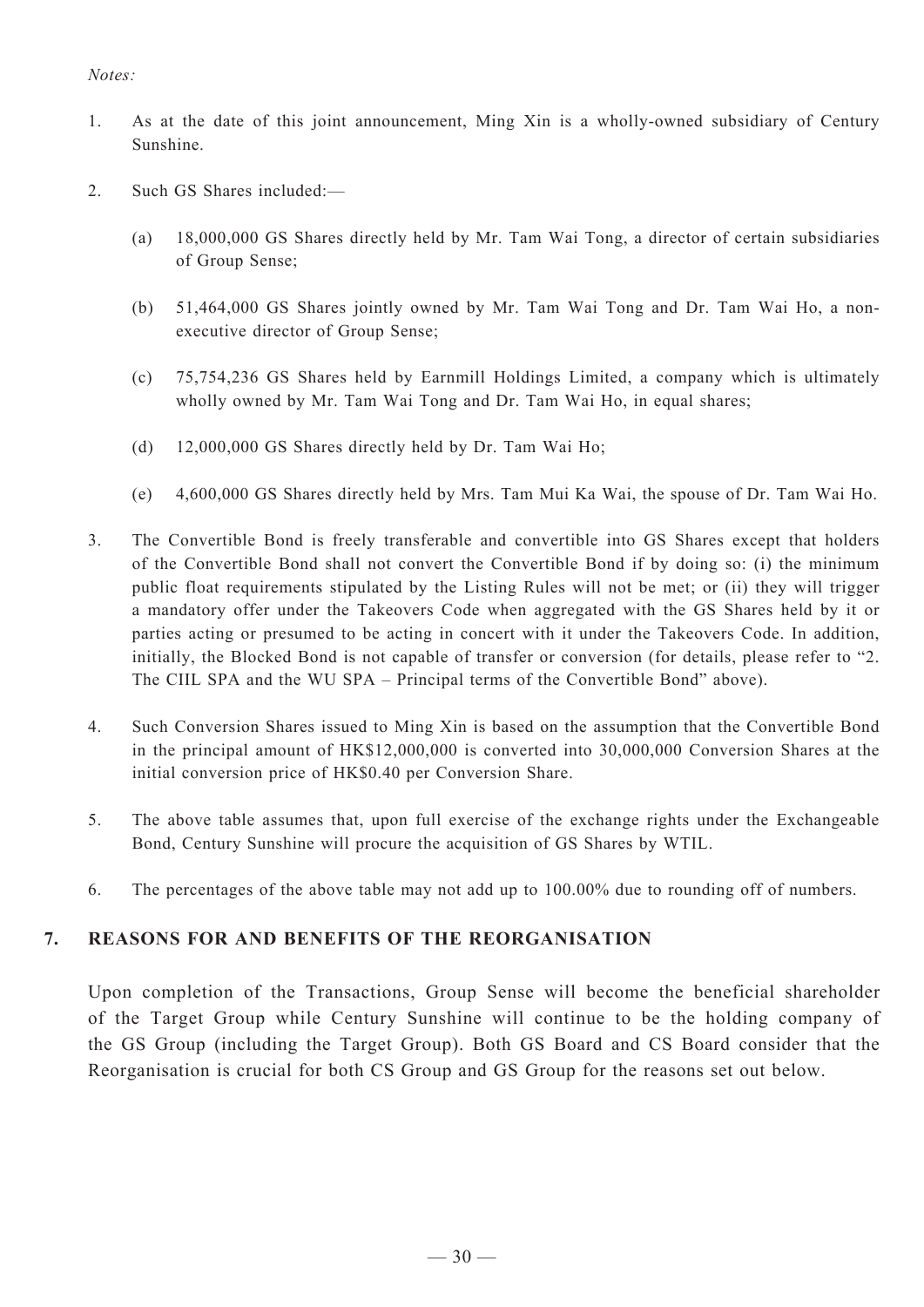## **Clear delineation enabling more focused and efficient management and future development of the businesses of CS Group and GS Group**

Following Completion, the business of the CS Group and GS Group will be clearly delineated. The CS Group will focus on its fertiliser business and metallurgical flux business while GS Group will specialise in magnesium operations apart from the electronic products business.

## *(i) Enabling expansion of the scale of the magnesium business and greater efficiencies in implementing the strategy of developing a flagship platform for magnesium business under GS Group*

As disclosed in the 2016 annual report of Group Sense, GS Group is striving to boost its magnesium alloy business to become one of the top manufacturers in the global magnesium market. Group Sense acquired Xinjiang Tengxiang in December 2015, which has been in operation since 1 January 2016 with an authorised and annual production capacity of 100,000 tonnes and 15,000 tonnes respectively. In order to enhance the development of its magnesium business, it is the intention of GS Group to expand its magnesium business by increasing production capacity and market network, attracting new source of customers, optimising equipment and technology of the production lines and enhancing production efficiency. GS Group plans to invest in phases in the coming years and eventually construct a production plant that is capable for all of the governmentapproved 100,000-tonne production capacity. Based on the current development plan and progress of Xinjiang Tengxiang, the GS Board expects that Xinjiang Tengxiang is going to enjoy rapid development in the near future given the potential growth of its production capacity, the competitive cost structure and the geographical advantage and positioning under the "One Belt One Road" initiatives put forward by the PRC government.

The GS Board has been seeking merger and acquisition opportunities in the magnesium industry with a view to solidify the position of Group Sense in the industry, capturing larger market share so as to achieve economies of scale.

The CRE Group, being one of the leading magnesium alloys producers in the PRC, with proven technical and production expertise as well as strong customer base and distribution network in the north-western region in the PRC, and its planned expansion of production capacity, presents a good opportunity for Group Sense to develop a flagship platform conducting magnesium business under GS Group, which the GS Directors believe will allow expansion of the scale of its operations achieving combined production capacity of 175,000 tonnes. By consolidating the operations under GS Group, both CS Group and GS Group expect to enjoy over time the benefits of synergies of the CRE Group and Xinjiang Tengxiang in terms of product range, research and development capabilities as well as by sharing customer base and sales network to further strengthen the market coverage and penetration of the magnesium business. As a result of the consolidation of operations and management of magnesium business under the GS Group, the supporting functions of the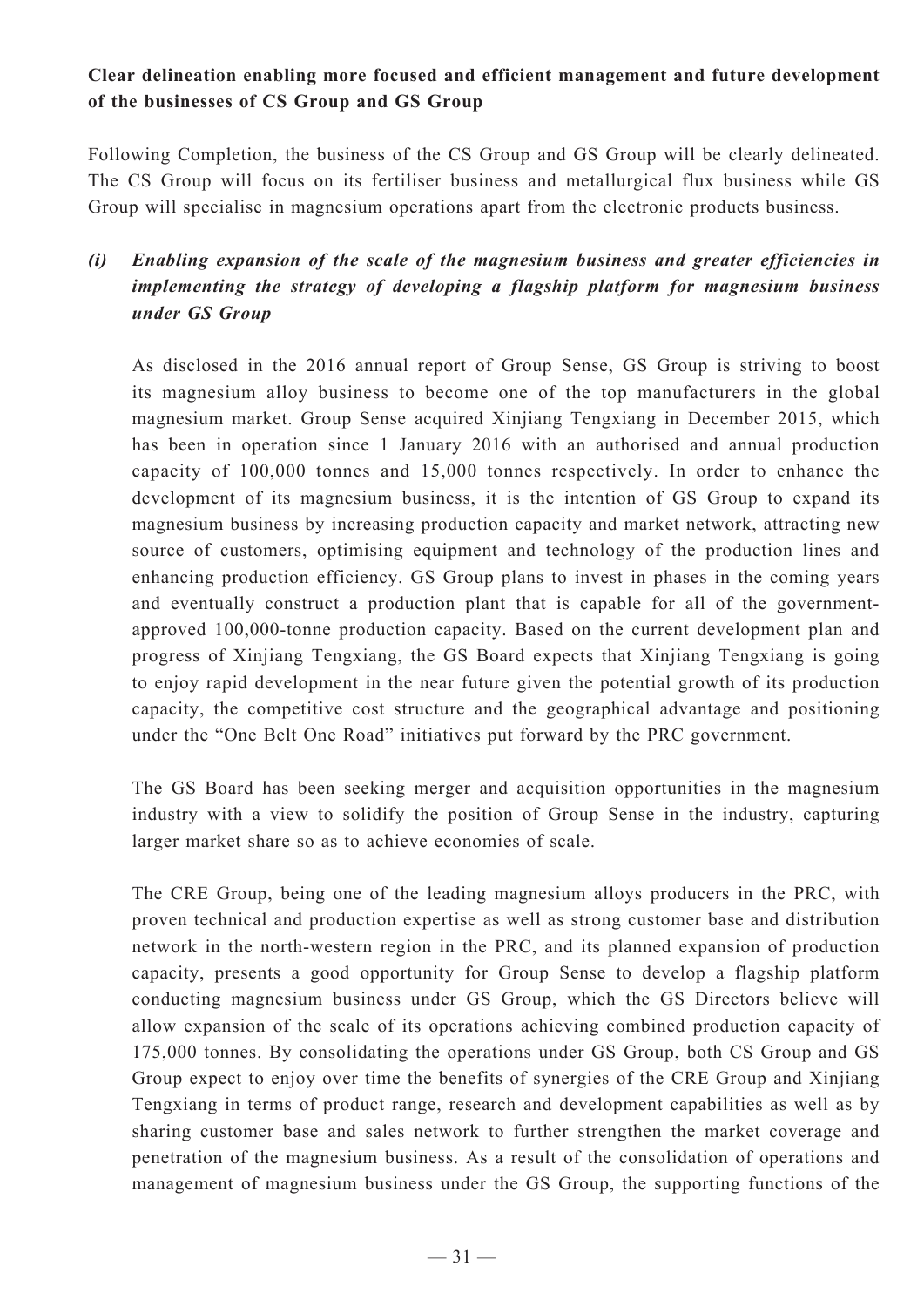magnesium business will be centralised and the technical and management expertise can be strengthened and leveraged, thereby enhancing the shareholders value of both the GS Group and CS Group (through its majority interest in the GS Group) and achieving a more cost-effective business operations, management and market development.

Were it not for the Reorganisation, the CS Group would have no immediate plan to dispose of the Target Group. The Reorganisation provides an opportunity to the CS Shareholders to convert their indirect economic interests in the unlisted Target Group into the direct interest in listed GS Shares while maintaining its ability to enjoy the growth of the Target Group through its majority interest in Group Sense following Completion.

## *(ii) Strengthening the position of CS Group as one of the leading compound fertilisers producers in the PRC*

As disclosed in the 2016 annual report of Century Sunshine, it is the CS Group's business direction to enhance the presence and market penetration of the ecological compound fertilisers of CS Group as well as its business scale in fertiliser business. CS Group entered into an acquisition agreement to acquire 50.5% equity interest in Shandong Hongri Chemical Joint Stock Company, Ltd. (hereinafter referred to as "**Shandong Hongri**"), which is well-established with over 50 years of operating history. The transaction was completed on 1 April 2017, through which CS Group expects sales volume of approximately 600,000 tonnes of compound fertiliser products of Shandong Hongri will be achieved in 2017. The CS Directors believes that, with the existing annual capacity of 850,000 tonnes at its production base in Jiangsu Province and the gradual release of the expected annual capacity of 1,400,000 tonnes at the production base in Jiangxi Province, along with the official incorporation of Shandong Hongri into CS Group, the fertiliser production capacity of the CS Group will be increased by at least three-fold in 2019 with extended market coverage in the Northern, Central and Southern China.

CS Group owns quality serpentine reserves which is not only a key raw material to produce fertilisers, but is also an indispensable source of auxiliary material for iron and steel smelting (i.e. metallurgical flux business). CS Group sells a manageable amount of serpentine to major domestic steel enterprises for continuous and stable income.

Pursuant to the "Guidance on Promoting the Restructuring and Development of Fertiliser Industry (推進化肥行業轉型發展的指導意見)" issued by the Ministry of Industry and Information Technology (MIIT), the utilisation of the new type of fertilisers in China will increase from less than 10% at present to 30% by 2020, creating a massive market space for the green and ecological new fertilisers of the Group.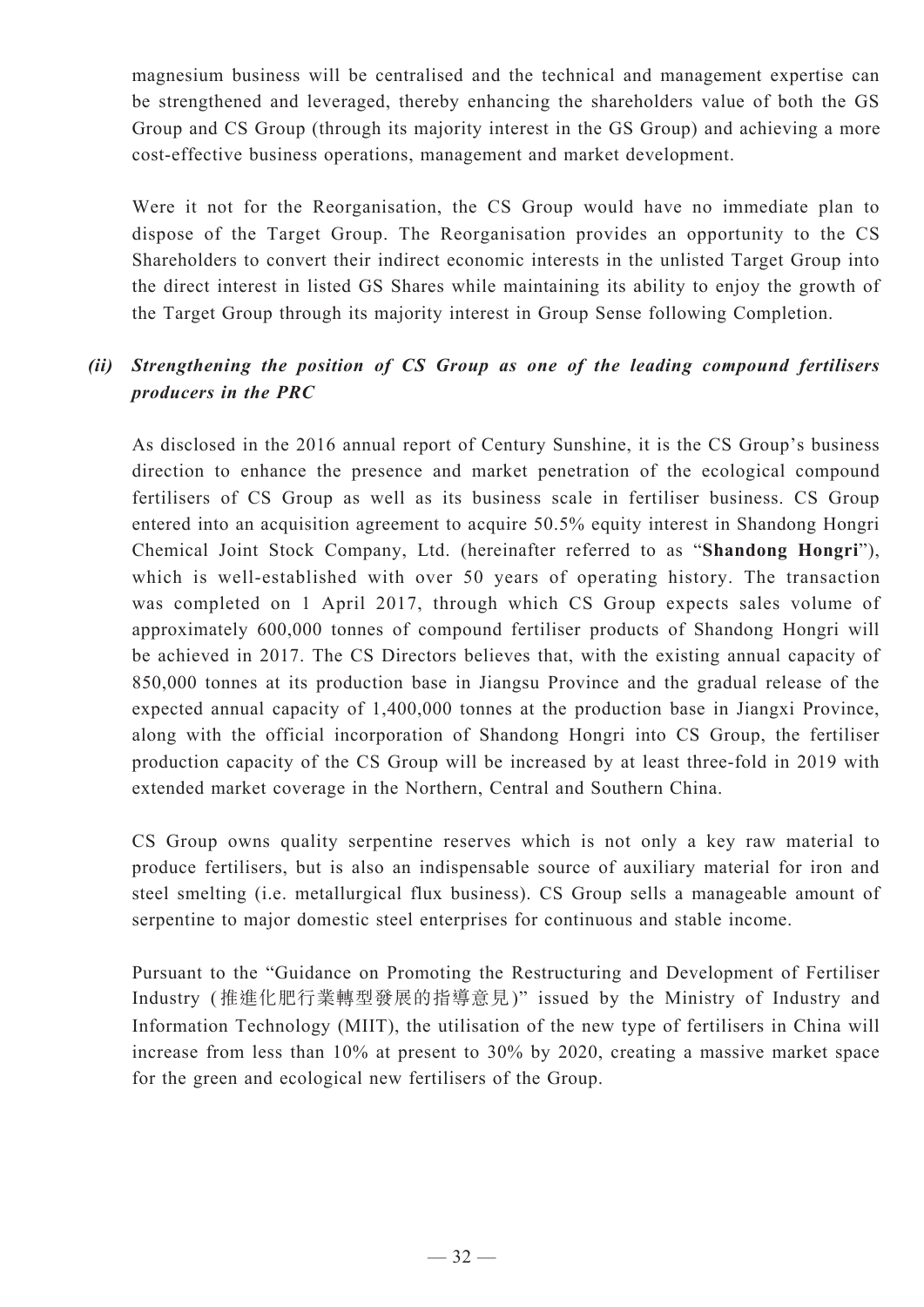With a more focused line of business, the management of the CS Group may devote its precious management resources in the further investment and development of the fertiliser business. Capitalising on the expanding scale of its production bases and the growing demand for ecological compound fertiliser arising from the progressing agricultural modernization and government support in the PRC, the CS Board believes that its fertiliser business will enjoy more rapid growth and extensive development in the foreseeable future.

### **Strengthening of the financial position of both CS Group and GS Group and unlocking shareholders value for Century Sunshine and Group Sense**

After completion of the Reorganisation, Group Sense expects that it will secure immediate and stable profit and cash flow from the Target Group without any cash outlay under the **Transaction** 

The increased size and the quality of the assets/business of Group Sense upon integration of the Target Group's business into Group Sense will facilitate GS Group to attract investments and obtain financings on more competitive terms with a view to optimize its equity/debt structure, thereby strengthen the financial position of both CS Group and GS Group. Both CS Directors and GS Directors believe that the CS Group and GS Group will have stronger capability to raise fund to develop its business so as to create value for both GS Shareholders and CS Shareholders.

CS Group intends to seek the release and discharge of the BOC/Jiangsu Loan Guarantee as soon as practicable following the publication of this joint announcement. Should such release not be secured prior to Completion, contractual arrangements have been put in place, in the form of undertakings under the CIIL SPA, the Counter Indemnity in conjunction with restrictions in relation to the Blocked Bond, as disclosed in the paragraph headed "Undertakings and Counter Indemnity from CIIL and the Vendor Guarantors in respect of BOC/Jiangsu Loan Guarantee and Financial Assistance from CS Group" and "Principal Terms of the Convertible Bond – Special Restrictions" to provide for compensation in case any demand is made in respect of the BOC/Jiangsu Loan Guarantee.

Both the CS Directors and GS Directors believe that the clearer delineation and different business positioning of CS Group and the GS Group and the consolidation into and expansion of the magnesium operations of Group Sense can facilitate raising future equity and debt financings to support the development of the different businesses of the two groups. In addition, the CS Directors believe that the current market price of CS Shares, due to, among others, various valuation methodologies adopted for the diversified business focus of CS Group, does not fully reflect the value of its interest in the Target Group as well as other CS Group's business. The Reorganisation will enhance the transparency of the assets of both Century Sunshine and Group Sense and enable investors to adopt a single valuation methodology for each of Century Sunshine and Group Sense thereby unlocking value for shareholders of both groups.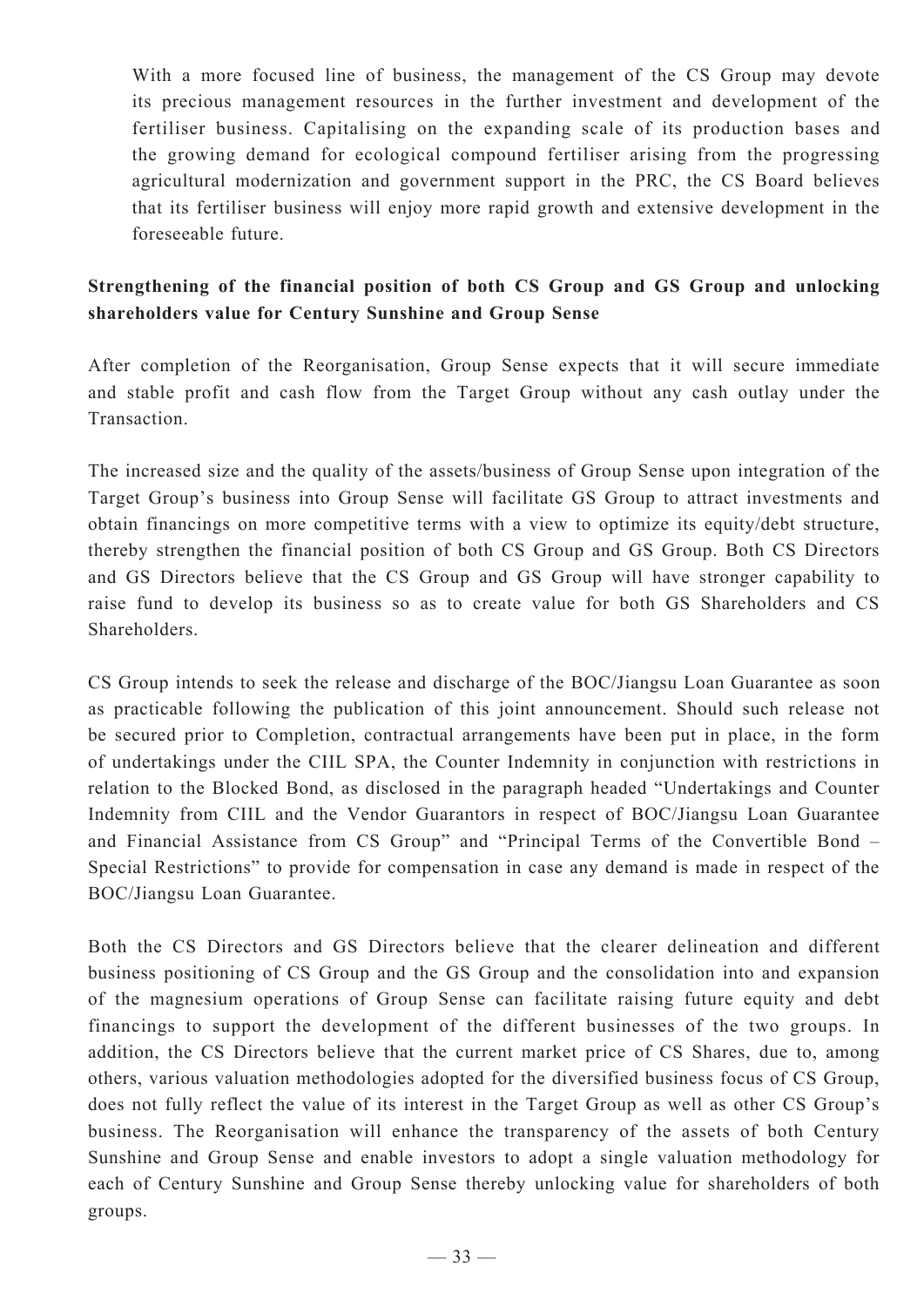The CS Directors believe that the terms of the Transactions are fair and reasonable and in the interests of the CS Shareholders as a whole.

The directors of Group Sense and, in the case of the independent non-executive directors, subject to the further advice of the independent financial advisor, believe that the terms of the Transactions are fair and reasonable and in the interests of the GS Shareholders as a whole.

#### **8. LISTING RULES IMPLICATIONS**

#### **Century Sunshine**

The CIIL Transaction constitutes a very substantial disposal for Century Sunshine under the Listing Rules on the basis that one or more of the relevant Percentage Ratios applicable to Century Sunshine is above 75%.

Accordingly, the CIIL Transaction is subject to the reporting, announcement and approval requirements of the Listing Rules requiring approvals from the Independent Shareholders of Century Sunshine. As at the date of this joint announcement, each of Mr. Shum Sai Chit and Ms. Chi Bi Fen is an executive director of both Century Sunshine and Group Sense, and Mr. Kwong Ping Man is an independent non-executive director of both Century Sunshine and Group Sense. In this regard, at the EGM to be convened for the purpose of approving the CIIL Transaction, each of (a) Mr. Shum Sai Chit who held 14,666,305 CS Shares, representing approximately 0.32% of the existing CS Shares in issue as at the date of this joint announcement and (b) Ms. Chi Bi Fen who held 12,352,499 CS Shares, representing approximately 0.27% of the existing CS Shares in issue as at the date of this joint announcement, will abstain from voting on the relevant resolution(s).

Save as disclosed above and as at the date of this joint announcement, to the best of the knowledge, information and belief of the CS Directors, after having made all reasonable enquiries, no other CS Shareholder is materially interested in the CIIL Transaction and will be required to abstain from voting on the relevant resolution(s) at the EGM.

A circular containing, among other things, further information on the CIIL Transaction and notice of the EGM is expected to be despatched to the CS Shareholders in accordance with the Listing Rules. Since additional time will be required for preparation of the financial information, based on the information currently available, the CS Board expects that the circular of Century Sunshine will be despatched on or before 31 October 2017.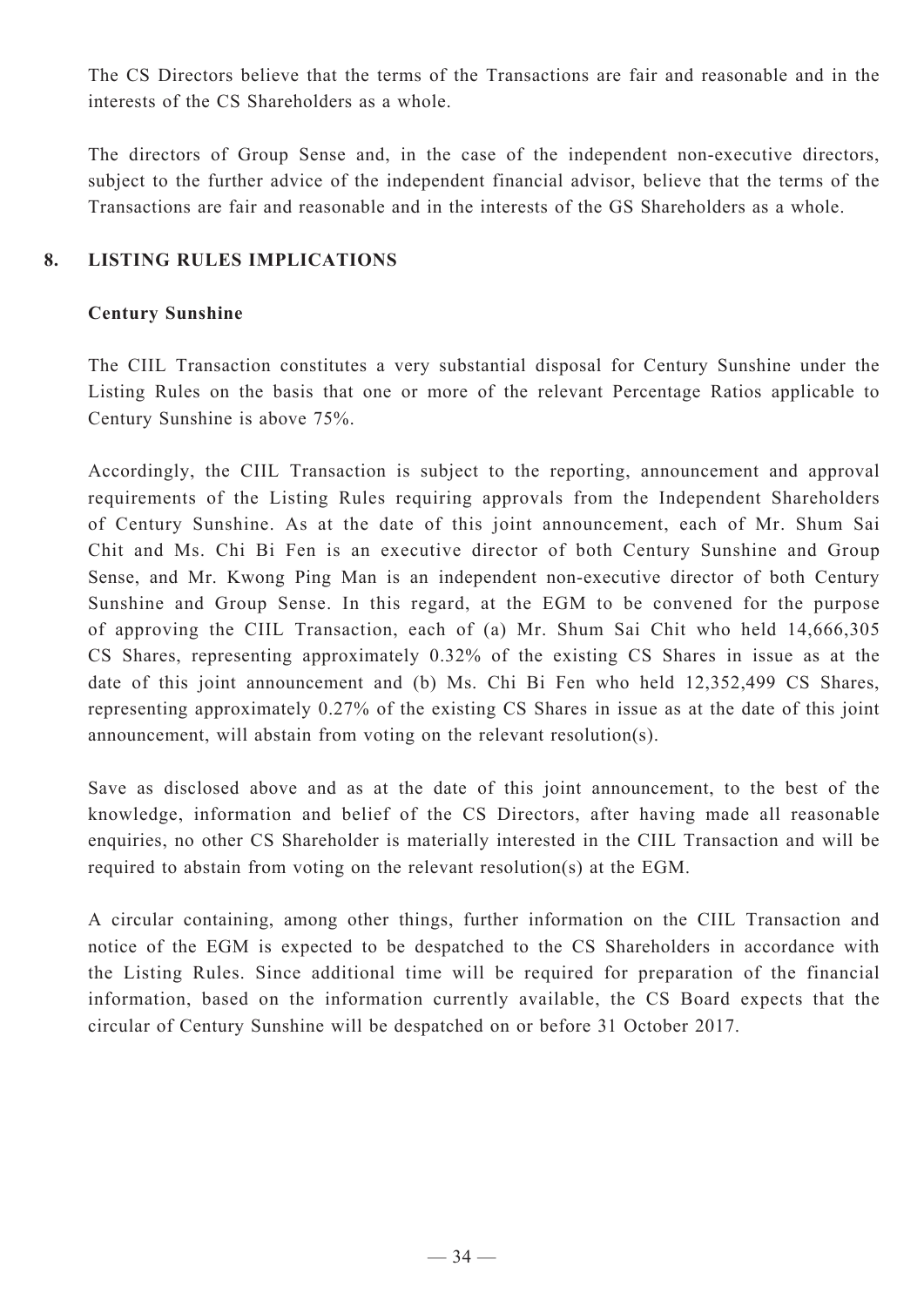#### **Group Sense**

The Transactions constitute very substantial acquisition and connected transactions for Group Sense under the Listing Rules on the basis that (i) one or more of the relevant Percentage Ratios applicable to Group Sense is above 100%; (ii) CIIL, being a wholly-owned subsidiary (and therefore an associate) of Century Sunshine, a substantial shareholder of Group Sense, is a connected person of Group Sense; and (iii) the BOC/Jiangsu Loan will become financial assistance by the GS Group to the CS Group (other than the GS Group) upon Completion.

Accordingly, the Transactions are subject to the reporting, announcement and approval requirements of the Listing Rules requiring approvals from the Independent Shareholders of Group Sense. In this regard, at the SGM to be convened for the purpose of approving the Transactions, Ming Xin (being an indirect wholly-owned subsidiary of Century Sunshine and therefore a close associate of CIIL) which held 1,491,197,454 GS Shares, representing approximately 51.88% of the existing GS Shares in issue as at the date of this joint announcement, will abstain from voting on the relevant resolution(s).

Save as disclosed above and as at the date of this joint announcement, to the best of the knowledge, information and belief of the GS Directors, after having made all reasonable enquiries, no other GS Shareholder is materially interested in the Transactions and will be required to abstain from voting on the relevant resolution(s) at the SGM.

An independent board committee of Group Sense comprising the independent non-executive directors of Group Sense (other than Mr. Kwong Ping Man who is an independent nonexecutive director of both Century Sunshine and Group Sense) has been constituted to make recommendations to the Independent Shareholders of Group Sense in respect of resolutions to approve the Transactions and the BOC/Jiangsu Loan Guarantee. An independent financial advisor will be appointed by Group Sense to advise the independent board committee of Group Sense and Independent Shareholders of Group Sense as to whether the terms of the Transactions and the BOC/Jiangsu Loan Guarantee are on normal commercial terms and in the ordinary and usual course of business of the GS Group, fair and reasonable so far as the GS Shareholders are concerned and in the interests of such shareholders and Group Sense.

A circular containing, among other things, further information on the Transactions, the respective advice of the independent board committee of Group Sense, letter from the independent financial advisor and notice of the SGM is expected to be despatched to the GS Shareholders in accordance with the Listing Rules. Since additional time will be required for preparation of the financial information, based on the information currently available, the GS Board expects that the circular of Group Sense will be despatched on or before 31 October 2017.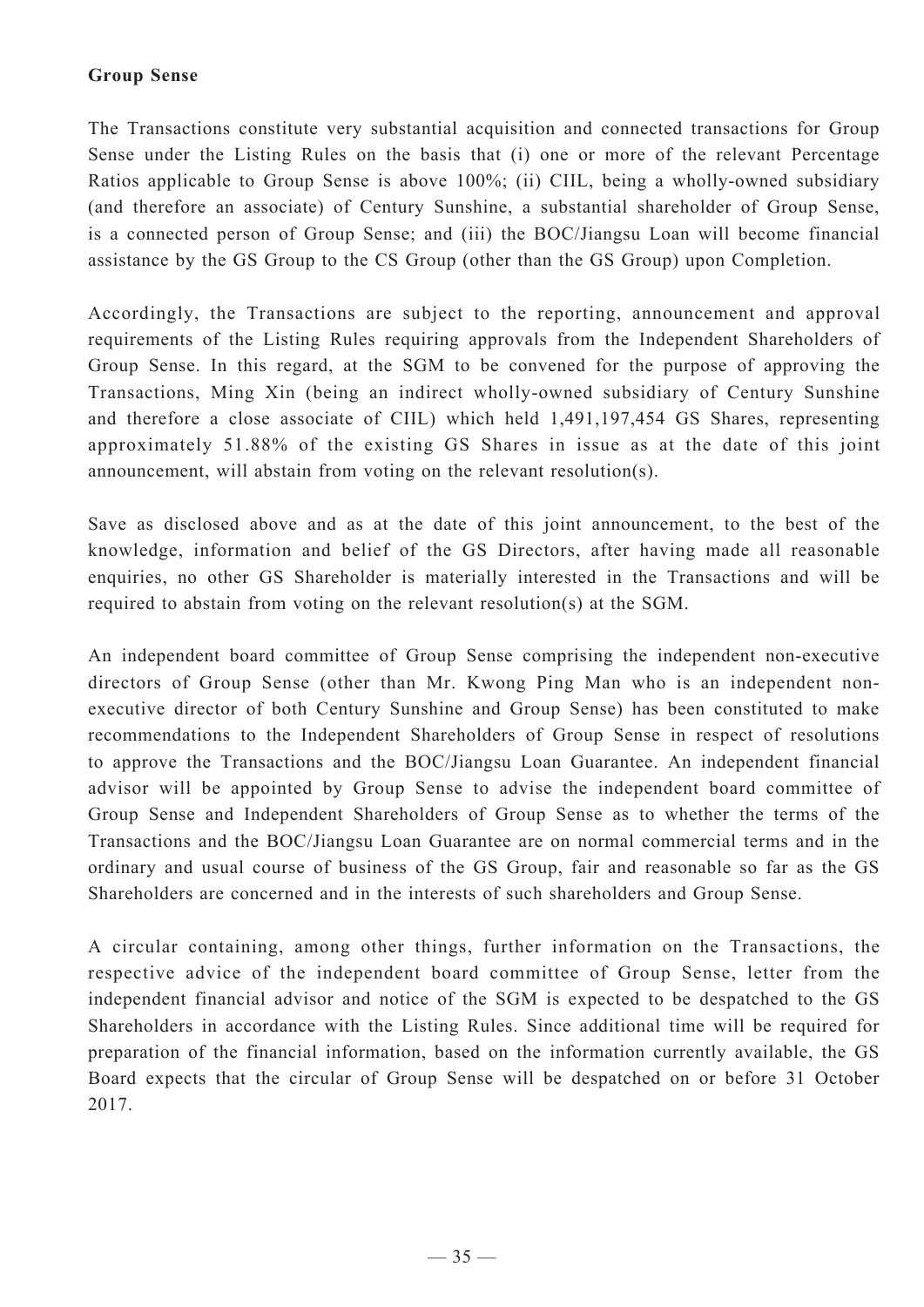### **Application for listing**

Application will be made by Group Sense to the Stock Exchange for the listing of, and permission to deal in, the following:—

- (i) the Consideration Ordinary Shares; and
- (ii) the Conversion Shares to be issued and allotted pursuant to the conversion of Convertible Bond, which are to be issued under the CIIL SPA.

**Completion of each of the CIIL SPA and the WU SPA is subject to the satisfaction and/ or waiver of the conditions precedent therein and therefore, may or may not proceed. Shareholders of Century Sunshine and Group Sense and their respective potential investors are advised to exercise caution when dealing in the shares of Century Sunshine and Group Sense.**

### **9. DEFINITIONS**

In this joint announcement, unless the context otherwise requires, the following expressions shall have the following meanings when used herein:

| "ABC Loans"                                   | the loans in the aggregate principal amount of RMB140,000,000<br>advanced pursuant to various loan agreements dated 28 March 2014,<br>7 July 2014, 8 August 2014, 4 November 2014, 28 January 2015, 26<br>June 2015 entered into by Baishan Tianan (as borrower) with 中國農<br>業銀行股份有限公司白山分行 (Agriculture Bank of China Limited,<br>Baishan Branch*) (as lender) |
|-----------------------------------------------|----------------------------------------------------------------------------------------------------------------------------------------------------------------------------------------------------------------------------------------------------------------------------------------------------------------------------------------------------------------|
| "ABC Loan Guarantee"                          | guarantee given by a PRC subsidiary of Century Sunshine for<br>payment obligations of Baishan Tianan in respect of the ABC Loans                                                                                                                                                                                                                               |
| "Appraisal Value"                             | the appraisal value of CRE as at the valuation date, 31 August 2017,<br>to be determined stated in the valuation report to be issued by a<br>professional valuer in Hong Kong                                                                                                                                                                                  |
| "associate $(s)$ " or<br>"close associate(s)" | has the meaning ascribed thereto in the Listing Rules                                                                                                                                                                                                                                                                                                          |
| "Baishan Tianan"                              | 白山市天安金屬鎂礦業有限公司 (Baishan City Tianan Magnesium<br>Resources Co., Ltd.*), a company incorporated under the laws of the<br>PRC and a wholly-owned subsidiary of CRE as at the date of this<br>joint announcement                                                                                                                                                  |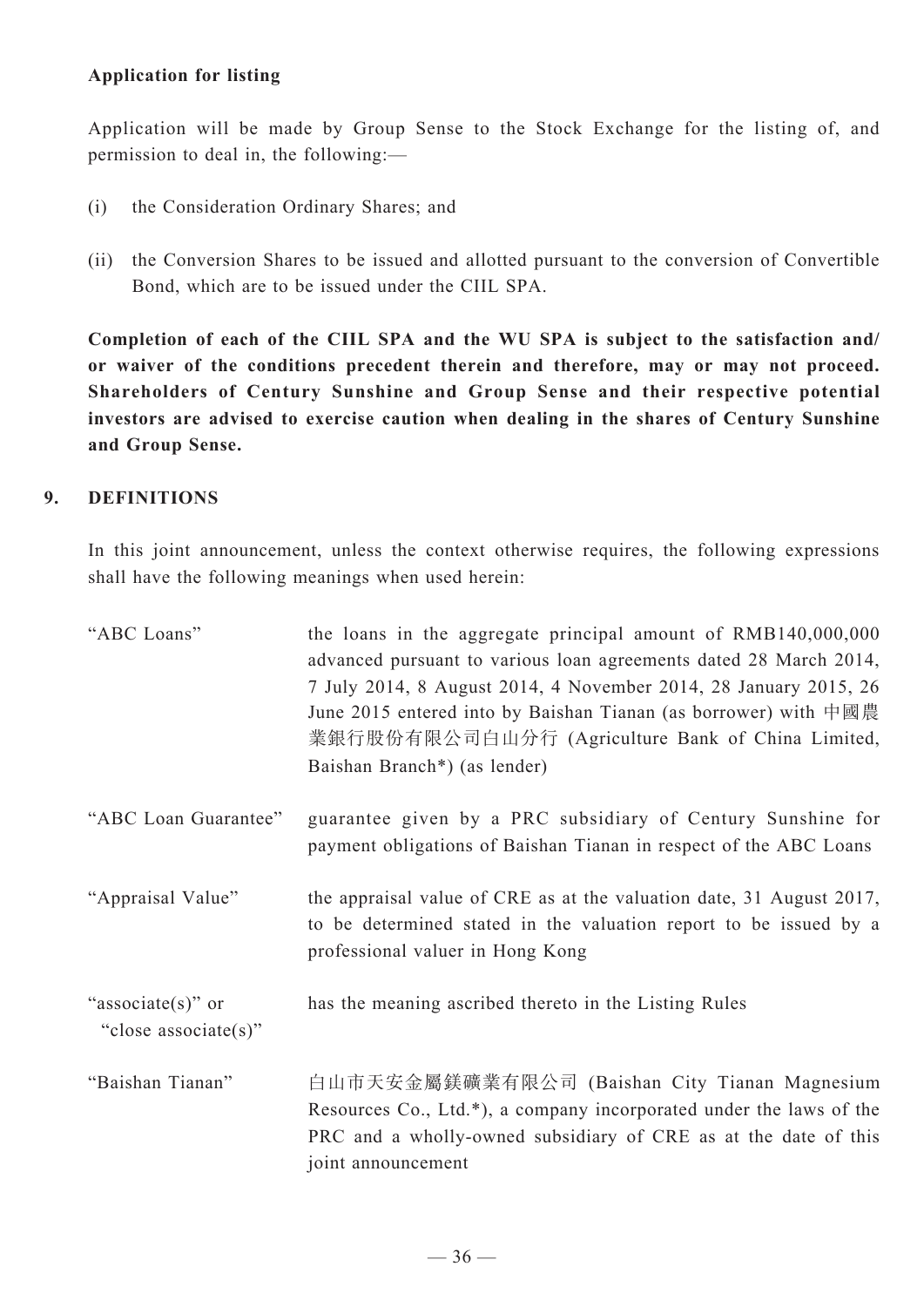| "BOC/Jiangsu Loan"              | the loan in the aggregate principal amount of RMB170,000,000<br>advanced pursuant to a loan agreement dated 8 December 2015<br>entered into by a subsidiary of Century Sunshine (as borrower) with,<br>among other persons, 中國銀行股份有限公司東海支行 (Bank of<br>China Limited Donghai Sub-branch*) and 江蘇銀行股份有限公司東<br>海支行 (Bank of Jiangsu Co., Ltd. Donghai Sub-branch) (as lenders)                                 |
|---------------------------------|--------------------------------------------------------------------------------------------------------------------------------------------------------------------------------------------------------------------------------------------------------------------------------------------------------------------------------------------------------------------------------------------------------------|
| "BOC/Jiangsu Loan<br>Guarantee" | guarantee given by Baishan Tianan for payment obligations in<br>respect of the BOC/Jiangsu Loan                                                                                                                                                                                                                                                                                                              |
| "Business Day"                  | any day (other than a Saturday, Sunday and public holiday) on which<br>licensed banks in Hong Kong are generally open for business                                                                                                                                                                                                                                                                           |
| "Century Bravo"                 | Century Bravo International Limited, a private company incorporated<br>in the British Virgin Islands with limited liability and is wholly<br>owned by CRE as at the date of this joint announcement                                                                                                                                                                                                          |
| "Century Sunshine"              | Century Sunshine Group Holdings Limited, a company incorporated<br>in the Cayman Islands with limited liability, the issued shares of<br>which are listed on the Main Board of the Stock Exchange (stock<br>code: 509)                                                                                                                                                                                       |
| "CIAC"                          | Changchun Institute of Applied Chemistry of the Chinese Academy<br>of Sciences                                                                                                                                                                                                                                                                                                                               |
| "CIIL"                          | Capital Idea Investments Limited, a company incorporated in the<br>British Virgin Islands with limited liability and a wholly-owned<br>subsidiary of Century Sunshine, which held 1,990 FGL Shares<br>(representing 99.50% of the existing FGL Shares in issue) and 2,710<br>CRE Shares (representing approximately 26.29% of the existing CRE<br>Shares in issue) as at the date of this joint announcement |
| "CIIL Consideration<br>Shares"  | 3,269,919,980 GS Shares to be issued and allotted to Ming Xin (as a<br>nominee of CIIL) pursuant to the CIIL SPA                                                                                                                                                                                                                                                                                             |
| "CIIL SPA"                      | the sale and purchase agreement dated 1 September 2017 and entered<br>into by, amongst others, CIIL (as vendor) and GS Purchaser (as<br>purchaser) in respect of 1,990 FGL Shares (representing 99.50%<br>of the existing FGL Shares in issue) and 2,710 CRE Shares<br>(representing approximately 26.29% of the existing CRE Shares in<br>issue)                                                            |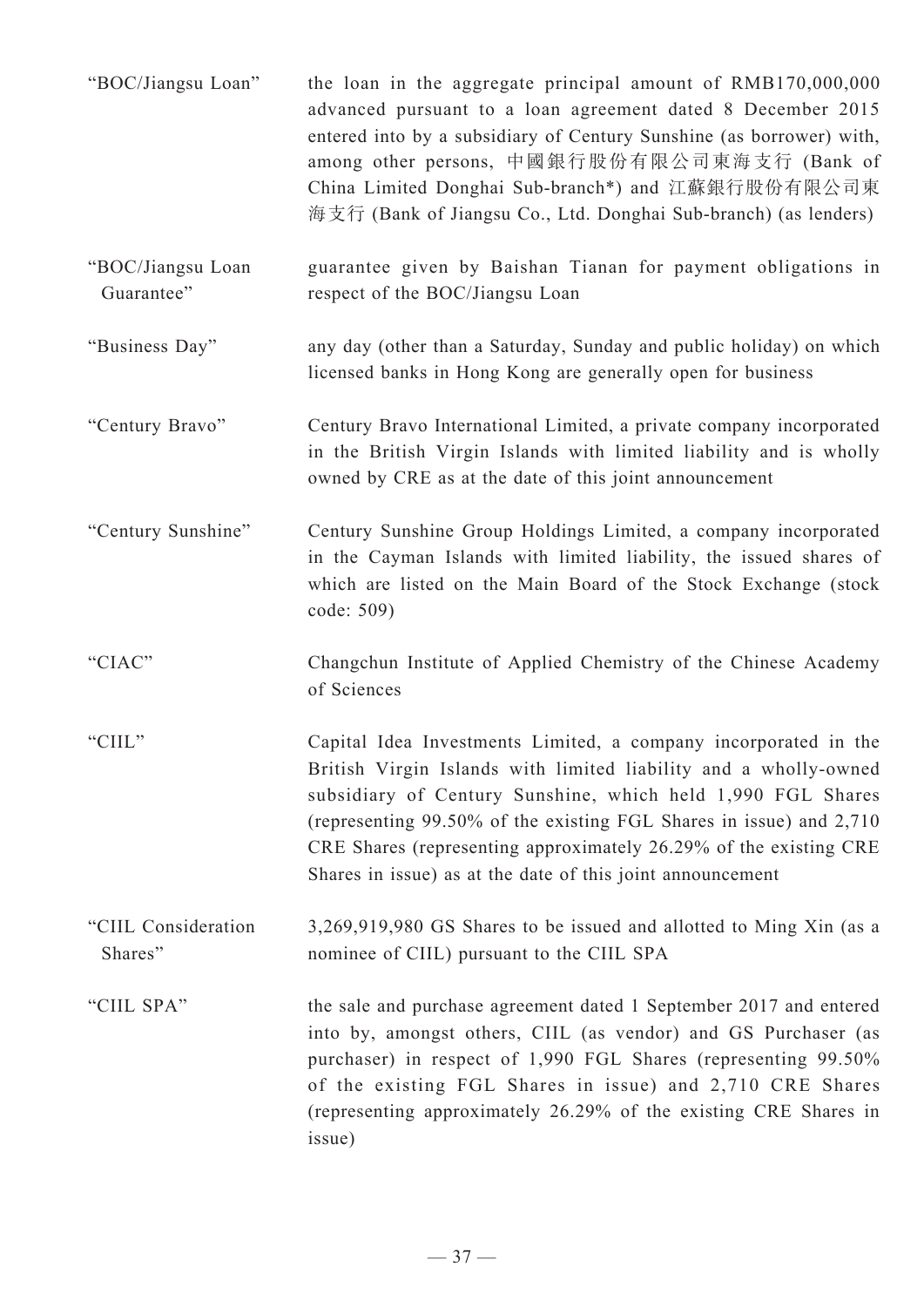| "CIIL Transaction"                 | the sale, by CIIL, and purchase, by GS Purchaser of (i) 1,990 FGL<br>Shares and (ii) 2,710 CRE Shares pursuant to the terms of the CIIL<br><b>SPA</b>                                                                                                                                                    |
|------------------------------------|----------------------------------------------------------------------------------------------------------------------------------------------------------------------------------------------------------------------------------------------------------------------------------------------------------|
| "Completion"                       | completion of the Transactions in accordance with the terms of the<br>CIIL SPA and the WU SPA                                                                                                                                                                                                            |
| "connected person(s)"              | has the meaning ascribed thereto in the Listing Rules                                                                                                                                                                                                                                                    |
| "Controlling<br>Shareholder"       | has the meaning ascribed thereto in the Listing Rules                                                                                                                                                                                                                                                    |
| "Consideration Ordinary<br>Shares" | 3,700,000,000 GS Shares, being the aggregate of CIIL Consideration<br>Shares and WU Consideration Shares                                                                                                                                                                                                 |
| "Conversion Shares"                | GS Shares to be issued upon conversion of the Convertible Bond                                                                                                                                                                                                                                           |
| "Convertible Bond"                 | the 4% coupon convertible bond in the aggregate principal amount<br>of HK\$420,000,000 to be issued by Group Sense to Ming Xin (as<br>nominee of CIIL) pursuant to the CIIL SPA                                                                                                                          |
| "Counter Indemnity"                | the deed of counter indemnity to be executed by CIIL and the<br>Vendor Guarantors in favour of GS Purchaser, Group Sense and<br>Baishan Tianan in relation to the obligations of FGL and/or its<br>subsidiaries under the BOC/Jiangsu Loan Guarantee                                                     |
| "CRE"                              | China Rare Earth Magnesium Technology Holdings Limited, a<br>private company incorporated in Hong Kong with limited liability<br>and is owned by FGL as to approximately 64.99%, CIIL as to<br>approximately 26.29% and Win Union as to approximately 8.72% as<br>at the date of this joint announcement |
| "CRE Group"                        | CRE and its subsidiaries                                                                                                                                                                                                                                                                                 |
| "CRE Share(s)"                     | the ordinary share(s) of CRE                                                                                                                                                                                                                                                                             |
| "CS Board"                         | the board of CS Directors                                                                                                                                                                                                                                                                                |
| "CS Director(s)"                   | the director(s) of Century Sunshine                                                                                                                                                                                                                                                                      |
| "CS Group"                         | Century Sunshine and its subsidiaries                                                                                                                                                                                                                                                                    |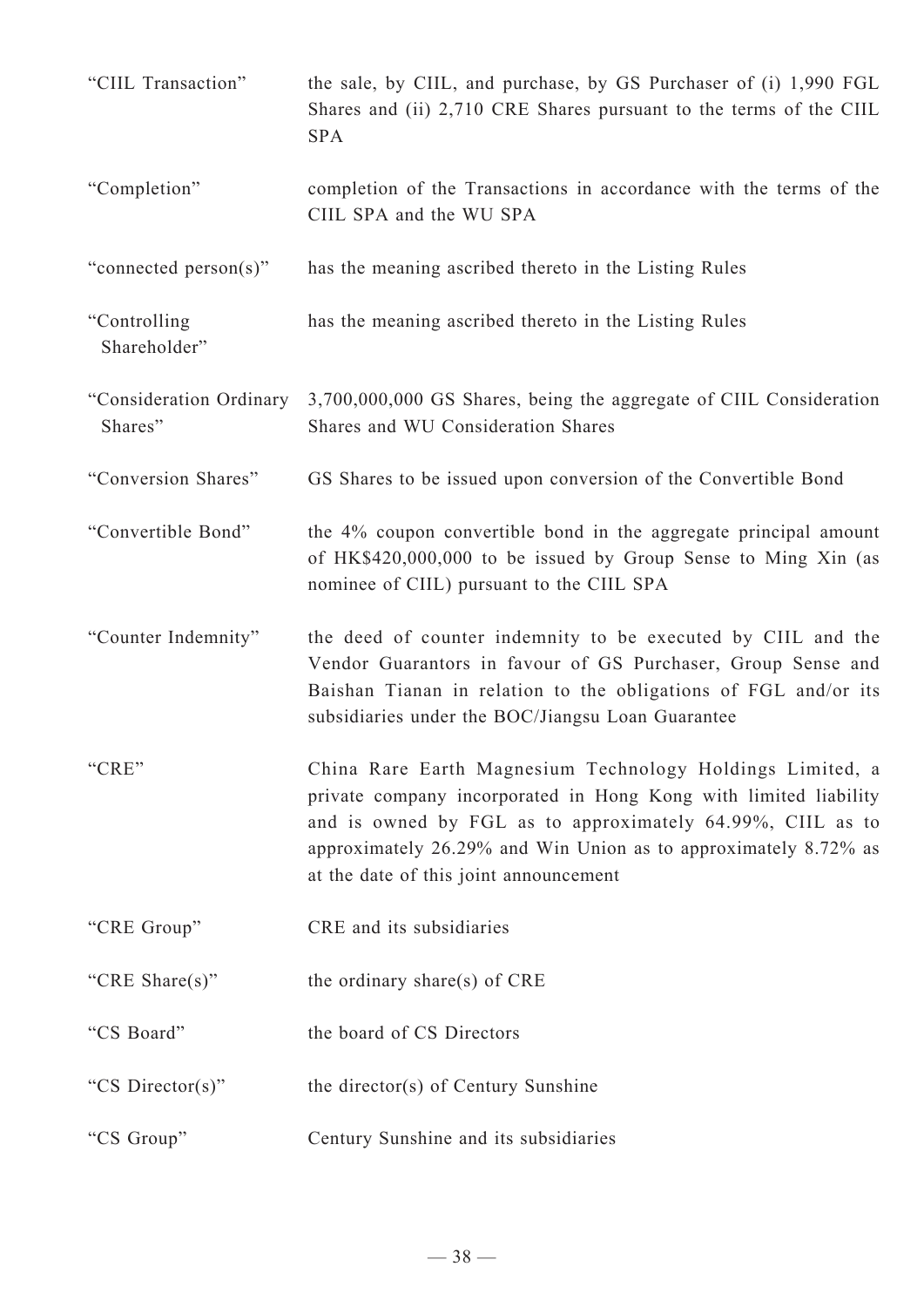"CS Share(s)" ordinary share(s) of HK\$0.02 each in the share capital of Century Sunshine

"CS Shareholder(s)" holder(s) of CS Share(s)

- "EGM" an extraordinary general meeting of Century Sunshine to be convened for the purpose of considering and, if thought fit, approving, amongst other things, the CIIL SPA and the transactions contemplated thereunder
- "Exchangeable Bond" the redeemable fixed coupon exchangeable bond with an aggregate principal amount of HK\$232,000,000 issued by Century Sunshine to WTIL under the exchangeable bond instrument dated 5 May 2016
- "FGL" Fullocean Group Limited, a company incorporated in the British Virgin Islands with limited liability and is owned by CIIL as to approximately 99.50% and Win Union as to approximately 0.50% as at the date of this joint announcement
- "FGL Share(s)" the ordinary share(s) with a par value of  $USS1.00$  each in the share capital of FGL
- "Group Sense" Group Sense (International) Limited, a company incorporated in Bermuda with limited liability, the issued shares of which are listed on the Main Board of the Stock Exchange (stock code: 601)
- "GS Board" the board of GS Directors
- "GS Director(s)" the director(s) of Group Sense
- "GS Group" Group Sense and its subsidiaries
- "GS Purchaser" Sure Sino Global Limited, a company incorporated in the British Virgin Islands with limited liability and a wholly-owned subsidiary of Group Sense
- "GS Share(s)" ordinary share(s) of HK\$0.10 each in the share capital of Group Sense
- "GS Shareholder(s)" holder(s) of GS Share(s)
- "Hong Kong" the Hong Kong Special Administrative Region of the PRC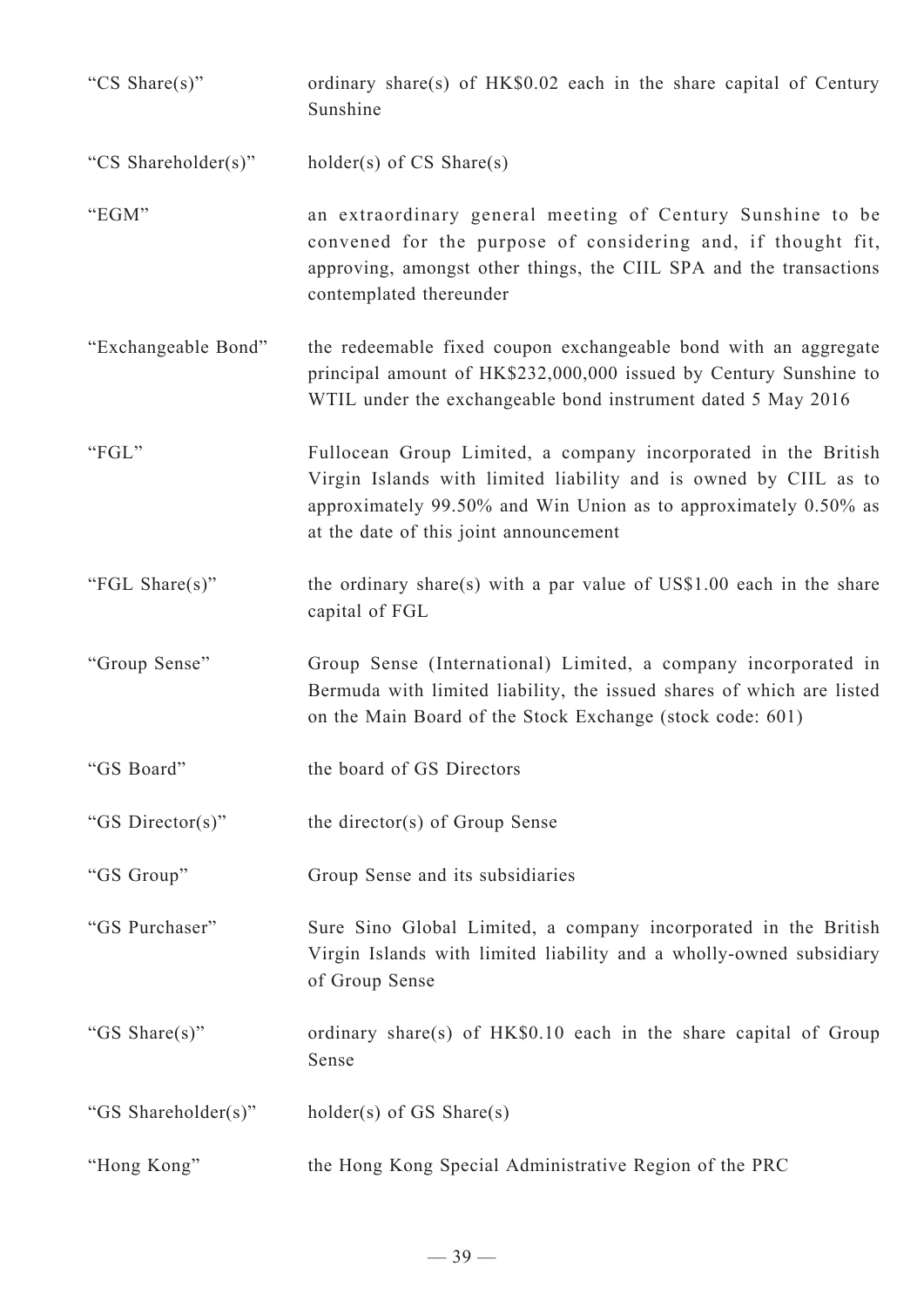- "HK Mg-Tech" Hong Kong Mg-Tech Metals Company Limited, a private company incorporated in the British Virgin Islands with limited liability and is wholly owned by Century Bravo as at the date of this joint announcement
- "IFC" means International Finance Corporation, an international organization established by articles of agreement among its member countries including the PRC
- "IFC Loan" the loan granted by IFC to Baishan Tianan under the IFC Loan **Documents**
- "IFC Loan Documents" (i) the loan agreement dated 30 May 2014 (as amended and restated on 7 December 2015) entered into between IFC (as lender) and Baishan Tianan (as borrower) in respect of a loan in the principal amount of US\$27,000,000 (as amended and restated on 7 December 2015 and as may be further amended or restated from time to time); and
	- (ii) the guarantee dated 30 May 2014 entered into by Century Sunshine (as guarantor) in favour of IFC in respect of the obligation of Baishan Tianan under the loan agreement referred to in (i) above (and as amended and restated on 7 December 2015 and as may be further amended and restated from time to time)
- "IFC Loan Guarantee" guarantee given by Century Sunshine for payment obligations in respect of the IFC Loan
- "Independent Shareholders" shareholders of the relevant company excluding (a) in the case of Century Sunshine, Mr. Shum Sai Chit and Ms. Chi Bi Fen; and (b) in the case of Group Sense, Ming Xin
- "Independent Third Party(ies)" third party(ies) independent of Century Sunshine and Group Sense and their connected persons
- "Listing Rules" the Rules Governing the Listing of Securities on the Stock Exchange
- "Long Stop Date" 31 December 2017 or such later date as may be agreed between the parties to the CIIL SPA or the WU SPA (as the case may be)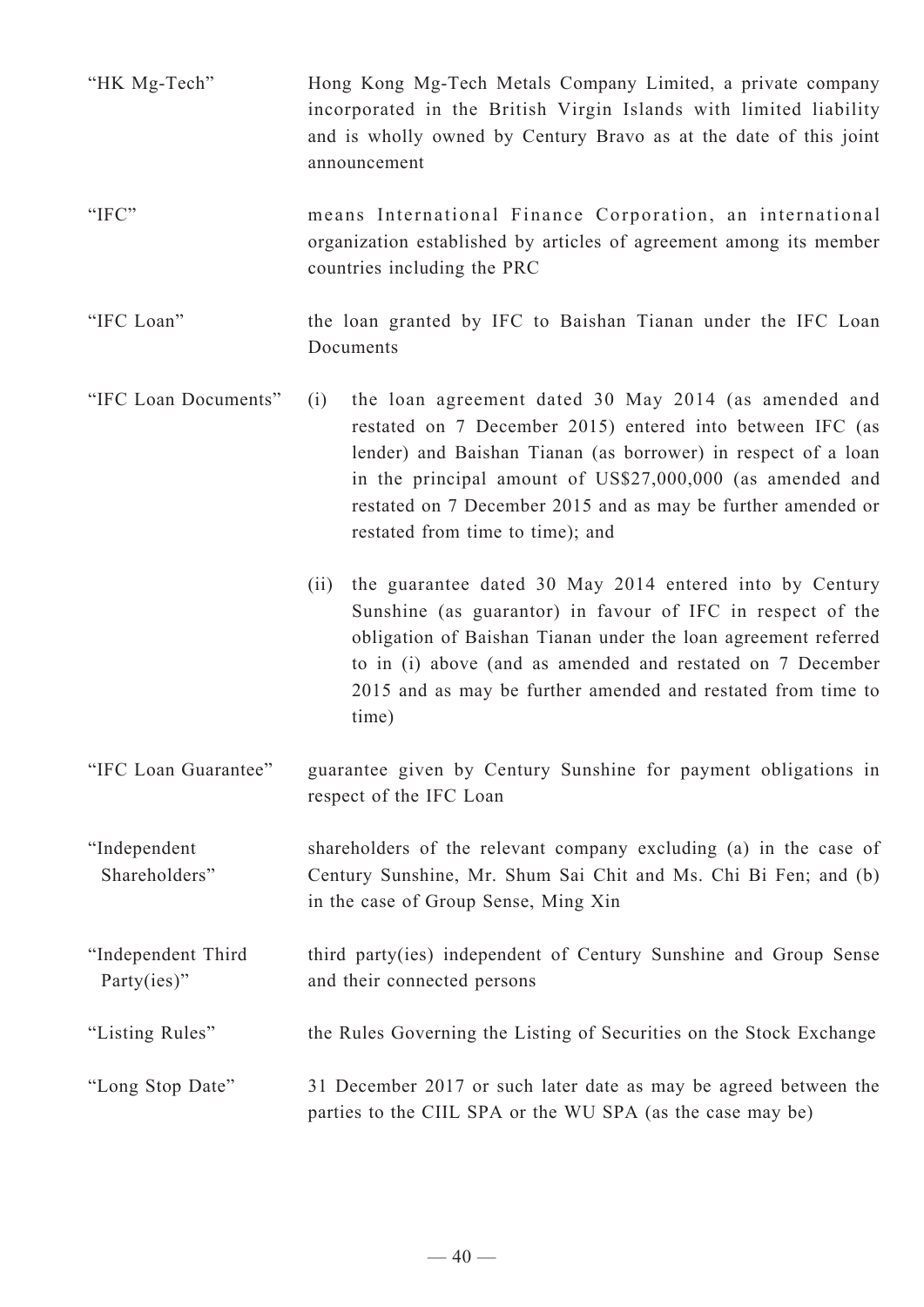| "Ming Xin"           | Ming Xin Developments Limited, a company incorporated in the<br>British Virgin Islands with limited liability and a Controlling<br>Shareholder of Group Sense holding 1,491,197,454 GS Shares,<br>representing approximately 51.88% of the existing GS Shares in<br>issue as at the date of this joint announcement                                                                 |
|----------------------|-------------------------------------------------------------------------------------------------------------------------------------------------------------------------------------------------------------------------------------------------------------------------------------------------------------------------------------------------------------------------------------|
| "Percentage Ratios"  | percentage ratios as set out in Rule 14.07 of the Listing Rules to be<br>applied for determining the classification of a transaction                                                                                                                                                                                                                                                |
| "PRC"                | the People's Republic of China which, for the purpose of this joint<br>announcement, excludes Hong Kong, Taiwan and the Macau Special<br>Administrative Region of the PRC                                                                                                                                                                                                           |
| "Reorganisation"     | the reorganisation of the ownership structure of FGL and CRE to be<br>effected as a result of the CIIL SPA and the WU SPA                                                                                                                                                                                                                                                           |
| "SGM"                | a special general meeting of Group Sense to be convened for the<br>purpose of considering and, if thought fit, approving, amongst other<br>things, the CIIL SPA, the WU SPA and the transactions contemplated<br>thereunder, the issue of the Consideration Ordinary Shares, the<br>creation of the Convertible Bond and the issue and allotment of the<br><b>Conversion Shares</b> |
| "Shareholder's Loan" | the amount of approximately HK\$175,000,000 and not more than<br>RMB153,000,000 owed by CRE to Century Sunshine as at the date<br>of CIIL SPA and at Completion respectively                                                                                                                                                                                                        |
| "Stock Exchange"     | The Stock Exchange of Hong Kong Limited                                                                                                                                                                                                                                                                                                                                             |
|                      | "substantial shareholder" has the meaning ascribed thereto in the Listing Rules                                                                                                                                                                                                                                                                                                     |
| "Takeovers Code"     | The Hong Kong Code on Takeovers and Mergers                                                                                                                                                                                                                                                                                                                                         |
| "Target Group"       | FGL and its subsidiaries                                                                                                                                                                                                                                                                                                                                                            |
| "Transactions"       | the CIIL Transaction and the WU Transaction                                                                                                                                                                                                                                                                                                                                         |
| "Vendor Guarantors"  | Century Sunshine and Ming Xin, being the guarantors of the<br>obligations of CIIL under the CIIL SPA                                                                                                                                                                                                                                                                                |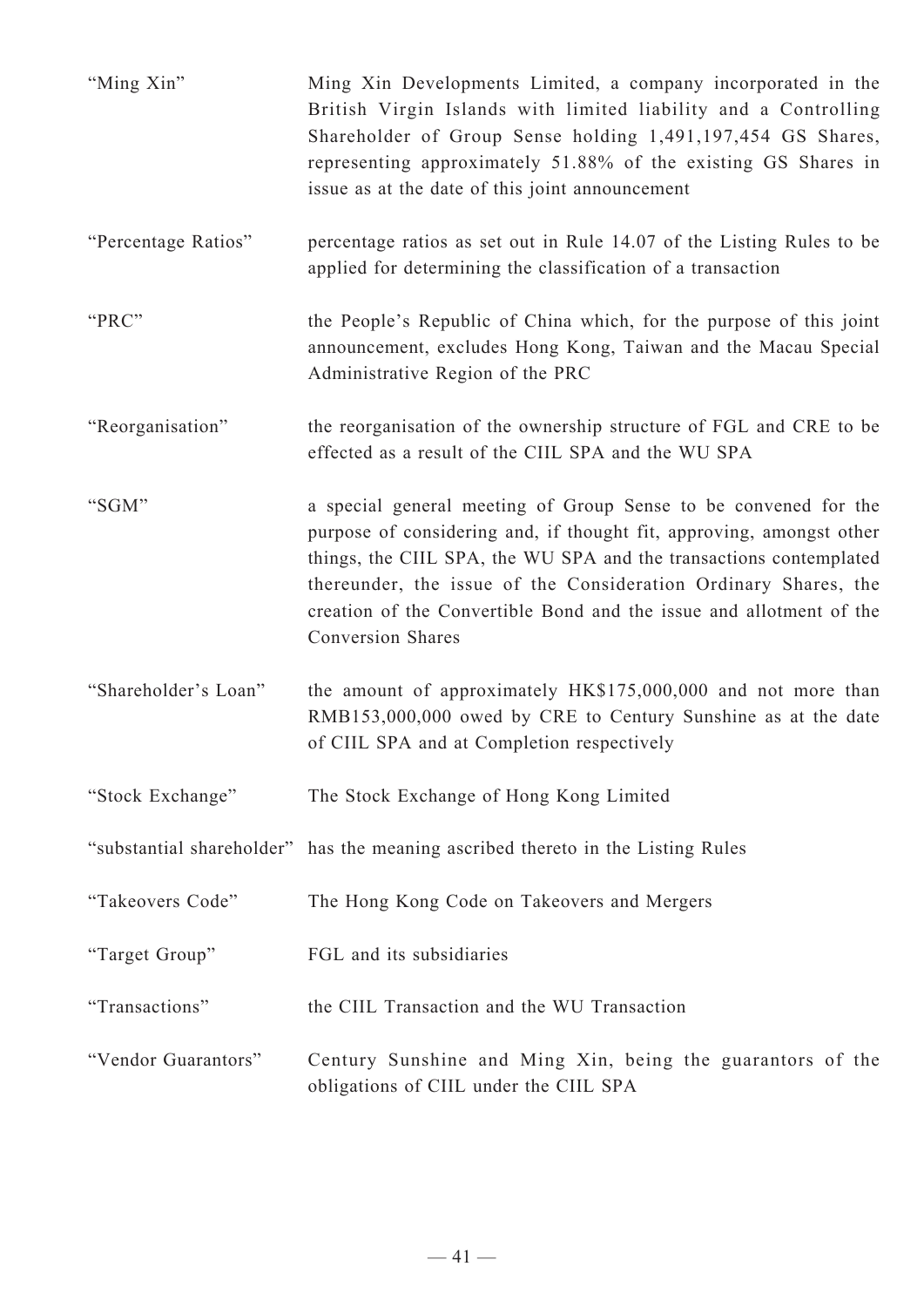| "Win Union"                  | Win Union Limited, a company incorporated in the British<br>Virgin Islands with limited liability which holds 10 FGL Shares<br>(representing 0.50% of the existing FGL Shares in issue) and 900<br>CRE Shares (representing approximately 8.72% of the existing CRE<br>Shares in issue) as at the date of this joint announcement |
|------------------------------|-----------------------------------------------------------------------------------------------------------------------------------------------------------------------------------------------------------------------------------------------------------------------------------------------------------------------------------|
| "WTIL"                       | Wan Tai Investments Limited, a company incorporated in the British<br>Virgin Islands with limited liability and an indirectly and wholly-<br>owned special purpose vehicle of CCB International (Holdings)<br>Limited                                                                                                             |
| "WU Consideration<br>Shares" | 430,080,020 GS Shares to be issued and allotted to Win Union<br>pursuant to the WU SPA                                                                                                                                                                                                                                            |
| "WU SPA"                     | the sale and purchase agreement dated 1 September 2017 and entered<br>into by, amongst others, Win Union (as vendor) and GS Purchaser (as<br>purchaser) in respect of 0.50% of the existing FGL Shares in issue<br>and 8.72% of the existing CRE Shares in issue                                                                  |
| "WU Transaction"             | the sale, by Win Union, and purchase, by GS Purchaser of (i) 10<br>FGL Shares (representing 0.50% of the FGL Shares in issue) and (ii)<br>900 CRE Shares (representing approximately 8.72% of the existing<br>CRE Shares in issue) pursuant to the terms of the WU SPA                                                            |
| "Xinjiang Tengxiang"         | 新疆騰翔鎂製品有限公司 (Xinjiang Tengxiang Magnesium Products<br>Company Limited*), a company established in the People's Republic<br>of China with limited liability and an indirect wholly owned<br>subsidiary of Group Sense as at the date of this joint announcement                                                                    |
| "HK\$"                       | Hong Kong dollars, the lawful currency of Hong Kong from time to<br>time                                                                                                                                                                                                                                                          |
| "RMB"                        | Renminbi, the lawful currency of the PRC from time to time                                                                                                                                                                                                                                                                        |
| $\mathfrak{so}_{/0}$ "       | per cent                                                                                                                                                                                                                                                                                                                          |

| By order of the Board                          | By order of the Board                      |
|------------------------------------------------|--------------------------------------------|
| <b>Century Sunshine Group Holdings Limited</b> | <b>Group Sense (International) Limited</b> |
| Chi Wen Fu                                     | <b>Shum Sai Chit</b>                       |
| Chairman                                       | Chairman                                   |
|                                                |                                            |

Hong Kong, 1 September 2017